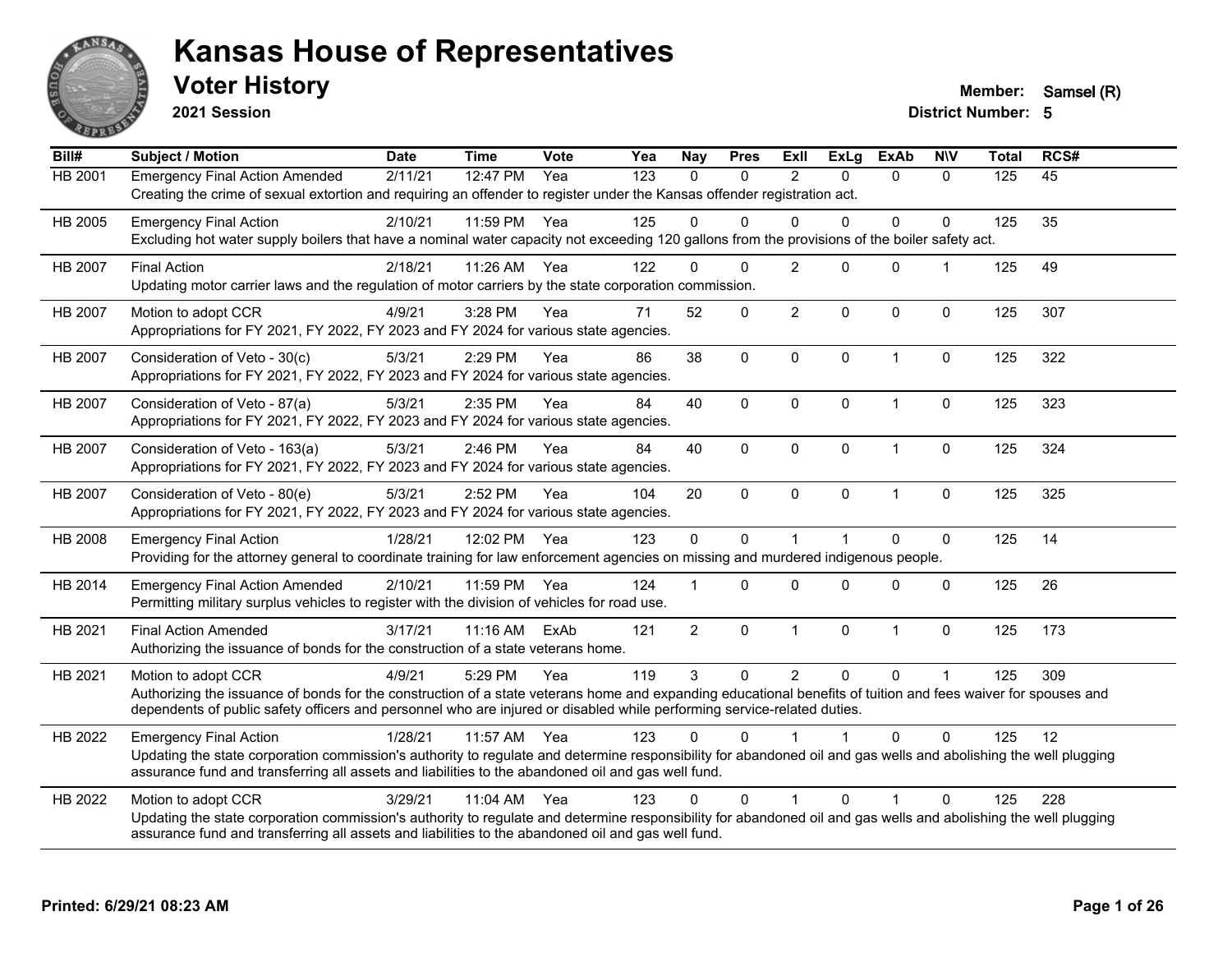

**2021 Session**

| Bill#          | <b>Subject / Motion</b>                                                                                                                                                                                                                                                                                                                                                                                                                                                                                                                                                                                                                                  | <b>Date</b> | <b>Time</b> | Vote | Yea | <b>Nay</b>     | <b>Pres</b> | ExII           | <b>ExLg</b>  | <b>ExAb</b>    | <b>NIV</b>   | Total | RCS# |
|----------------|----------------------------------------------------------------------------------------------------------------------------------------------------------------------------------------------------------------------------------------------------------------------------------------------------------------------------------------------------------------------------------------------------------------------------------------------------------------------------------------------------------------------------------------------------------------------------------------------------------------------------------------------------------|-------------|-------------|------|-----|----------------|-------------|----------------|--------------|----------------|--------------|-------|------|
| <b>HB 2026</b> | <b>Emergency Final Action</b>                                                                                                                                                                                                                                                                                                                                                                                                                                                                                                                                                                                                                            | 1/28/21     | 12:00 PM    | Yea  | 123 | $\Omega$       | $\Omega$    | $\mathbf 1$    |              | 0              | $\Omega$     | 125   | 13   |
|                | Creating a drug abuse treatment program for people on diversion and allowing county and district attorneys to enter into agreements with chief judges and community<br>corrections for supervision.                                                                                                                                                                                                                                                                                                                                                                                                                                                      |             |             |      |     |                |             |                |              |                |              |       |      |
| HB 2026        | Motion to adopt CCR                                                                                                                                                                                                                                                                                                                                                                                                                                                                                                                                                                                                                                      | 5/5/21      | 2:18 PM     | ExAb | 121 | 0              | $\Omega$    | $\overline{2}$ | $\Omega$     | $\overline{2}$ | $\Omega$     | 125   | 330  |
|                | Creating a drug abuse treatment program for people on diversion and allowing county and district attorneys to enter into agreements with chief judges and community<br>corrections for supervision, clarifying jurisdiction and supervision of offenders in a certified drug abuse treatment program, authorizing the Kansas sentencing<br>commission to change risk assessment cut-off levels for participation in the certified drug abuse treatment program, modifying the criminal penalties for tampering with<br>electronic monitoring equipment and increasing the criminal penalties for riot and incitement to riot in a correctional facility. |             |             |      |     |                |             |                |              |                |              |       |      |
|                |                                                                                                                                                                                                                                                                                                                                                                                                                                                                                                                                                                                                                                                          |             |             |      |     |                |             |                |              |                |              |       |      |
| HB 2029        | <b>Emergency Final Action</b><br>Counting any crime with a domestic violence designation as a prior conviction under domestic battery.                                                                                                                                                                                                                                                                                                                                                                                                                                                                                                                   | 2/3/21      | 12:37 PM    | Yea  | 118 | $\overline{7}$ | $\Omega$    | $\Omega$       | 0            | $\mathbf{0}$   | $\Omega$     | 125   | 19   |
| HB 2030        | <b>Emergency Final Action</b>                                                                                                                                                                                                                                                                                                                                                                                                                                                                                                                                                                                                                            | 2/10/21     | 11:59 PM    | Yea  | 96  | 29             | $\Omega$    | $\mathbf 0$    | $\mathbf{0}$ | 0              | $\mathbf{0}$ | 125   | 29   |
|                | Extending terminal medical release to inmates in the custody of the department of corrections with a condition likely to cause death within 120 days.                                                                                                                                                                                                                                                                                                                                                                                                                                                                                                    |             |             |      |     |                |             |                |              |                |              |       |      |
| HB 2039        | <b>Final Action Amended</b>                                                                                                                                                                                                                                                                                                                                                                                                                                                                                                                                                                                                                              | 3/4/21      | 1:34 PM     | Yea  | 69  | 54             | $\Omega$    |                | $\Omega$     | 1              | $\Omega$     | 125   | 143  |
|                | Requiring students to pass an American civics test in order to graduate with a high school diploma.                                                                                                                                                                                                                                                                                                                                                                                                                                                                                                                                                      |             |             |      |     |                |             |                |              |                |              |       |      |
| HB 2039        | Motion to adopt CCR                                                                                                                                                                                                                                                                                                                                                                                                                                                                                                                                                                                                                                      | 4/9/21      | 3:45 PM     | Yea  | 72  | 51             | $\Omega$    | 2              | $\mathbf{0}$ | $\mathbf{0}$   | $\Omega$     | 125   | 308  |
|                | Requiring administration of a basic civics test as part of the course in United States history and government that is necessary for high school graduation and requiring<br>students to take and pass a personal financial literacy course for high school graduation beginning in school year 2024-2025.                                                                                                                                                                                                                                                                                                                                                |             |             |      |     |                |             |                |              |                |              |       |      |
| HB 2045        | <b>Final Action Amended</b>                                                                                                                                                                                                                                                                                                                                                                                                                                                                                                                                                                                                                              | 3/3/21      | 11:38 AM    | Yea  | 112 | 11             | 1           |                | $\Omega$     | $\Omega$       | $\mathbf{0}$ | 125   | 117  |
|                | Revising two tax credits - first by updating the Kansas angel investor tax credit act with respect to the definition of qualified securities, tax credit limitations and amounts,<br>investor requirements and extending the date that credits may be allowed, and second by increasing the tax credit for expenses incurred to make a residence accessible<br>to persons with a disability.                                                                                                                                                                                                                                                             |             |             |      |     |                |             |                |              |                |              |       |      |
| HB 2049        | <b>Emergency Final Action on Substitute</b><br>Bill                                                                                                                                                                                                                                                                                                                                                                                                                                                                                                                                                                                                      | 2/3/21      | 12:39 PM    | Yea  | 124 | 1              | $\Omega$    | $\Omega$       | $\Omega$     | $\mathbf 0$    | $\mathbf{0}$ | 125   | 20   |
|                | Substitute for HB 2049 by Committee on Judiciary - Prohibiting a public agency from charging a fee for records requested for an audit by the legislative division of post<br>audit.                                                                                                                                                                                                                                                                                                                                                                                                                                                                      |             |             |      |     |                |             |                |              |                |              |       |      |
| HB 2050        | <b>Final Action</b>                                                                                                                                                                                                                                                                                                                                                                                                                                                                                                                                                                                                                                      | 2/11/21     | 11:20 AM    | Yea  | 122 | $\Omega$       | $\Omega$    | 3              | $\Omega$     | 0              | $\mathbf{0}$ | 125   | 37   |
|                | Removing the requirement that certain entities submit certain documents to the division of post audit.                                                                                                                                                                                                                                                                                                                                                                                                                                                                                                                                                   |             |             |      |     |                |             |                |              |                |              |       |      |
| HB 2052        | <b>Final Action Amended</b>                                                                                                                                                                                                                                                                                                                                                                                                                                                                                                                                                                                                                              | 2/25/21     | 11:24 AM    | Yea  | 119 | 5              | $\mathbf 0$ | $\mathbf{1}$   | 0            | 0              | $\mathbf 0$  | 125   | 73   |
|                | Authorizing legislative assistants and committee assistants to accept gifts from legislators.                                                                                                                                                                                                                                                                                                                                                                                                                                                                                                                                                            |             |             |      |     |                |             |                |              |                |              |       |      |
| HB 2056        | <b>Emergency Final Action</b>                                                                                                                                                                                                                                                                                                                                                                                                                                                                                                                                                                                                                            | 5/6/21      | 3:37 PM     | ExLg | 97  | 24             | $\Omega$    | $\Omega$       |              | $\overline{2}$ | $\mathbf{1}$ | 125   | 343  |
|                | Regulating the sale and distribution of kratom products as a part of and supplemental to the Kansas food, drug and cosmetic act.                                                                                                                                                                                                                                                                                                                                                                                                                                                                                                                         |             |             |      |     |                |             |                |              |                |              |       |      |
| HB 2057        | <b>Final Action</b>                                                                                                                                                                                                                                                                                                                                                                                                                                                                                                                                                                                                                                      | 3/3/21      | 11:40 AM    | Yea  | 124 | 0              | $\Omega$    |                | $\Omega$     | $\Omega$       | $\Omega$     | 125   | 118  |
|                | Allowing an alcoholic liquor manufacturer to obtain a drinking establishment license under certain conditions.                                                                                                                                                                                                                                                                                                                                                                                                                                                                                                                                           |             |             |      |     |                |             |                |              |                |              |       |      |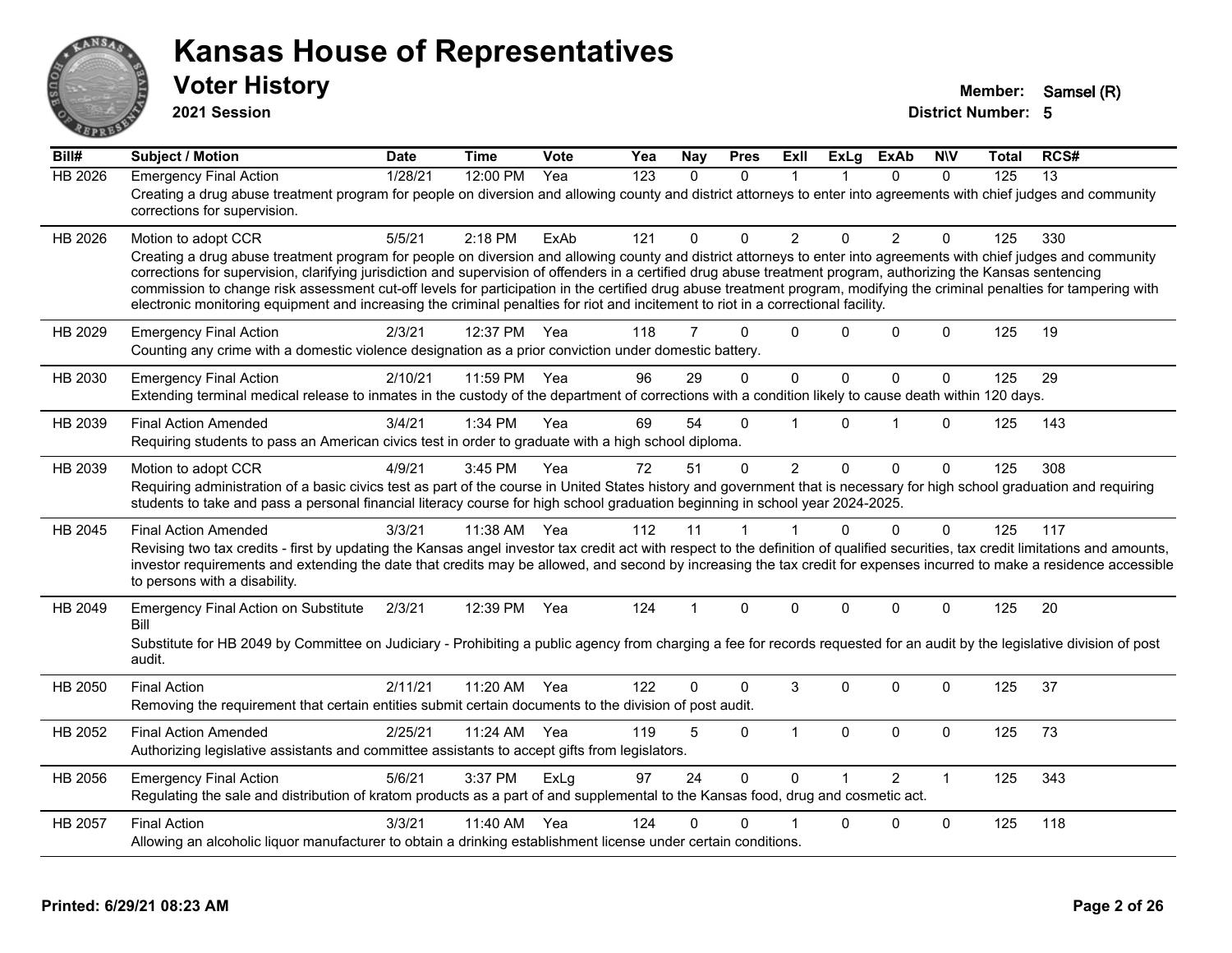

**2021 Session**

| Bill#   | <b>Subject / Motion</b>                                                                                                                                                      | <b>Date</b> | <b>Time</b> | <b>Vote</b> | Yea | <b>Nay</b> | <b>Pres</b>  | <b>Exll</b>    | <b>ExLg</b> | <b>ExAb</b>    | <b>NIV</b>           | Total | RCS# |
|---------|------------------------------------------------------------------------------------------------------------------------------------------------------------------------------|-------------|-------------|-------------|-----|------------|--------------|----------------|-------------|----------------|----------------------|-------|------|
| HB 2058 | <b>Final Action Amended</b>                                                                                                                                                  | 3/4/21      | 1:39 PM     | Yea         | 85  | 38         | $\Omega$     | 1              | $\Omega$    | 1              | $\Omega$             | 125   | 144  |
|         | Allowing reciprocity to recognize out-of-state licenses to carry a concealed handgun.                                                                                        |             |             |             |     |            |              |                |             |                |                      |       |      |
| HB 2058 | Motion to Concur                                                                                                                                                             | 4/8/21      | 9:24 PM     | Yea         | 80  | 43         | $\Omega$     | 1              | $\Omega$    |                | $\Omega$             | 125   | 293  |
|         | Providing reciprocity for licenses to carry concealed handguns and creating a new class of concealed carry license for individuals 18 to 20 years of age, and creating the   |             |             |             |     |            |              |                |             |                |                      |       |      |
|         | Kansas protection of firearm rights act to restore the right to possess a firearm upon expungement of certain convictions.                                                   |             |             |             |     |            |              |                |             |                |                      |       |      |
| HB 2058 | <b>Consideration of Veto</b>                                                                                                                                                 | 5/3/21      | 12:15 PM    | Yea         | 84  | 39         | $\Omega$     | 0              | 0           |                | $\overline{1}$       | 125   | 320  |
|         | Providing reciprocity for licenses to carry concealed handguns and creating a new class of concealed carry license for individuals 18 to 20 years of age, and creating the   |             |             |             |     |            |              |                |             |                |                      |       |      |
|         | Kansas protection of firearm rights act to restore the right to possess a firearm upon expungement of certain convictions.                                                   |             |             |             |     |            |              |                |             |                |                      |       |      |
| HB 2062 | <b>Emergency Final Action</b>                                                                                                                                                | 2/10/21     | 11:59 PM    | Yea         | 125 | U          | $\Omega$     | 0              | $\Omega$    | $\mathbf{0}$   | $\mathbf 0$          | 125   | 31   |
|         | Providing certain exceptions to the confidentiality of state child death review board documents.                                                                             |             |             |             |     |            |              |                |             |                |                      |       |      |
| HB 2063 | <b>Emergency Final Action Amended</b>                                                                                                                                        | 2/10/21     | 11:59 PM    | Yea         | 125 | $\Omega$   | $\Omega$     | 0              | $\Omega$    | $\Omega$       | $\Omega$             | 125   | 28   |
|         | Providing certain KP&F tier II spousal and children's benefits for death resulting from a service-connected disability and enacting the Michael Wells memorial act.          |             |             |             |     |            |              |                |             |                |                      |       |      |
| HB 2064 | <b>Emergency Final Action Amended</b>                                                                                                                                        | 2/10/21     | 11:59 PM    | Yea         | 125 | $\Omega$   | $\Omega$     | $\Omega$       | $\Omega$    | $\Omega$       | $\Omega$             | 125   | 33   |
|         | Making DROP elections revocable and allowing DROP members who first elected a DROP period of less than five years to extend such DROP period.                                |             |             |             |     |            |              |                |             |                |                      |       |      |
| HB 2064 | Motion to adopt CCR                                                                                                                                                          | 4/9/21      | 5:35 PM     | Yea         | 118 |            | $\Omega$     | 2              |             | $\Omega$       |                      | 125   | 310  |
|         | Creating the Kansas promise scholarship act to provide postsecondary educational scholarships for certain two-year associate degree programs, career and technical           |             |             |             |     |            |              |                |             |                |                      |       |      |
|         | education certificates and other stand-alone programs.                                                                                                                       |             |             |             |     |            |              |                |             |                |                      |       |      |
| HB 2066 | Final Action Sub Bill Amended                                                                                                                                                | 3/3/21      | 11:45 AM    | Yea         | 103 | 21         | $\Omega$     |                | $\Omega$    | $\Omega$       | $\Omega$             | 125   | 119  |
|         | Substitute for HB 2066 by Committee on Commerce, Labor and Economic Development - Expanding the military spouse and service member's expedited licensure law                 |             |             |             |     |            |              |                |             |                |                      |       |      |
|         | to all applicants who have established or intend to establish residency in Kansas.                                                                                           |             |             |             |     |            |              |                |             |                |                      |       |      |
| HB 2066 | Motion to adopt CCR                                                                                                                                                          | 4/8/21      | 5:08 PM     | Yea         | 105 | 17         | $\Omega$     | 1              | $\Omega$    | $\overline{2}$ | $\Omega$             | 125   | 287  |
|         | Substitute for HB 2066 by Committee on Commerce, Labor and Economic Development - Expanding the military spouse and service memberGÇÖs expedited licensure                   |             |             |             |     |            |              |                |             |                |                      |       |      |
|         | law to all applicants who have established or intend to establish residency in Kansas.                                                                                       |             |             |             |     |            |              |                |             |                |                      |       |      |
| HB 2070 | <b>Final Action</b>                                                                                                                                                          | 2/18/21     | 11:27 AM    | Yea         | 119 | 3          | $\Omega$     | $\overline{2}$ | $\Omega$    | $\Omega$       | $\blacktriangleleft$ | 125   | 50   |
|         | Allowing certain private not-for-profit postsecondary educational institutions to recoup credit card fees by permitting a surcharge for credit card transactions in the same |             |             |             |     |            |              |                |             |                |                      |       |      |
|         | manner as municipal universities, community colleges, technical colleges and vocational educational schools.                                                                 |             |             |             |     |            |              |                |             |                |                      |       |      |
| HB 2071 | <b>Emergency Final Action</b>                                                                                                                                                | 2/3/21      | 12:32 PM    | Yea         | 125 | $\Omega$   | $\Omega$     | 0              | $\Omega$    | $\mathbf 0$    | $\Omega$             | 125   | 17   |
|         | Increasing the criminal penalties for stalking a minor.                                                                                                                      |             |             |             |     |            |              |                |             |                |                      |       |      |
| HB 2071 | <b>Motion to Concur</b>                                                                                                                                                      | 4/6/21      | 2:33 PM     | ExAb        | 119 | $\Omega$   | $\mathbf{0}$ | 1              | 0           | 5              | $\Omega$             | 125   | 261  |
|         | Increasing the criminal penalties for stalking a minor.                                                                                                                      |             |             |             |     |            |              |                |             |                |                      |       |      |
|         |                                                                                                                                                                              |             |             |             |     |            |              |                |             |                |                      |       |      |
| HB 2072 | <b>Final Action</b>                                                                                                                                                          | 2/10/21     | 11:59 PM    | Yea         | 123 | $\Omega$   | 0            | 0              | $\Omega$    | $\overline{2}$ | $\mathbf 0$          | 125   | 24   |
|         | Updating the version of risk-based capital instructions in effect.                                                                                                           |             |             |             |     |            |              |                |             |                |                      |       |      |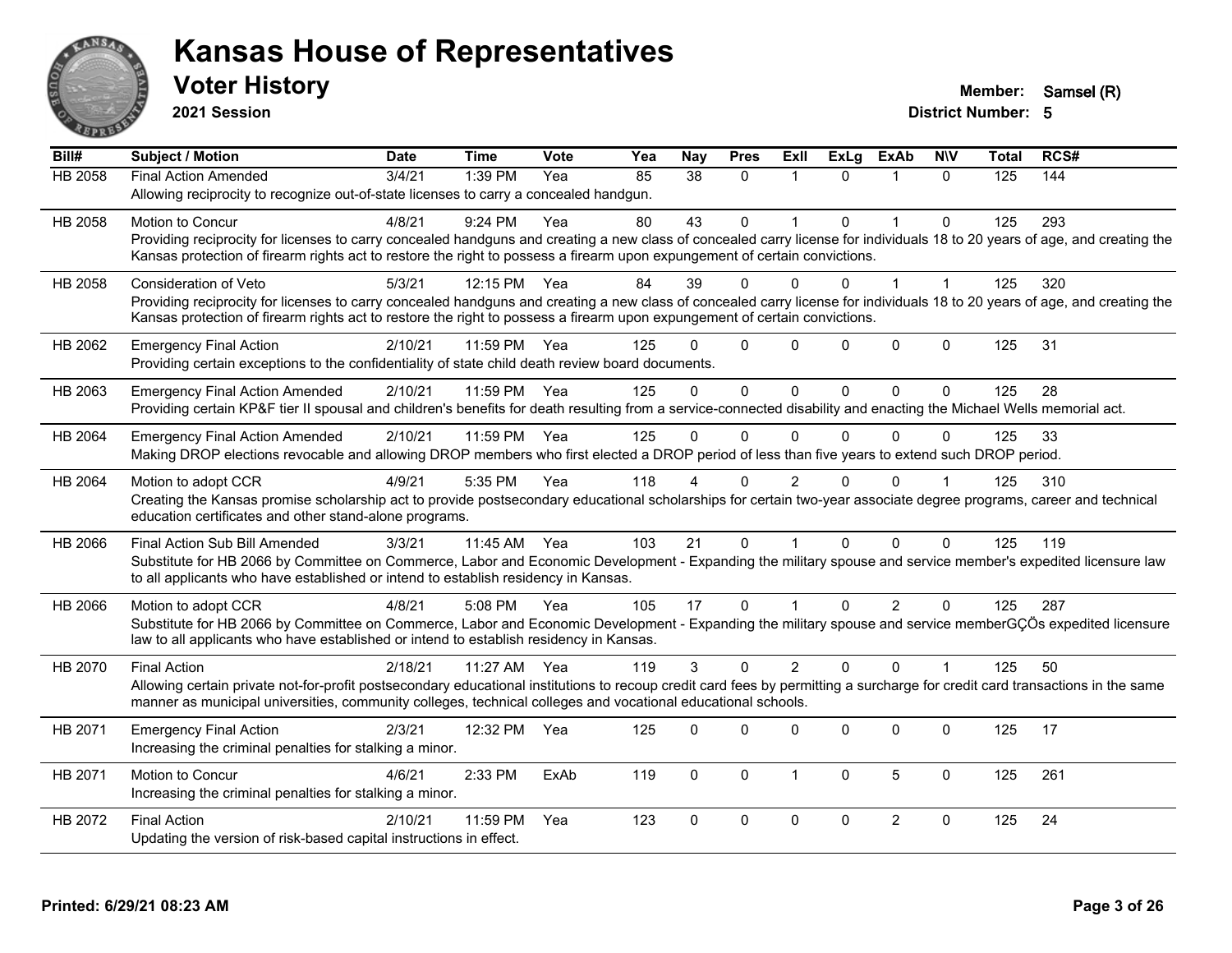

**2021 Session**

| Bill#          | <b>Subject / Motion</b>                                                                                                                                                                                                                                                                                                                                                                                                                                                                                                                                       | <b>Date</b> | <b>Time</b>  | Vote | Yea | <b>Nay</b> | <b>Pres</b> | ExII           | <b>ExLg</b>  | <b>ExAb</b>    | <b>NIV</b>   | Total | RCS#             |
|----------------|---------------------------------------------------------------------------------------------------------------------------------------------------------------------------------------------------------------------------------------------------------------------------------------------------------------------------------------------------------------------------------------------------------------------------------------------------------------------------------------------------------------------------------------------------------------|-------------|--------------|------|-----|------------|-------------|----------------|--------------|----------------|--------------|-------|------------------|
| <b>HB 2072</b> | Motion to Concur                                                                                                                                                                                                                                                                                                                                                                                                                                                                                                                                              | 3/29/21     | 11:01 AM     | Yea  | 113 | 9          | $\Omega$    |                | $\Omega$     |                | $\mathbf{1}$ | 125   | $\overline{227}$ |
|                | Senate Substitute for HB 2072 by Committee on Financial Institutions and Insurance - Providing for the Kansas corporation commission to authorize the securitization of<br>certain public utility generating facilities, qualified extraordinary costs and issuance of securitized utility tariff bonds.                                                                                                                                                                                                                                                      |             |              |      |     |            |             |                |              |                |              |       |                  |
| HB 2074        | <b>Emergency Final Action</b>                                                                                                                                                                                                                                                                                                                                                                                                                                                                                                                                 | 2/11/21     | 12:46 PM Yea |      | 123 | 0          | $\Omega$    | $\overline{2}$ | $\Omega$     | 0              | 0            | 125   | 44               |
|                | Updating producer licensing statutes pertaining to appointment, fees, licensing, renewal dates, continuing education, suspension, revocation and denial of licensure and<br>reinstatement.                                                                                                                                                                                                                                                                                                                                                                    |             |              |      |     |            |             |                |              |                |              |       |                  |
| HB 2074        | Motion to adopt CCR                                                                                                                                                                                                                                                                                                                                                                                                                                                                                                                                           | 4/9/21      | 11:39 AM     | Yea  | 103 | 20         | $\Omega$    | 2              | $\Omega$     | $\Omega$       | $\Omega$     | 125   | 301              |
|                | Senate Substitute for HB 2074 by Committee on Financial Institutions and Insurance - Enacting the technology-enabled fiduciary financial institution act, providing<br>requirements, fiduciary powers, duties, functions and limitations for such financial institutions and the administration thereof by the state bank commissioner, creating an<br>income and privilege tax credit for certain qualified distributions from technology-enabled fiduciary financial institutions and the joint committee on fiduciary financial<br>institutions oversight. |             |              |      |     |            |             |                |              |                |              |       |                  |
| HB 2075        | <b>Emergency Final Action</b><br>Allowing venue for an adoption when the state is the agency to be where the state agency or its subcontracting agency has an office.                                                                                                                                                                                                                                                                                                                                                                                         | 2/10/21     | 11:59 PM     | Yea  | 125 | 0          | $\Omega$    | $\Omega$       | $\Omega$     | 0              | $\mathbf 0$  | 125   | 30               |
| HB 2076        | <b>Final Action Amended</b>                                                                                                                                                                                                                                                                                                                                                                                                                                                                                                                                   | 2/18/21     | 11:29 AM     | Yea  | 122 | 0          | $\Omega$    | 2              | $\mathbf{0}$ | $\Omega$       | $\mathbf 1$  | 125   | 51               |
|                | Clarifying that bond agents seeking discharge as a surety are required to return the person released on bond to the court in the county where the complaint subject to<br>the bond was filed.                                                                                                                                                                                                                                                                                                                                                                 |             |              |      |     |            |             |                |              |                |              |       |                  |
| HB 2077        | <b>Emergency Final Action Amended</b>                                                                                                                                                                                                                                                                                                                                                                                                                                                                                                                         | 2/3/21      | 12:29 PM     | Yea  | 120 | 5          | 0           | $\Omega$       | $\Omega$     | 0              | $\Omega$     | 125   | 16               |
|                | Extending the Kansas criminal justice reform commission, limiting the commission's scope of study and adding a public defender.                                                                                                                                                                                                                                                                                                                                                                                                                               |             |              |      |     |            |             |                |              |                |              |       |                  |
| HB 2077        | Motion to adopt CCR                                                                                                                                                                                                                                                                                                                                                                                                                                                                                                                                           | 5/5/21      | 2:23 PM      | ExAb | 115 | 6          | $\Omega$    | 2              | $\Omega$     | $\overline{2}$ | $\Omega$     | 125   | 331              |
|                | Extending the Kansas closed case task force, providing for staff assistance and renaming the task force the Alvin Sykes cold case DNA task force, extending the Kansas<br>criminal justice reform commission, limiting the commission's scope of study and adding a public defender, and authorizing the crime victims compensation board to<br>waive application time restrictions for certain victims to receive compensation for mental health counseling and adding certain children to the definition of victim.                                         |             |              |      |     |            |             |                |              |                |              |       |                  |
| HB 2078        | <b>Final Action Amended</b>                                                                                                                                                                                                                                                                                                                                                                                                                                                                                                                                   | 2/25/21     | 11:36 AM     | Yea  | 107 | 17         | $\Omega$    |                | 0            | 0              | $\Omega$     | 125   | 74               |
|                | Suspending statutory speedy trial rights until May 1, 2024, in all criminal cases and providing guidelines for prioritizing trials.                                                                                                                                                                                                                                                                                                                                                                                                                           |             |              |      |     |            |             |                |              |                |              |       |                  |
| HB 2078        | Motion to Concur                                                                                                                                                                                                                                                                                                                                                                                                                                                                                                                                              | 3/22/21     | 11:14 AM     | ExAb | 114 | 7          | $\Omega$    | $\Omega$       | $\Omega$     | 4              | $\Omega$     | 125   | 187              |
|                | Suspending statutory speedy trial rights until May 1, 2023, in all criminal cases, providing guidelines for prioritizing trials and requiring the office of judicial administration<br>to prepare and submit a report to the legislature in 2022 and 2023.                                                                                                                                                                                                                                                                                                    |             |              |      |     |            |             |                |              |                |              |       |                  |
| HB 2079        | <b>Emergency Final Action Amended</b>                                                                                                                                                                                                                                                                                                                                                                                                                                                                                                                         | 2/3/21      | 12:46 PM     | Yea  | 70  | 54         |             | $\mathbf{0}$   | $\Omega$     | 0              | 0            | 125   | 22               |
|                | Transferring duties concerning address confidentiality program (safe at home) and the registration for charitable organizations from the secretary of state to the attorney<br>general.                                                                                                                                                                                                                                                                                                                                                                       |             |              |      |     |            |             |                |              |                |              |       |                  |
| HB 2079        | Motion to adopt CCR                                                                                                                                                                                                                                                                                                                                                                                                                                                                                                                                           | 5/5/21      | 2:32 PM      | ExAb | 78  | 42         | 1           | $\overline{2}$ | $\Omega$     | $\overline{2}$ | $\Omega$     | 125   | 332              |
|                | Transferring duties concerning address confidentiality program (safe at home) and the registration of charitable organizations from the secretary of state to the attorney<br>general, enacting the Kansas fights addiction act to establish a grant program for the purpose of preventing, reducing, treating and mitigating the effects of substance<br>abuse and addiction and requiring posting of a human trafficking awareness notice approved by the attorney general in certain businesses and public places.                                         |             |              |      |     |            |             |                |              |                |              |       |                  |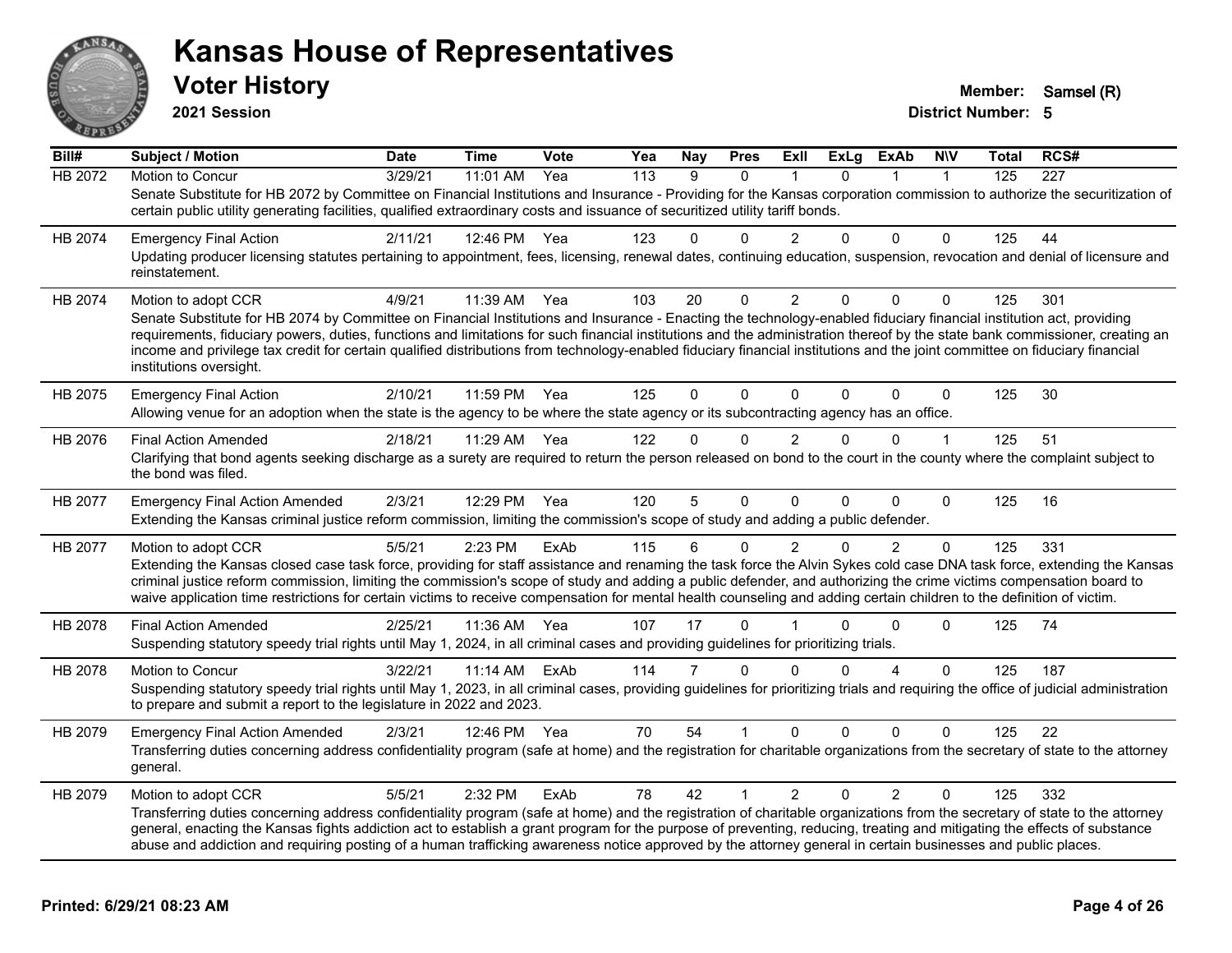

**2021 Session**

| Bill#   | <b>Subject / Motion</b>                                                                                                                                                         | <b>Date</b> | <b>Time</b> | Vote | Yea | <b>Nay</b>     | <b>Pres</b>  | ExII           | <b>ExLg</b>  | <b>ExAb</b>    | <b>NIV</b>   | Total | RCS# |
|---------|---------------------------------------------------------------------------------------------------------------------------------------------------------------------------------|-------------|-------------|------|-----|----------------|--------------|----------------|--------------|----------------|--------------|-------|------|
| HB 2081 | <b>Emergency Final Action Amended</b>                                                                                                                                           | 2/10/21     | 11:59 PM    | Yea  | 69  | 56             | 0            | $\Omega$       | 0            | $\mathbf{0}$   | $\Omega$     | 125   | 32   |
|         | Modifying how certain prior convictions are counted for the special sentencing rule related to possession of a controlled substance and providing concurrent or                 |             |             |      |     |                |              |                |              |                |              |       |      |
|         | consecutive sentencing for persons convicted of new crimes while on release for a felony.                                                                                       |             |             |      |     |                |              |                |              |                |              |       |      |
| HB 2082 | <b>Emergency Final Action</b>                                                                                                                                                   | 2/3/21      | 12:41 PM    | Yea  | 125 | 0              | $\Omega$     | $\Omega$       | $\Omega$     | $\Omega$       | $\Omega$     | 125   | 21   |
|         | Authorizing the crime victims compensation board to waive application time restrictions for a victim of a sexually violent crime to receive compensation for mental health      |             |             |      |     |                |              |                |              |                |              |       |      |
|         | counseling and adding certain children to the definition of victim.                                                                                                             |             |             |      |     |                |              |                |              |                |              |       |      |
| HB 2085 | <b>Final Action</b>                                                                                                                                                             | 3/4/21      | 1:41 PM     | Yea  | 123 | $\Omega$       | $\mathbf{0}$ | $\mathbf{1}$   | $\mathbf{0}$ | $\mathbf{1}$   | $\mathbf 0$  | 125   | 145  |
|         | Creating the students' right to know act to provide information on postsecondary education options.                                                                             |             |             |      |     |                |              |                |              |                |              |       |      |
| HB 2087 | <b>Final Action Amended</b>                                                                                                                                                     | 2/18/21     | 11:30 AM    | Yea  | 109 | 13             | 0            | $\overline{2}$ | $\Omega$     | $\mathbf 0$    | $\mathbf{1}$ | 125   | 52   |
|         | Limiting the review of certain rules and regulations by the director of the budget.                                                                                             |             |             |      |     |                |              |                |              |                |              |       |      |
| HB 2088 | <b>Final Action Amended</b>                                                                                                                                                     | 3/4/21      | 1:42 PM     | Yea  | 121 | $\overline{2}$ | $\mathbf 0$  | $\mathbf{1}$   | $\mathbf{0}$ | $\mathbf{1}$   | $\mathbf 0$  | 125   | 146  |
|         | Requiring visual observation of an alleged victim of child abuse or neglect as part of an investigation.                                                                        |             |             |      |     |                |              |                |              |                |              |       |      |
|         | Final Action Sub Bill                                                                                                                                                           | 3/18/21     | 11:26 AM    | ExAb | 75  | 47             | 0            |                | $\Omega$     | $\overline{2}$ | $\mathbf 0$  | 125   | 180  |
| HB 2089 | Substitute for HB 2089 by Committee on Federal and State Affairs - Standardizing firearm safety education training programs in school districts.                                |             |             |      |     |                |              |                |              |                |              |       |      |
|         |                                                                                                                                                                                 |             |             |      |     |                |              |                |              |                |              |       |      |
| HB 2089 | Motion to Concur                                                                                                                                                                | 4/8/21      | 9:28 PM     | Yea  | 79  | 44             | $\Omega$     |                | $\Omega$     | 1              | 0            | 125   | 294  |
|         | Substitute for HB 2089 by Committee on Federal and State Affairs - Standardizing firearm safety education training programs in school districts.                                |             |             |      |     |                |              |                |              |                |              |       |      |
| HB 2090 | <b>Emergency Final Action Amended</b>                                                                                                                                           | 2/3/21      | 12:34 PM    | Yea  | 125 | 0              | $\Omega$     | $\Omega$       | $\Omega$     | $\Omega$       | $\Omega$     | 125   | 18   |
|         | Creating a procedure for appointment of acting official when an elected official's military service causes a vacancy.                                                           |             |             |      |     |                |              |                |              |                |              |       |      |
| HB 2093 | <b>Final Action Amended</b>                                                                                                                                                     | 2/25/21     | 11:38 AM    | Yea  | 124 | 0              | $\Omega$     |                | 0            | $\Omega$       | $\mathbf{0}$ | 125   | 75   |
|         | Increasing criminal penalties for fleeing or attempting to elude a police officer when operating a stolen vehicle, committing certain driving violations or causing a collision |             |             |      |     |                |              |                |              |                |              |       |      |
|         | involving another driver and making fleeing or attempting to elude a police officer evidence of intent to commit theft of a vehicle.                                            |             |             |      |     |                |              |                |              |                |              |       |      |
| HB 2094 | <b>Final Action Sub Bill</b>                                                                                                                                                    | 3/17/21     | $11:17$ AM  | ExAb | 117 | 6              | $\mathbf{0}$ |                | $\Omega$     | $\overline{1}$ | $\Omega$     | 125   | 174  |
|         | Substitute for HB 2094 by Committee on Appropriations - Expanding educational benefits of tuition and fees waiver for spouses and dependents of public safety officers          |             |             |      |     |                |              |                |              |                |              |       |      |
|         | and personnel who are injured or disabled while performing service-related duties.                                                                                              |             |             |      |     |                |              |                |              |                |              |       |      |
| HB 2096 | <b>Final Action</b>                                                                                                                                                             | 2/18/21     | 11:32 AM    | Yea  | 122 | $\Omega$       | $\Omega$     | $\overline{2}$ | $\Omega$     | $\Omega$       | $\mathbf 1$  | 125   | 53   |
|         | Authorizing department of corrections employees, local correctional or detention officers, judicial branch employees, municipal court employees and administrative              |             |             |      |     |                |              |                |              |                |              |       |      |
|         | hearing officers to have identifying information restricted from public access on public websites that identify home addresses or home ownership.                               |             |             |      |     |                |              |                |              |                |              |       |      |
| HB 2097 | <b>Final Action</b>                                                                                                                                                             | 3/3/21      | 11:47 AM    | Yea  | 124 | U              | $\Omega$     |                | $\Omega$     | $\Omega$       | $\mathbf{0}$ | 125   | 120  |
|         | Decoupling the KIT and KIR workforce training programs from the high performance incentive fund program.                                                                        |             |             |      |     |                |              |                |              |                |              |       |      |
| HB 2101 | <b>Emergency Final Action Amended</b>                                                                                                                                           | 2/25/21     | 12:56 PM    | Yea  | 112 | 12             | $\Omega$     |                | $\Omega$     | $\Omega$       | $\mathbf{0}$ | 125   | 83   |
|         | Extending transfers from the expanded lottery act revenues fund to the university engineering initiative.                                                                       |             |             |      |     |                |              |                |              |                |              |       |      |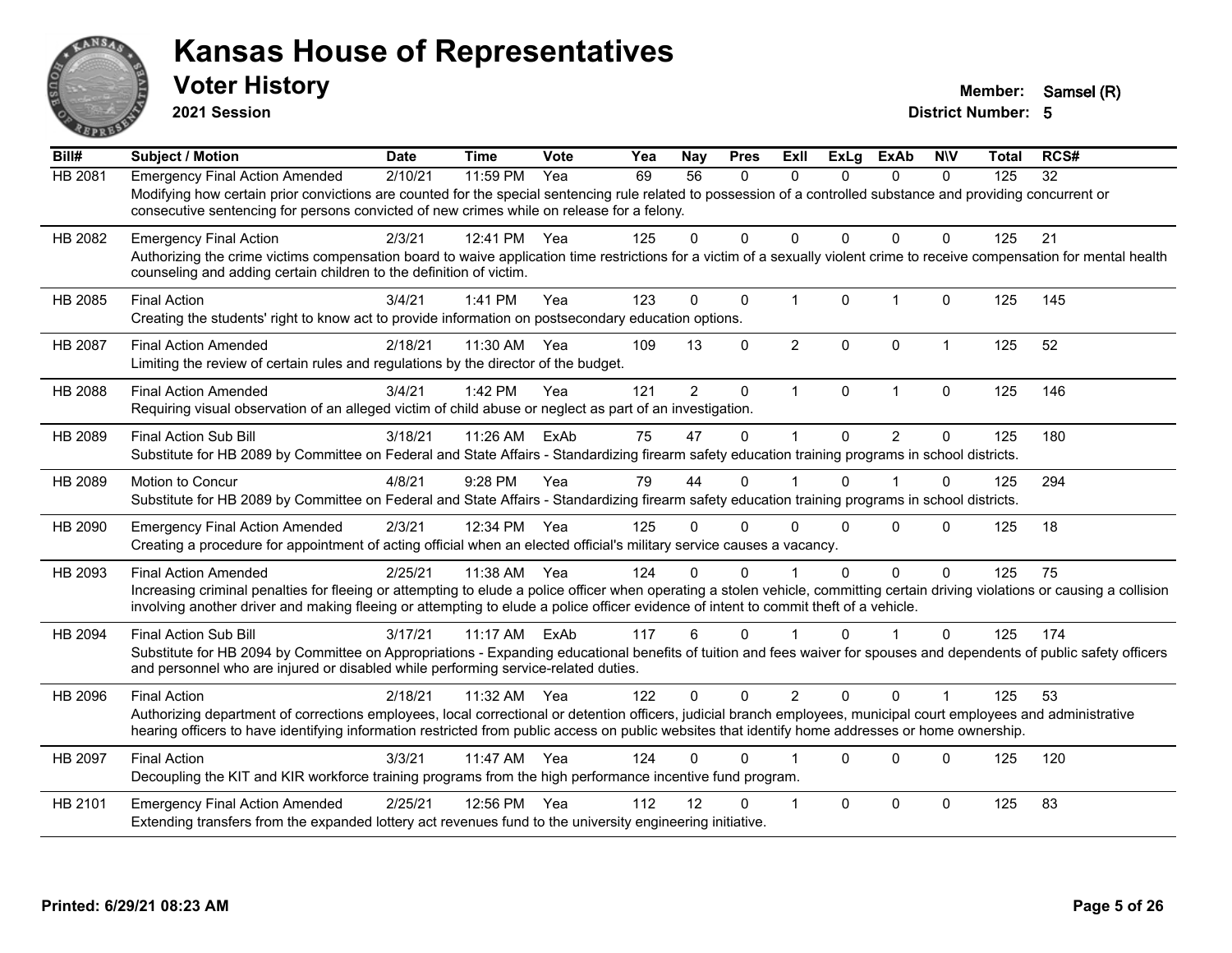

#### **Voter History Member:** Samsel (R) **Kansas House of Representatives**

**2021 Session**

| Bill#          | <b>Subject / Motion</b>                                                                                                                                                                                                                                                                                                                                                                                                                                                                                                                                                                                                                                                                                                                                                                                                                                                                                                                                                                                                                                                                                                                                                                                                                                                                                     | <b>Date</b> | <b>Time</b>  | Vote | Yea | Nay            | <b>Pres</b>  | ExII           | <b>ExLg</b> | <b>ExAb</b>  | <b>NIV</b>           | Total | RCS# |
|----------------|-------------------------------------------------------------------------------------------------------------------------------------------------------------------------------------------------------------------------------------------------------------------------------------------------------------------------------------------------------------------------------------------------------------------------------------------------------------------------------------------------------------------------------------------------------------------------------------------------------------------------------------------------------------------------------------------------------------------------------------------------------------------------------------------------------------------------------------------------------------------------------------------------------------------------------------------------------------------------------------------------------------------------------------------------------------------------------------------------------------------------------------------------------------------------------------------------------------------------------------------------------------------------------------------------------------|-------------|--------------|------|-----|----------------|--------------|----------------|-------------|--------------|----------------------|-------|------|
| <b>HB 2102</b> | <b>Emergency Final Action</b><br>Updating egg repackaging requirements for retailers.                                                                                                                                                                                                                                                                                                                                                                                                                                                                                                                                                                                                                                                                                                                                                                                                                                                                                                                                                                                                                                                                                                                                                                                                                       | 2/10/21     | 11:59 PM     | Yea  | 123 | 2              | 0            | $\mathbf{0}$   | $\Omega$    | $\Omega$     | $\Omega$             | 125   | 25   |
| HB 2102        | Mot to Concur in Conference<br>Senate Substitute for HB 2102 by Committee on Agriculture and Natural Resources - Updating egg repackaging requirements for retailers.                                                                                                                                                                                                                                                                                                                                                                                                                                                                                                                                                                                                                                                                                                                                                                                                                                                                                                                                                                                                                                                                                                                                       | 4/9/21      | 2:22 PM      | Yea  | 122 |                | 0            | $\overline{2}$ | $\Omega$    | $\Omega$     | $\Omega$             | 125   | 303  |
| HB 2103        | <b>Emergency Final Action</b><br>Establishing the Kansas pesticide waste disposal program and permitting up to \$50,000 to be transferred annually from the Kansas agricultural remediation fund to a<br>new Kansas pesticide waste disposal fund.                                                                                                                                                                                                                                                                                                                                                                                                                                                                                                                                                                                                                                                                                                                                                                                                                                                                                                                                                                                                                                                          | 2/11/21     | 12:38 PM     | Yea  | 123 | $\Omega$       | $\Omega$     | 2              | $\Omega$    | $\Omega$     | $\Omega$             | 125   | 39   |
| HB 2104        | <b>Final Action Amended</b><br>Modifying the sales tax exemption for construction materials by allowing certain educational institutions a sales tax exemption for purchases thereof.                                                                                                                                                                                                                                                                                                                                                                                                                                                                                                                                                                                                                                                                                                                                                                                                                                                                                                                                                                                                                                                                                                                       | 2/18/21     | 11:35 AM     | Yea  | 114 | 8              | 0            | $\overline{2}$ | $\Omega$    | $\Omega$     |                      | 125   | 54   |
| HB 2104        | Motion to Adopt CCR<br>Senate Substitute for HB 2104 by Committee on Assessment ant Taxation - Extending certain budget due dates for schools and notice and hearing requirements when<br>exceeding the revenue neutral rate for property tax purposes, changing time to request full and complete opinion from the state board tax appeals, requiring the state<br>board of tax appeals to serve orders and notices by electronic means if requested by the party, prohibiting valuation increases of certain property in appeals, requiring<br>appraisal directives to require compliance with uniform standards of professional appraisal practice, providing for notice and opportunity to be heard prior to removal<br>from county appraiser eligibility list, providing notification when person no longer holds office of county appraiser, placing the burden of proof on the county appraiser in<br>certain valuation and classification appeal hearings before the district court, requiring appraisal courses for appraisers to be courses approved by the Kansas real estate<br>appraisal board, extending the time a state board of tax appeals member may continue to serve after such member's term expires and authorizing appointment of a<br>member pro tempore under certain conditions. | 4/6/21      | 2:57 PM      | ExAb | 77  | 42             | $\Omega$     |                | $\Omega$    | 5            | $\Omega$             | 125   | 262  |
| HB 2106        | <b>Emergency Final Action</b><br>Extending the dates when corporate tax returns are required to be filed.                                                                                                                                                                                                                                                                                                                                                                                                                                                                                                                                                                                                                                                                                                                                                                                                                                                                                                                                                                                                                                                                                                                                                                                                   | 3/4/21      | 4:36 PM      | Yea  | 123 | $\Omega$       | $\mathbf{0}$ | $\mathbf 1$    | $\Omega$    | $\mathbf{1}$ | $\mathbf{0}$         | 125   | 160  |
| HB 2109        | <b>Emergency Final Action</b><br>Increasing the county population threshold for a county to be required to have a lawyer representative, increasing the number of lawyer members and decreasing the<br>number of non-lawyer members on the board of indigents' defense services.                                                                                                                                                                                                                                                                                                                                                                                                                                                                                                                                                                                                                                                                                                                                                                                                                                                                                                                                                                                                                            | 2/11/21     | 12:41 PM Yea |      | 87  | 36             | 0            | $\overline{2}$ | $\Omega$    | $\Omega$     | $\Omega$             | 125   | 41   |
| HB 2112        | <b>Emergency Final Action</b><br>Permitting online advertisement and sales of abandoned property by self-storage rental unit operators; providing for the designation by occupants of an alternate contact<br>and limiting claims for loss or damage of stored property to the property value limit provided in the rental agreement.                                                                                                                                                                                                                                                                                                                                                                                                                                                                                                                                                                                                                                                                                                                                                                                                                                                                                                                                                                       | 2/10/21     | 11:59 PM Yea |      | 120 | 5              | 0            | $\mathbf 0$    | $\mathbf 0$ | $\mathbf 0$  | $\mathbf 0$          | 125   | 27   |
| HB 2114        | <b>Emergency Final Action Amended</b><br>Establishing the Kansas senior care task force.                                                                                                                                                                                                                                                                                                                                                                                                                                                                                                                                                                                                                                                                                                                                                                                                                                                                                                                                                                                                                                                                                                                                                                                                                    | 2/18/21     | 12:38 PM     | Yea  | 113 | 8              | $\mathbf 0$  | $\overline{2}$ | $\Omega$    | $\mathbf{1}$ | $\mathbf{1}$         | 125   | 60   |
| HB 2114        | Motion to adopt CCR<br>Establishing the senior care task force, a definition of financial exploitation and Kansas elder and dependent adult abuse multidisciplinary team coordinator and teams,<br>requiring additional mandatory reporters, increasing investigation days for reports of abuse, neglect and financial exploitation of certain adults and directing the<br>department for children and families to inform certain chief administrative officers of substantiated findings of such reports.                                                                                                                                                                                                                                                                                                                                                                                                                                                                                                                                                                                                                                                                                                                                                                                                  | 4/9/21      | 5:41 PM      | Yea  | 115 | $\overline{7}$ | 0            | $\overline{2}$ | $\mathbf 0$ | $\Omega$     | $\blacktriangleleft$ | 125   | 311  |
| HB 2115        | <b>Final Action Amended</b><br>Establishing the joint committee on child welfare system oversight.                                                                                                                                                                                                                                                                                                                                                                                                                                                                                                                                                                                                                                                                                                                                                                                                                                                                                                                                                                                                                                                                                                                                                                                                          | 2/18/21     | 11:38 AM     | Yea  | 118 |                | $\Omega$     | 2              | U           | $\Omega$     |                      | 125   | 55   |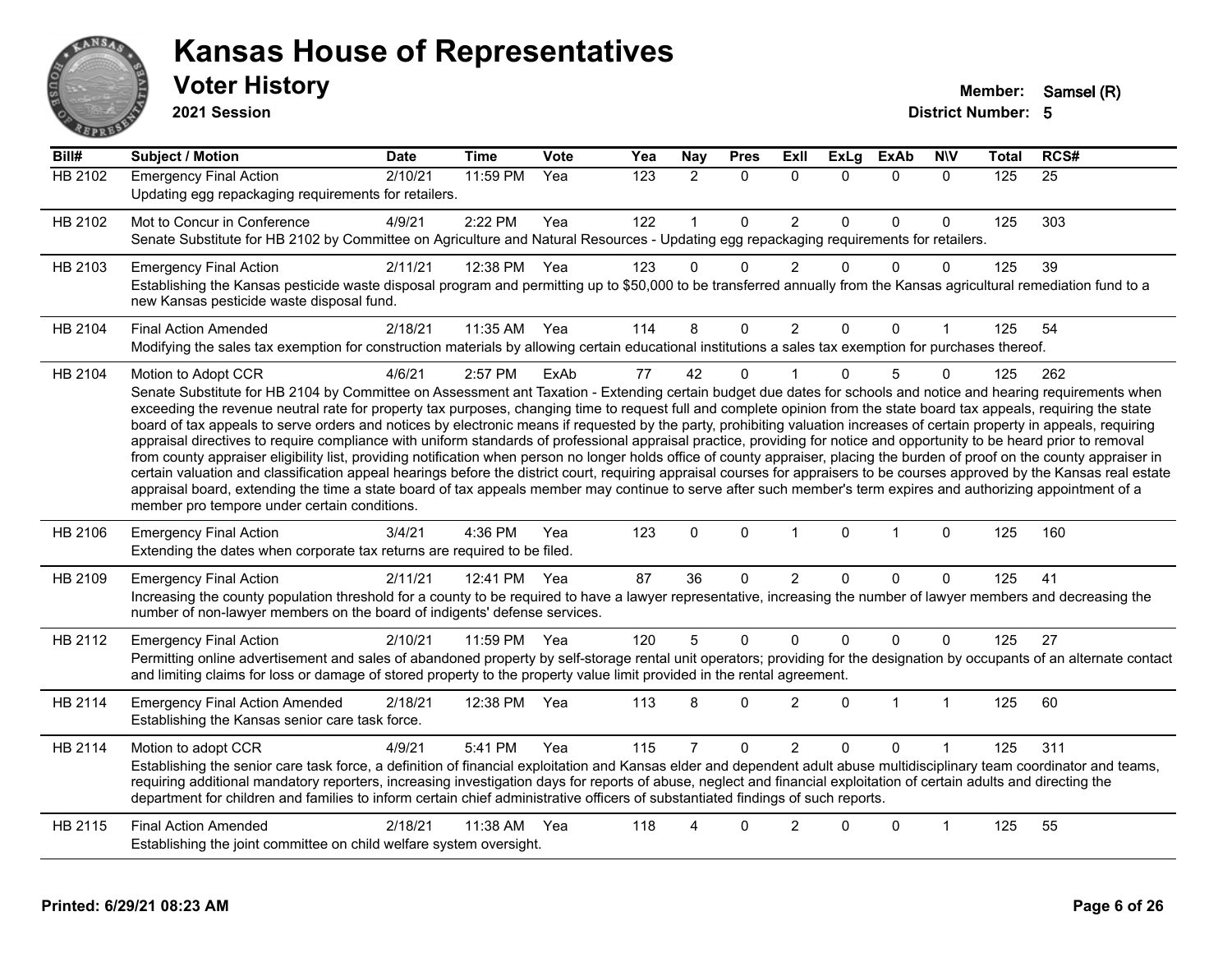

**2021 Session**

| Bill#          | <b>Subject / Motion</b>                                                                                                                                                                                                                                                                                                                                                                                                                                                                                                                                                                                                                                                                                                                                                                                                                                                                | <b>Date</b> | <b>Time</b>  | <b>Vote</b> | Yea | <b>Nay</b> | <b>Pres</b>  | Exll           | <b>ExLg</b>    | <b>ExAb</b>    | <b>NIV</b>     | <b>Total</b> | RCS# |
|----------------|----------------------------------------------------------------------------------------------------------------------------------------------------------------------------------------------------------------------------------------------------------------------------------------------------------------------------------------------------------------------------------------------------------------------------------------------------------------------------------------------------------------------------------------------------------------------------------------------------------------------------------------------------------------------------------------------------------------------------------------------------------------------------------------------------------------------------------------------------------------------------------------|-------------|--------------|-------------|-----|------------|--------------|----------------|----------------|----------------|----------------|--------------|------|
| <b>HB 2116</b> | <b>Emergency Final Action</b><br>Exempting the caregiver of a child in state out-of-home placement from the child care assistance 20-hour-per-week work requirement.                                                                                                                                                                                                                                                                                                                                                                                                                                                                                                                                                                                                                                                                                                                   | 3/4/21      | 4:43 PM      | Yea         | 123 | $\Omega$   | 0            | $\mathbf 1$    | $\Omega$       | $\mathbf{1}$   | $\mathbf{0}$   | 125          | 165  |
| HB 2119        | <b>EFA Sub Bill Amended</b><br>Substitute for HB 2119 by Committee on K-12 Education Budget - Making and concerning appropriations for the department of education for fiscal years ending June 30,<br>2021, June 30, 2022, and June 30, 2023, creating and expanding school choice programs, restricting remote learning and remote enrollment and extending the<br>statewide property tax levy for schools.                                                                                                                                                                                                                                                                                                                                                                                                                                                                          | 3/30/21     | 7:56 PM      | Yea         | 65  | 58         | $\Omega$     |                | U              |                | 0              | 125          | 255  |
| HB 2120        | <b>Emergency Final Action</b><br>Removing the spousal exception from the crime of sexual battery.                                                                                                                                                                                                                                                                                                                                                                                                                                                                                                                                                                                                                                                                                                                                                                                      | 2/11/21     | 12:50 PM     | Nay         | 110 | 13         | $\Omega$     | $\overline{2}$ | $\Omega$       | $\mathbf{0}$   | $\Omega$       | 125          | 46   |
| HB 2121        | <b>Emergency Final Action Amended</b><br>Adding definitions related to defendants who abscond from supervision in the criminal procedure code and for parole.                                                                                                                                                                                                                                                                                                                                                                                                                                                                                                                                                                                                                                                                                                                          | 2/11/21     | 12:43 PM     | Yea         | 101 | 22         | 0            | $\overline{2}$ | 0              | 0              | $\mathbf{0}$   | 125          | 42   |
| HB 2121        | Motion to adopt CCR<br>Increasing the criminal penalty for mistreatment of a dependent adult or elder person when the victim is a resident of an adult care home, adding definitions related to<br>defendants who abscond from supervision in the criminal procedure code and for parole and clarifying that bond agents seeking discharge as a surety are required to<br>return the person released on bond to the court in the county where the complaint subject to the bond was filed, requiring the department of corrections to develop<br>guidance to be used by parole officers when responding to violations of parole and postrelease supervision and that incentivize compliant behavior, and authorizing<br>court services officers and community corrections officers to provide a certification of identification to offenders for use to obtain a new driver's license. | 5/5/21      | 2:39 PM      | ExAb        | 121 | $\Omega$   | $\Omega$     | $\overline{2}$ | $\Omega$       | $\overline{2}$ | $\mathbf{0}$   | 125          | 333  |
| HB 2124        | <b>Emergency Final Action</b><br>Clarifying the authority of healing arts school clinics to provide healing arts services.                                                                                                                                                                                                                                                                                                                                                                                                                                                                                                                                                                                                                                                                                                                                                             | 2/18/21     | 12:39 PM     | Yea         | 121 | $\Omega$   | $\Omega$     | $\overline{2}$ | $\Omega$       |                |                | 125          | 61   |
| HB 2125        | <b>Emergency Final Action Amended</b><br>Allowing a copy of a will to be filed and admitted to probate and allowing a will or a copy of a will filed within six months after the death of the testator to be admitted to<br>probate at any time.                                                                                                                                                                                                                                                                                                                                                                                                                                                                                                                                                                                                                                       | 2/18/21     | 12:46 PM Yea |             | 118 | 3          | $\Omega$     | $\overline{2}$ | $\Omega$       |                |                | 125          | 64   |
| HB 2126        | <b>Final Action Amended</b><br>Providing immunity from civil liability for COVID-19 claims for adult care facilities.                                                                                                                                                                                                                                                                                                                                                                                                                                                                                                                                                                                                                                                                                                                                                                  | 3/4/21      | 1:44 PM      | Yea         | 85  | 37         | $\mathbf 1$  | $\overline{1}$ | $\mathbf{0}$   | $\overline{1}$ | $\mathbf 0$    | 125          | 147  |
| HB 2128        | <b>Final Action Amended</b><br>Clarifying jurisdiction and supervision of offenders in a certified drug abuse treatment program.                                                                                                                                                                                                                                                                                                                                                                                                                                                                                                                                                                                                                                                                                                                                                       | 3/2/21      | 10:32 AM Yea |             | 124 | $\Omega$   | $\mathbf 0$  | $\mathbf{1}$   | $\mathbf{0}$   | 0              | 0              | 125          | 92   |
| HB 2134        | <b>Emergency Final Action</b><br>Updating the national association of insurance commissioners credit for reinsurance model law and codifying the credit for reinsurance model regulation.                                                                                                                                                                                                                                                                                                                                                                                                                                                                                                                                                                                                                                                                                              | 2/11/21     | 12:39 PM     | Yea         | 123 | 0          | $\mathbf{0}$ | $\overline{2}$ | $\Omega$       | $\Omega$       | $\Omega$       | 125          | 40   |
| HB 2134        | Motion to adopt CCR<br>Making appropriations for the Kansas state department of education for FY 2021, FY 2022 and FY 2023; requiring a Kansas foster care children annual academic report<br>card; authorizing limited remote learning; providing the criteria for identification of students eligible to receive at-risk programs and services; requiring boards of<br>education to allocate sufficient school district moneys to improve student academic performance; authorizing school districts to pay tuition and fees for concurrent and<br>dual enrollment programs; expanding student eligibility under the tax credit for low income students scholarship program; extending the high-density at-risk weighting;<br>providing ACT college entrance exams and workkeys assessments to certain nonpublic school students.                                                    | 5/7/21      | 6:51 PM      | Nay         | 107 | 9          | $\Omega$     |                | $\overline{0}$ | 6              | $\overline{2}$ | 125          | 352  |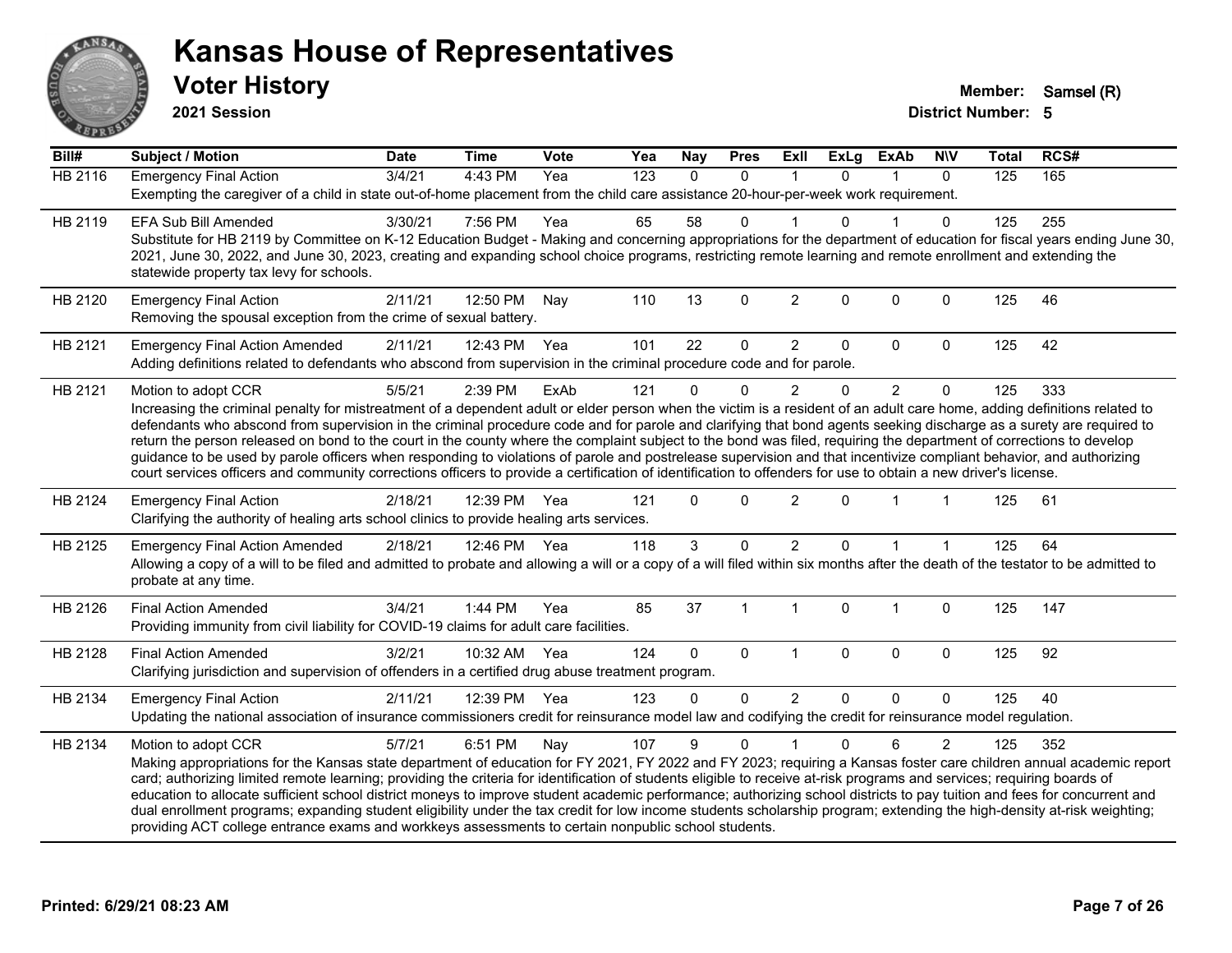

**2021 Session**

| Bill#          | <b>Subject / Motion</b>                                                                                                                                                                                                           | <b>Date</b> | <b>Time</b> | Vote | Yea | Nay            | <b>Pres</b>  | ExII           | <b>ExLg</b>  | <b>ExAb</b> | <b>N\V</b>           | <b>Total</b> | RCS# |
|----------------|-----------------------------------------------------------------------------------------------------------------------------------------------------------------------------------------------------------------------------------|-------------|-------------|------|-----|----------------|--------------|----------------|--------------|-------------|----------------------|--------------|------|
| <b>HB 2136</b> | <b>Final Action Amended</b>                                                                                                                                                                                                       | 2/25/21     | 11:40 AM    | Yea  | 124 | $\Omega$       | $\Omega$     |                | $\Omega$     | $\Omega$    | $\Omega$             | 125          | 76   |
|                | Updating certain statutes relating to the regulation of the business of insurance; granting the commissioner of insurance certain investigative powers.                                                                           |             |             |      |     |                |              |                |              |             |                      |              |      |
| HB 2137        | <b>Final Action Amended</b>                                                                                                                                                                                                       | 3/2/21      | 10:33 AM    | Yea  | 122 | $\overline{2}$ | 0            |                | 0            | $\Omega$    | $\Omega$             | 125          | 93   |
|                | Authorizing certain licensees under the Kansas liquor control act and the club and drinking establishment act to sell and serve cereal malt beverages.                                                                            |             |             |      |     |                |              |                |              |             |                      |              |      |
| HB 2137        | Motion to adopt CCR                                                                                                                                                                                                               | 5/7/21      | 4:41 PM     | Nay  | 101 | 18             | $\Omega$     |                | $\Omega$     | 5           | $\Omega$             | 125          | 351  |
|                | Making amendments regarding licensure to sell alcoholic liquor and cereal malt beverages, authorizing transfers of bulk alcoholic liquor by certain licensees and                                                                 |             |             |      |     |                |              |                |              |             |                      |              |      |
|                | authorizing the sale of alcoholic liquor and cereal malt beverages on specified days and times and subject to certain conditions by licensees under the Kansas liquor<br>control act and the club and drinking establishment act. |             |             |      |     |                |              |                |              |             |                      |              |      |
|                |                                                                                                                                                                                                                                   |             |             |      |     |                |              |                |              |             |                      |              |      |
| HB 2138        | <b>Final Action</b>                                                                                                                                                                                                               | 3/3/21      | 11:48 AM    | Yea  | 120 | 4              | $\Omega$     |                | $\Omega$     | $\Omega$    | $\mathbf{0}$         | 125          | 121  |
|                | Club and drinking establishment liquor license eligibility; spouse is a law enforcement officer in another county.                                                                                                                |             |             |      |     |                |              |                |              |             |                      |              |      |
| HB 2143        | <b>Emergency Final Action</b>                                                                                                                                                                                                     | 3/4/21      | 4:39 PM     | Yea  | 119 |                | $\Omega$     |                | $\Omega$     | 1           | $\Omega$             | 125          | 162  |
|                | Making exemption permanent for certain cash rebates on sales or leases of new motor vehicles for sales tax purposes.                                                                                                              |             |             |      |     |                |              |                |              |             |                      |              |      |
| HB 2143        | Motion to adopt CCR                                                                                                                                                                                                               | 4/9/21      | 6:16 PM     | Yea  | 118 | 3              | $\Omega$     | $\overline{2}$ | $\Omega$     | $\Omega$    | $\overline{2}$       | 125          | 315  |
|                | Making exemption permanent for certain cash rebates on sales or leases of new motor vehicles for sales tax purposes.                                                                                                              |             |             |      |     |                |              |                |              |             |                      |              |      |
| HB 2145        | <b>Final Action</b>                                                                                                                                                                                                               | 3/2/21      | 10:35 AM    | Yea  | 124 | $\Omega$       | $\Omega$     |                | 0            | $\Omega$    | $\Omega$             | 125          | 94   |
|                | Exempting the retail sale of electricity by public utilities for electric vehicle charging stations from the jurisdiction of the state corporation commission.                                                                    |             |             |      |     |                |              |                |              |             |                      |              |      |
| HB 2150        | <b>Final Action Amended</b>                                                                                                                                                                                                       | 3/25/21     | $11:18$ AM  | Yea  | 118 | 4              | $\Omega$     |                | 0            | 2           | $\Omega$             | 125          | 209  |
|                | Creating a definition of financial exploitation, requiring additional mandatory reporters and increasing investigation days in the abuse, neglect and financial exploitation of                                                   |             |             |      |     |                |              |                |              |             |                      |              |      |
|                | certain adults.                                                                                                                                                                                                                   |             |             |      |     |                |              |                |              |             |                      |              |      |
| HB 2151        | <b>Emergency Final Action</b>                                                                                                                                                                                                     | 2/18/21     | 12:44 PM    | Yea  | 121 | $\Omega$       | $\mathbf{0}$ | 2              | $\mathbf{0}$ | 1           | $\blacktriangleleft$ | 125          | 63   |
|                | Creating Kansas elder and dependent adult abuse multidisciplinary teams and a coordinator.                                                                                                                                        |             |             |      |     |                |              |                |              |             |                      |              |      |
| HB 2153        | <b>Final Action</b>                                                                                                                                                                                                               | 3/3/21      | 11:50 AM    | Yea  | 124 | 0              | $\Omega$     |                | $\Omega$     | $\Omega$    | $\mathbf{0}$         | 125          | 122  |
|                | Increasing the criminal penalty for mistreatment of a dependent adult or elder person when the victim is a resident of an adult care home.                                                                                        |             |             |      |     |                |              |                |              |             |                      |              |      |
| HB 2155        | <b>Emergency Final Action</b>                                                                                                                                                                                                     | 2/18/21     | 12:43 PM    | Yea  | 85  | 36             | $\Omega$     | $\overline{2}$ | $\Omega$     |             | $\blacktriangleleft$ | 125          | 62   |
|                | Providing for department of health and environment response operations for water and soil pollutant release, discharge or escape.                                                                                                 |             |             |      |     |                |              |                |              |             |                      |              |      |
| HB 2158        | <b>Final Action</b>                                                                                                                                                                                                               | 2/18/21     | 11:40 AM    | Yea  | 121 |                | $\Omega$     | 2              | U            | $\Omega$    |                      | 125          | 56   |
|                | Making permanent provisions for the advisory committee on trauma and the statewide trauma system regional council to conduct closed meetings and keep privileged                                                                  |             |             |      |     |                |              |                |              |             |                      |              |      |
|                | records regarding trauma cases.                                                                                                                                                                                                   |             |             |      |     |                |              |                |              |             |                      |              |      |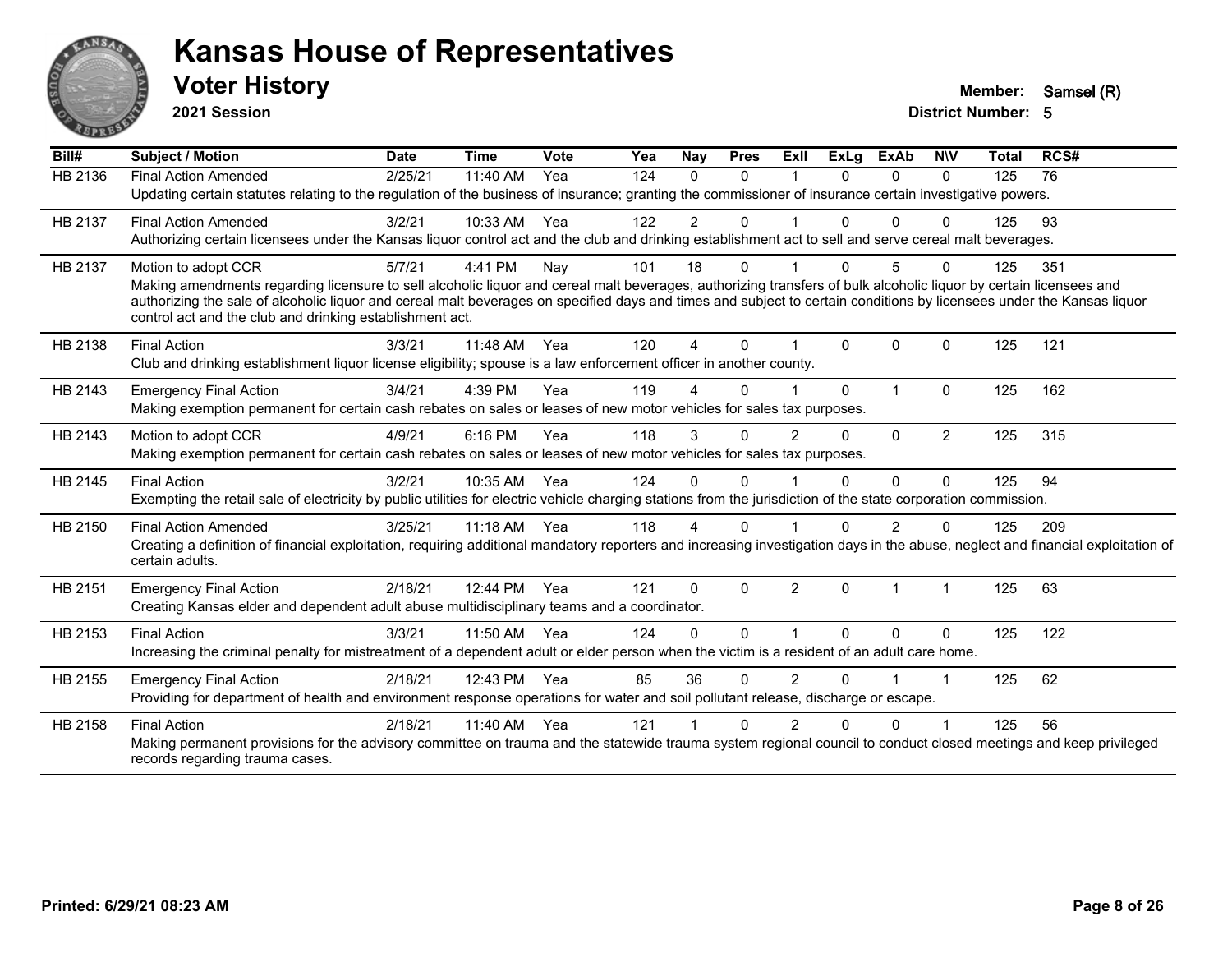

**2021 Session**

| Bill#          | Subject / Motion                                                                                                                                                                                                                                                                                                                                                                                                                                                                                                                                                                                                                                                                                                                                                                                      | <b>Date</b> | <b>Time</b> | <b>Vote</b> | Yea | <b>Nay</b>   | <b>Pres</b>  | Exll           | <b>ExLg</b>  | ExAb           | <b>NIV</b>     | Total | RCS# |
|----------------|-------------------------------------------------------------------------------------------------------------------------------------------------------------------------------------------------------------------------------------------------------------------------------------------------------------------------------------------------------------------------------------------------------------------------------------------------------------------------------------------------------------------------------------------------------------------------------------------------------------------------------------------------------------------------------------------------------------------------------------------------------------------------------------------------------|-------------|-------------|-------------|-----|--------------|--------------|----------------|--------------|----------------|----------------|-------|------|
| <b>HB 2158</b> | Motion to adopt CCR                                                                                                                                                                                                                                                                                                                                                                                                                                                                                                                                                                                                                                                                                                                                                                                   | 5/5/21      | 2:45 PM     | ExAb        | 121 | $\mathbf{0}$ | $\mathbf{0}$ | 2              | $\Omega$     | $\overline{2}$ | $\mathbf{0}$   | 125   | 334  |
|                | Establishing the joint committee on child welfare system oversight, providing certain exceptions to the confidentiality of state child death review board documents,<br>requiring visual observation of an alleged victim of child abuse or neglect as part of an investigation, exempting the caregiver of a child in state out-of-home placement<br>from the child care assistance 20-hour-per-week work requirement, permitting the secretary for children and families to license certain family foster homes where a<br>former foster care youth with certain juvenile adjudications resides making permanent provisions for the advisory committee on trauma and the statewide trauma system<br>regional council to conduct closed meetings and keep privileged records regarding trauma cases. |             |             |             |     |              |              |                |              |                |                |       |      |
| HB 2162        | <b>Final Action</b>                                                                                                                                                                                                                                                                                                                                                                                                                                                                                                                                                                                                                                                                                                                                                                                   | 3/2/21      | 10:25 AM    | Yea         | 123 | $\Omega$     | $\mathbf 1$  | 1              | $\Omega$     | $\Omega$       | $\mathbf{0}$   | 125   | 88   |
|                | Amending and repealing reapportionment census data laws to conform with 2019 amendments to the Kansas constitution and to remove certain obsolete provisions.                                                                                                                                                                                                                                                                                                                                                                                                                                                                                                                                                                                                                                         |             |             |             |     |              |              |                |              |                |                |       |      |
| HB 2165        | <b>Emergency Final Action Amended</b><br>Providing for all vehicles more than 35 years old to qualify as an antique vehicle.                                                                                                                                                                                                                                                                                                                                                                                                                                                                                                                                                                                                                                                                          | 2/11/21     | 12:44 PM    | Yea         | 114 | 9            | $\Omega$     | $\overline{2}$ | $\Omega$     | $\Omega$       | $\mathbf{0}$   | 125   | 43   |
| HB 2165        | Motion to Concur<br>Providing for all vehicles more than 35 years old to qualify as an antique vehicle.                                                                                                                                                                                                                                                                                                                                                                                                                                                                                                                                                                                                                                                                                               | 4/7/21      | 10:26 AM    | Yea         | 117 | 5            | $\mathbf{0}$ | $\mathbf{1}$   | $\mathbf{0}$ | $\overline{2}$ | $\mathbf{0}$   | 125   | 265  |
| HB 2166        | Final Action Sub Bill Amended                                                                                                                                                                                                                                                                                                                                                                                                                                                                                                                                                                                                                                                                                                                                                                         | 3/2/21      | 10:38 AM    | Yea         | 124 | $\Omega$     | $\Omega$     | 1              | $\mathbf{0}$ | $\Omega$       | $\Omega$       | 125   | 95   |
|                | Substitute for HB 2166 by Committee on Transportation - Providing for the Braden's hope for childhood cancer, proud educator and alpha kappa alpha distinctive license<br>plates and providing distinctive license plates for current and veteran members of the United States army, navy, marine corps, air force, coast guard and space force and<br>modifying the requirements to begin production on distinctive license plates.                                                                                                                                                                                                                                                                                                                                                                  |             |             |             |     |              |              |                |              |                |                |       |      |
| HB 2166        | Motion to Adopt CCR<br>Substitute for HB 2166 by Committee on Transportation - Providing for the Braden's hope for childhood cancer, proud educator, delta sigma theta, Gadsden flag, love,<br>Chloe foundation and alpha kappa alpha distinctive license plates and providing distinctive license plates for current and veteran members of the United States army,<br>navy, marine corps, air force, coast guard and space force, modifying the requirements to begin production on distinctive license plates, requiring reporting by<br>sponsoring organizations of distinctive license plates, allowing certain license plates issued by the division of vehicles to be personalized license plates and establishing<br>a fee on firefighter distinctive license plates.                         | 4/8/21      | 5:31 PM     | Yea         | 81  | 41           | $\mathbf{0}$ | 1              | $\Omega$     | $\overline{2}$ | $\Omega$       | 125   | 289  |
| HB 2166        | Consideration of Veto                                                                                                                                                                                                                                                                                                                                                                                                                                                                                                                                                                                                                                                                                                                                                                                 | 5/3/21      | 11:39 AM    | Yea         | 86  | 37           | $\Omega$     | $\Omega$       | $\Omega$     | $\overline{1}$ | $\overline{1}$ | 125   | 317  |
|                | Substitute for HB 2166 by Committee on Transportation - Providing for the Braden's hope for childhood cancer, proud educator, delta sigma theta, Gadsden flag, love,<br>Chloe foundation and alpha kappa alpha distinctive license plates and providing distinctive license plates for current and veteran members of the United States army,<br>navy, marine corps, air force, coast guard and space force, modifying the requirements to begin production on distinctive license plates, requiring reporting by<br>sponsoring organizations of distinctive license plates, allowing certain license plates issued by the division of vehicles to be personalized license plates and establishing<br>a fee on firefighter distinctive license plates.                                                |             |             |             |     |              |              |                |              |                |                |       |      |
| HB 2167        | <b>Emergency Final Action</b><br>Permitting concrete mixer trucks and requiring dump trucks to display license plates on the front of vehicles.                                                                                                                                                                                                                                                                                                                                                                                                                                                                                                                                                                                                                                                       | 2/10/21     | 11:59 PM    | Yea         | 125 | $\Omega$     | $\Omega$     | 0              | $\mathbf{0}$ | $\Omega$       | $\mathbf 0$    | 125   | 34   |
| HB 2167        | Motion to Concur<br>Permitting concrete mixer trucks and requiring dump trucks to display license plates on the front of vehicles.                                                                                                                                                                                                                                                                                                                                                                                                                                                                                                                                                                                                                                                                    | 4/7/21      | 10:28 AM    | Yea         | 122 | $\Omega$     | $\Omega$     | 1              | $\Omega$     | $\overline{2}$ | $\mathbf{0}$   | 125   | 266  |
| HB 2172        | <b>Final Action Amended</b>                                                                                                                                                                                                                                                                                                                                                                                                                                                                                                                                                                                                                                                                                                                                                                           | 2/18/21     | 11:41 AM    | Yea         | 122 | <sup>n</sup> | <sup>n</sup> | 2              | $\Omega$     | $\Omega$       |                | 125   | 57   |
|                | Modifying water usage calculations and fees for multi-year flex accounts and permitting alternative base average water use calculations and prorated terms.                                                                                                                                                                                                                                                                                                                                                                                                                                                                                                                                                                                                                                           |             |             |             |     |              |              |                |              |                |                |       |      |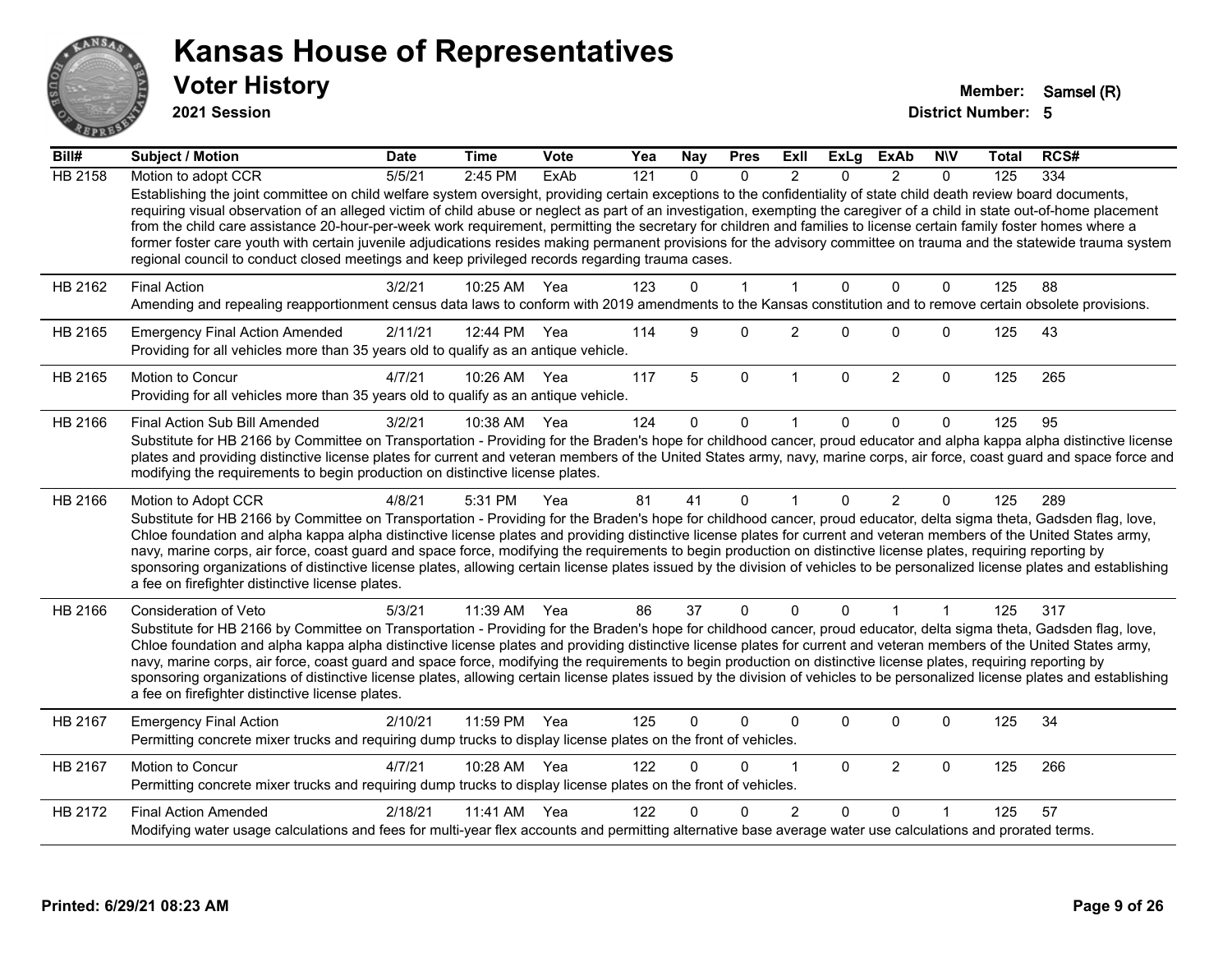

**2021 Session**

| Bill#   | <b>Subject / Motion</b>                                                                                                                                                                                                                                                                                                                                                                                                                                                                                                                                                                                                                                                                                                                                                                                                                                                                                           | <b>Date</b> | <b>Time</b> | Vote | Yea              | Nay            | <b>Pres</b> | ExIl           | <b>ExLg</b>  | <b>ExAb</b>    | <b>NIV</b>           | <b>Total</b> | RCS# |
|---------|-------------------------------------------------------------------------------------------------------------------------------------------------------------------------------------------------------------------------------------------------------------------------------------------------------------------------------------------------------------------------------------------------------------------------------------------------------------------------------------------------------------------------------------------------------------------------------------------------------------------------------------------------------------------------------------------------------------------------------------------------------------------------------------------------------------------------------------------------------------------------------------------------------------------|-------------|-------------|------|------------------|----------------|-------------|----------------|--------------|----------------|----------------------|--------------|------|
| HB 2175 | <b>Emergency Final Action</b><br>Creating the Dwayne Peaslee technical training center district.                                                                                                                                                                                                                                                                                                                                                                                                                                                                                                                                                                                                                                                                                                                                                                                                                  | 2/25/21     | 12:52 PM    | Yea  | $\overline{122}$ | $\overline{2}$ | $\mathbf 0$ |                | $\Omega$     | $\mathbf{0}$   | $\mathbf 0$          | 125          | 81   |
| HB 2176 | <b>Emergency Final Action Amended</b><br>Clarify the vacation or exclusion of territory from city boundaries or release of easements.                                                                                                                                                                                                                                                                                                                                                                                                                                                                                                                                                                                                                                                                                                                                                                             | 3/25/21     | 12:22 PM    | Yea  | 120              | $\overline{2}$ | $\Omega$    | $\mathbf{1}$   | $\mathbf{0}$ | $\overline{2}$ | $\mathbf{0}$         | 125          | 224  |
| HB 2178 | <b>Final Action</b><br>Vacating certain blocks in the original town plat set aside for a college and a park in the city of Americus and vesting fee simple title in the city.                                                                                                                                                                                                                                                                                                                                                                                                                                                                                                                                                                                                                                                                                                                                     | 2/18/21     | 11:42 AM    | Yea  | 121              |                | $\Omega$    | 2              | $\Omega$     | $\Omega$       | $\blacktriangleleft$ | 125          | 58   |
| HB 2178 | Motion to Concur<br>Providing for the vacation or exclusion of territory or easements by cities, including certain blocks in the original town plat set aside for a college and a park in the<br>city of Americus.                                                                                                                                                                                                                                                                                                                                                                                                                                                                                                                                                                                                                                                                                                | 3/30/21     | 3:05 PM     | Yea  | 121              | $\overline{2}$ | $\Omega$    |                | 0            | $\Omega$       | $\overline{1}$       | 125          | 250  |
| HB 2183 | <b>Final Action Amended</b><br>Prohibiting the governor, the executive branch and the judicial branch from altering election laws or procedures and limiting the authority of the secretary of state to enter<br>into consent decrees with any court absent the approval of the legislative coordinating council.                                                                                                                                                                                                                                                                                                                                                                                                                                                                                                                                                                                                 | 3/3/21      | 11:53 AM    | Pres | 84               | 39             |             |                | 0            | $\Omega$       | $\Omega$             | 125          | 123  |
| HB 2183 | Motion to adopt CCR<br>Creating the transparency in revenues underwriting elections act; prohibiting the receipt and expenditure of private moneys by election officials; directing the secretary of<br>state to publish certain registered voter totals; relating to advance voting ballots by requiring signed statements for delivery of such ballots on behalf of a voter; limiting<br>the number of such ballots that can be delivered; prohibiting the altering or backdating of the mailing date on such ballots; requiring a matching signature on such<br>ballots; removing the secretary of state's authority to provide additional time for receipt of such ballots; prohibiting candidates for office from engaging in certain conduct<br>related to advance voting ballots; creating the crime of false representation of an election official; and, expanding the crime of electioneering.          | 4/8/21      | 10:11 PM    | Yea  | 80               | 42             | $\Omega$    |                | 0            | 2              | $\Omega$             | 125          | 296  |
| HB 2183 | <b>Consideration of Veto</b><br>Creating the transparency in revenues underwriting elections act; prohibiting the receipt and expenditure of private moneys by election officials; directing the secretary of<br>state to publish certain registered voter totals; relating to advance voting ballots by requiring signed statements for delivery of such ballots on behalf of a voter; limiting<br>the number of such ballots that can be delivered; prohibiting the altering or backdating of the mailing date on such ballots; requiring a matching signature on such<br>ballots; removing the secretary of state's authority to provide additional time for receipt of such ballots; prohibiting candidates for office from engaging in certain conduct<br>related to advance voting ballots; creating the crime of false representation of an election official; and, expanding the crime of electioneering. | 5/3/21      | 12:01 PM    | Nay  | 85               | 38             | $\Omega$    |                | n            |                |                      | 125          | 319  |
| HB 2187 | <b>Final Action</b><br>Enacting the first-time home buyer savings account act.                                                                                                                                                                                                                                                                                                                                                                                                                                                                                                                                                                                                                                                                                                                                                                                                                                    | 2/18/21     | 11:44 AM    | Yea  | 119              | 3              | $\Omega$    | $\mathcal{P}$  | $\Omega$     | $\Omega$       |                      | 125          | 59   |
| HB 2187 | Motion to Concur<br>Enacting the first-time home buyer savings account act.                                                                                                                                                                                                                                                                                                                                                                                                                                                                                                                                                                                                                                                                                                                                                                                                                                       | 5/5/21      | 2:47 PM     | ExAb | 119              | $\overline{2}$ | $\Omega$    | $\overline{2}$ | $\Omega$     | 2              | $\Omega$             | 125          | 335  |
| HB 2191 | <b>Final Action</b><br>Increasing criminal penalties for the crimes of riot and incitement to riot when the crime occurs in a correctional facility.                                                                                                                                                                                                                                                                                                                                                                                                                                                                                                                                                                                                                                                                                                                                                              | 2/24/21     | 11:20 AM    | Yea  | 123              | $\Omega$       | $\Omega$    |                | $\Omega$     | $\mathbf{1}$   | $\mathbf{0}$         | 125          | 67   |
| HB 2192 | <b>Final Action</b><br>Authorizing court services officers and community corrections officers to provide a certification of identification to offenders for use to obtain a new driver's license.                                                                                                                                                                                                                                                                                                                                                                                                                                                                                                                                                                                                                                                                                                                 | 2/25/21     | 11:41 AM    | Yea  | 124              | $\Omega$       | $\Omega$    |                | $\Omega$     | $\Omega$       | $\Omega$             | 125          | 77   |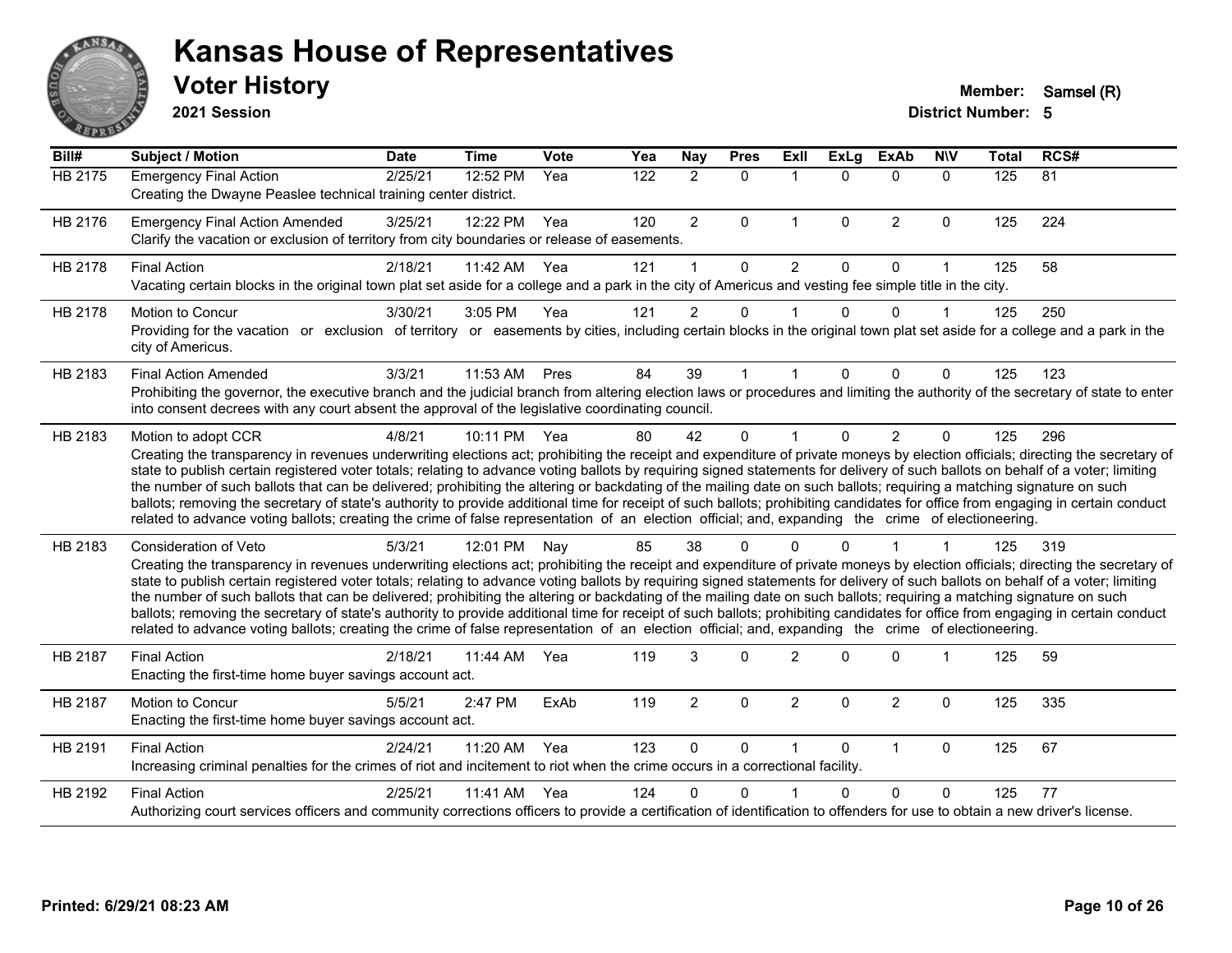

**2021 Session**

| Bill#          | Subject / Motion                                                                                                                                                                                                                                                                                                                                                                                                                                                                                                                                                                                                                                                                                                                                                                                                                                                                                                                                                                                                                                                                                                                                  | <b>Date</b> | <b>Time</b>  | Vote | Yea | <b>Nay</b>      | <b>Pres</b>  | Exll           | ExLg        | <b>ExAb</b>    | <b>NIV</b>   | <b>Total</b> | RCS# |
|----------------|---------------------------------------------------------------------------------------------------------------------------------------------------------------------------------------------------------------------------------------------------------------------------------------------------------------------------------------------------------------------------------------------------------------------------------------------------------------------------------------------------------------------------------------------------------------------------------------------------------------------------------------------------------------------------------------------------------------------------------------------------------------------------------------------------------------------------------------------------------------------------------------------------------------------------------------------------------------------------------------------------------------------------------------------------------------------------------------------------------------------------------------------------|-------------|--------------|------|-----|-----------------|--------------|----------------|-------------|----------------|--------------|--------------|------|
| <b>HB 2196</b> | Final Action Sub Bill Amended                                                                                                                                                                                                                                                                                                                                                                                                                                                                                                                                                                                                                                                                                                                                                                                                                                                                                                                                                                                                                                                                                                                     | 3/4/21      | 1:47 PM      | Yea  | 87  | $\overline{36}$ | $\mathbf{0}$ |                | $\Omega$    |                | $\Omega$     | 125          | 148  |
|                | Substitute for HB 2196 by Commerce, Labor and Economic Development - Changing provisions of the employment security law including creation of the unemployment<br>compensation modernization and improvement council, development of a new unemployment insurance information technology system, provision of tax information to<br>claimants, publication of trust fund data, the maximum benefit period, the charging of employer accounts for benefits paid, employer contribution rate determination and<br>schedules, abolishment of the employment security interest assessment fund, crediting of employer accounts for fraudulent or erroneous payments, appropriation of<br>federal COVID-19 moneys to the unemployment insurance trust fund, transfers from the state general fund to the unemployment insurance trust fund for improper<br>benefit payments, emergency expansion of the employment security board of review, providing for the my reemployment plan program and workforce training program<br>availability to claimants, changes to the shared work compensation program and other unemployment trust fund provisions. |             |              |      |     |                 |              |                |             |                |              |              |      |
| HB 2196        | Motion to adopt CCR                                                                                                                                                                                                                                                                                                                                                                                                                                                                                                                                                                                                                                                                                                                                                                                                                                                                                                                                                                                                                                                                                                                               | 4/9/21      | 5:58 PM      | Yea  | 122 |                 | 0            | 2              |             | O              |              | 125          | 314  |
|                | Senate Substitute for HB 2196 by Committee on Commerce - Changing provisions of the employment security law including creation of the unemployment<br>compensation modernization and improvement council, development of a new unemployment insurance information technology system, provision of tax information to<br>claimants, publication of trust fund data, the maximum benefit period, the charging of employer accounts for benefits paid, employer contribution rate determination and<br>schedules, crediting of employer accounts for fraudulent or erroneous payments, transfer of federal COVID-19 moneys to the unemployment insurance trust fund,<br>emergency expansion of the employment security board of review, providing for the my reemployment plan program and workforce training program availability to<br>claimants, changes to the shared work compensation program and other unemployment trust fund provisions.                                                                                                                                                                                                    |             |              |      |     |                 |              |                |             |                |              |              |      |
| HB 2201        | <b>Final Action Amended</b><br>Decreasing the Eisenhower legacy transportation program alternate delivery project threshold, authorizing usage of federal stimulus funds and KDOT bonding authority.                                                                                                                                                                                                                                                                                                                                                                                                                                                                                                                                                                                                                                                                                                                                                                                                                                                                                                                                              | 3/2/21      | 10:40 AM     | Yea  | 118 | 6               | $\Omega$     |                | $\Omega$    | $\Omega$       | $\mathbf{0}$ | 125          | 96   |
| HB 2201        | Mot to Concur in Conference<br>Senate Substitute for HB 2201 by Committee on Transportation - Decreasing the Eisenhower legacy transportation program alternate delivery project threshold,<br>authorizing the usage of federal stimulus funds and KDOT bonding authority.                                                                                                                                                                                                                                                                                                                                                                                                                                                                                                                                                                                                                                                                                                                                                                                                                                                                        | 4/8/21      | 5:00 PM      | Nay  | 95  | 27              | $\mathbf{0}$ |                | $\Omega$    | $\overline{2}$ | $\Omega$     | 125          | 285  |
| HB 2203        | <b>Final Action</b><br>Establishing the asbestos remediation fund for fees collected as part of the Kansas asbestos control program.                                                                                                                                                                                                                                                                                                                                                                                                                                                                                                                                                                                                                                                                                                                                                                                                                                                                                                                                                                                                              | 3/2/21      | 10:42 AM Yea |      | 122 | $\overline{2}$  | $\Omega$     |                | $\Omega$    | $\Omega$       | $\Omega$     | 125          | 97   |
| HB 2203        | Motion to Concur<br>Establishing the asbestos remediation fund for fees collected as part of the Kansas asbestos control program.                                                                                                                                                                                                                                                                                                                                                                                                                                                                                                                                                                                                                                                                                                                                                                                                                                                                                                                                                                                                                 | 4/8/21      | 7:45 PM      | Yea  | 121 |                 |              | 1              | $\mathbf 0$ | $\mathbf{1}$   | $\mathbf 0$  | 125          | 290  |
| HB 2208        | <b>Final Action Amended</b>                                                                                                                                                                                                                                                                                                                                                                                                                                                                                                                                                                                                                                                                                                                                                                                                                                                                                                                                                                                                                                                                                                                       | 3/3/21      | 11:55 AM     | Yea  | 124 | 0               | $\Omega$     |                | $\Omega$    | $\Omega$       | $\mathbf{0}$ | 125          | 124  |
|                | Authorizing telemedicine waivers for out-of-state healthcare providers, reducing certain requirements for licensure by the behavioral sciences regulatory board and<br>expanding out-of-state temporary permits to practice behavioral sciences professions.                                                                                                                                                                                                                                                                                                                                                                                                                                                                                                                                                                                                                                                                                                                                                                                                                                                                                      |             |              |      |     |                 |              |                |             |                |              |              |      |
| <b>HB 2208</b> | Motion to adopt CCR<br>Senate Substitute for HB 2208 by Committee on Public Health and Welfare - Establishing certification and funding for certified community behavioral health clinics,<br>enacting the rural emergency hospital act to provide for the licensure of rural emergency hospitals, authorizing telemedicine waivers for out-of-state healthcare<br>providers, reducing certain requirements for licensure by the behavioral sciences regulatory board and expanding out-of-state temporary permits to practice behavioral<br>sciences professions.                                                                                                                                                                                                                                                                                                                                                                                                                                                                                                                                                                                | 4/9/21      | 5:44 PM      | Yea  | 120 | $\overline{2}$  | $\mathbf 0$  | $\overline{2}$ | 0           | $\Omega$       |              | 125          | 312  |
| HB 2209        | <b>Final Action Amended</b><br>Enacting the psychology interjurisdictional compact to provide for interjurisdictional authorization to practice telepsychology and temporary in-person, face-to-face<br>psychology.                                                                                                                                                                                                                                                                                                                                                                                                                                                                                                                                                                                                                                                                                                                                                                                                                                                                                                                               | 3/3/21      | 11:57 AM     | Yea  | 121 | 3               | $\mathbf{0}$ | 1              | $\Omega$    | $\Omega$       | $\mathbf{0}$ | 125          | 125  |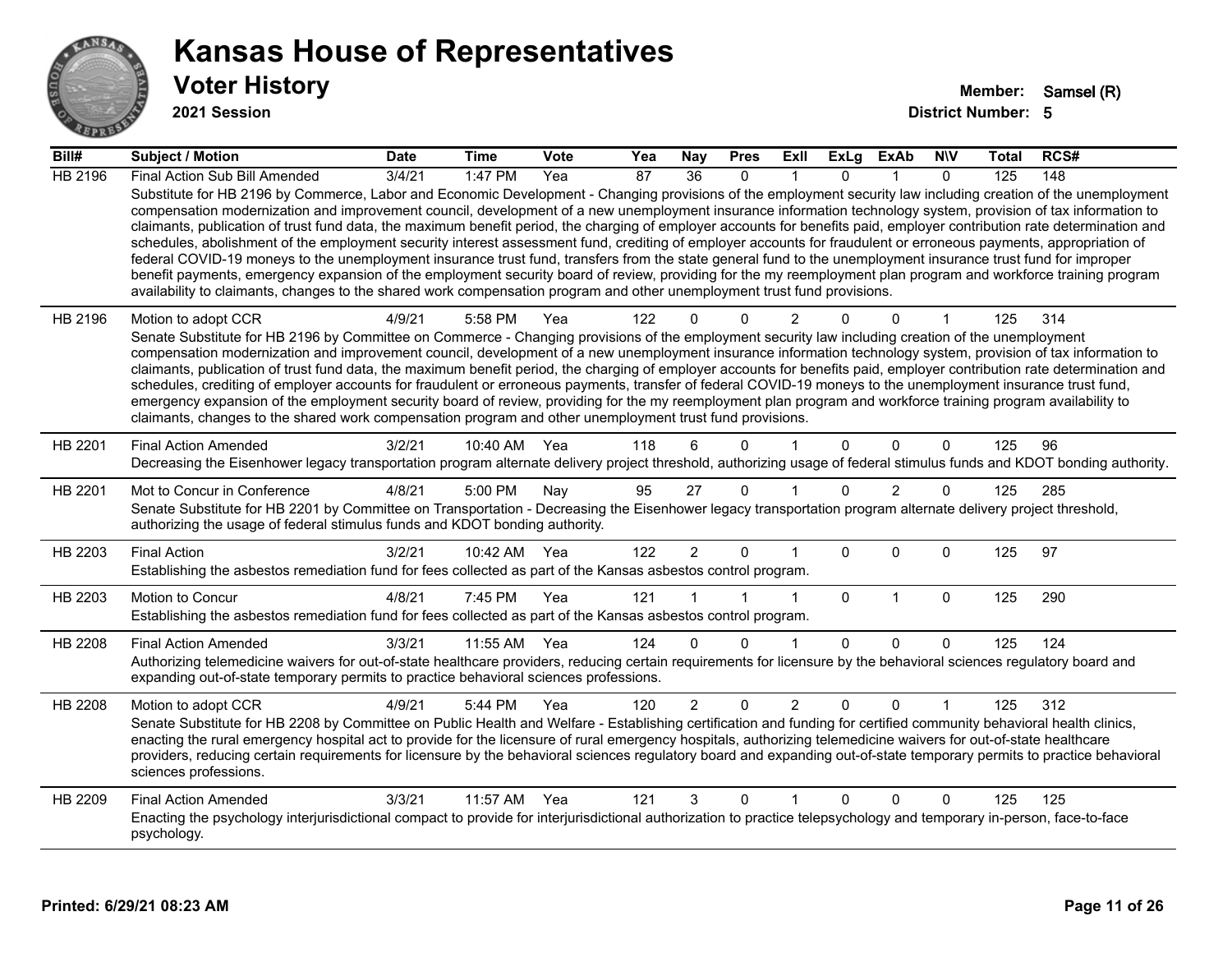

**2021 Session**

| Bill#          | Subject / Motion                                                                                                                                                                                                                                                           | <b>Date</b> | <b>Time</b> | <b>Vote</b> | Yea | <b>Nay</b>     | <b>Pres</b>  | ExIl                 | <b>ExLg</b>  | <b>ExAb</b>    | <b>N\V</b>   | <b>Total</b> | RCS# |
|----------------|----------------------------------------------------------------------------------------------------------------------------------------------------------------------------------------------------------------------------------------------------------------------------|-------------|-------------|-------------|-----|----------------|--------------|----------------------|--------------|----------------|--------------|--------------|------|
| <b>HB 2212</b> | <b>Final Action</b><br>Eliminating Kansas residency requirements for various liquor licenses.                                                                                                                                                                              | 3/2/21      | 10:43 AM    | Yea         | 122 | $\overline{2}$ | $\Omega$     | 1                    | $\Omega$     | $\mathbf{0}$   | $\mathbf{0}$ | 125          | 98   |
|                |                                                                                                                                                                                                                                                                            |             |             |             |     |                |              |                      |              |                |              |              |      |
| HB 2214        | <b>Final Action</b><br>Authorizing the secretary of administration on behalf of the department of corrections to convey land in Mitchell county to the city of Beloit.                                                                                                     | 3/2/21      | 10:45 AM    | Yea         | 124 | $\Omega$       | $\mathbf{0}$ | $\overline{1}$       | $\Omega$     | $\Omega$       | $\Omega$     | 125          | 99   |
|                |                                                                                                                                                                                                                                                                            |             |             |             |     |                |              |                      |              |                |              |              |      |
| HB 2218        | <b>Final Action</b><br>Updating membership and requirements of the Kansas state employees health care commission to include a current and retired state employee enrolled in the state                                                                                     | 3/4/21      | 1:49 PM     | Yea         | 123 | $\Omega$       | $\mathbf{0}$ | 1                    | $\Omega$     | 1              | $\Omega$     | 125          | 149  |
|                | healthcare benefits program group health insurance medical plan.                                                                                                                                                                                                           |             |             |             |     |                |              |                      |              |                |              |              |      |
| HB 2218        | Motion to adopt CCR                                                                                                                                                                                                                                                        | 4/9/21      | 2:33 PM     | Yea         | 123 | $\mathbf{0}$   | $\mathbf{0}$ | $\overline{2}$       | $\Omega$     | $\mathbf 0$    | $\mathbf{0}$ | 125          | 306  |
|                | Updating the membership and responsibilities of the Kansas state employees health care commission and requiring the commission to make certain reports and<br>recommendations to the legislature.                                                                          |             |             |             |     |                |              |                      |              |                |              |              |      |
| HB 2219        | <b>Final Action</b>                                                                                                                                                                                                                                                        | 3/16/21     | $11:13$ AM  | Yea         | 123 |                | $\mathbf{0}$ | 1                    | $\Omega$     | $\Omega$       | $\Omega$     | 125          | 168  |
|                | Enacting the Kansas targeted employment act to provide tax credits for the employment of persons with developmental disabilities.                                                                                                                                          |             |             |             |     |                |              |                      |              |                |              |              |      |
| HB 2224        | <b>Final Action Amended</b>                                                                                                                                                                                                                                                | 3/4/21      | 1:50 PM     | Yea         | 117 | 6              | $\mathbf{0}$ |                      | $\Omega$     |                | $\Omega$     | 125          | 150  |
|                | Expanding the definition of "infectious disease" in certain statutes related to crimes in which bodily fluids may have been transmitted from one person to another.                                                                                                        |             |             |             |     |                |              |                      |              |                |              |              |      |
| <b>HB 2224</b> | Mot to Concur in Conference                                                                                                                                                                                                                                                | 5/7/21      | 4:21 PM     | Nay         | 112 | $\overline{7}$ | $\Omega$     | $\blacktriangleleft$ | $\Omega$     | 5              | $\Omega$     | 125          | 350  |
|                | Expanding the definition of "infectious disease" in certain statutes related to crimes in which bodily fluids may have been transmitted from one person to another.                                                                                                        |             |             |             |     |                |              |                      |              |                |              |              |      |
| <b>HB 2227</b> | <b>Final Action Amended</b>                                                                                                                                                                                                                                                | 3/4/21      | 1:53 PM     | Yea         | 113 | 10             | $\mathbf{0}$ |                      | $\Omega$     |                | $\Omega$     | 125          | 151  |
|                | Providing immunity from civil liability for COVID-19 claims for certain covered facilities, including adult care homes, community mental health centers, crisis intervention<br>centers, community service providers and community developmental disability organizations. |             |             |             |     |                |              |                      |              |                |              |              |      |
| HB 2228        | <b>Final Action Amended</b>                                                                                                                                                                                                                                                | 3/3/21      | 11:58 AM    | Yea         | 124 | $\Omega$       | $\mathbf{0}$ | 1                    | $\Omega$     | $\Omega$       | $\Omega$     | 125          | 126  |
|                | Requiring law enforcement agencies to adopt a policy regarding submission of sexual assault evidence kits and allowing evidence collection at child advocacy centers or<br>other facilities.                                                                               |             |             |             |     |                |              |                      |              |                |              |              |      |
| HB 2231        | <b>Emergency Final Action</b>                                                                                                                                                                                                                                              | 3/4/21      | 4:35 PM     | Yea         | 78  | 45             | $\mathbf{0}$ | $\overline{1}$       | $\mathbf{0}$ | 1              | $\mathbf 0$  | 125          | 159  |
|                | Amending the definition of the crime of conducting a pyramid promotional scheme, providing for an exemption and defining key terms.                                                                                                                                        |             |             |             |     |                |              |                      |              |                |              |              |      |
| HB 2234        | <b>Final Action</b>                                                                                                                                                                                                                                                        | 3/3/21      | 12:00 PM    | Yea         | 123 |                | $\mathbf{0}$ |                      | $\Omega$     | $\Omega$       | $\Omega$     | 125          | 127  |
|                | Requiring medical directors of emergency medical services to provide medical oversight of such services and emergency medical service providers.                                                                                                                           |             |             |             |     |                |              |                      |              |                |              |              |      |
| HB 2236        | <b>Final Action Amended</b>                                                                                                                                                                                                                                                | 3/18/21     | 11:27 AM    | ExAb        | 122 | $\Omega$       | $\Omega$     | 1                    | $\Omega$     | $\overline{2}$ | $\Omega$     | 125          | 181  |
|                | Authorizing exclusion of the sales comparison approach in mortgage financing appraisals of certain unique residential real property in rural counties.                                                                                                                     |             |             |             |     |                |              |                      |              |                |              |              |      |
| HB 2237        | <b>Final Action</b>                                                                                                                                                                                                                                                        | 2/24/21     | 11:22 AM    | Yea         | 107 | 16             | $\mathbf{0}$ | 1                    | $\Omega$     | $\mathbf{1}$   | $\Omega$     | 125          | 68   |
|                | Extending the eligible time period for the rural opportunity zone loan repayment program and income tax credit.                                                                                                                                                            |             |             |             |     |                |              |                      |              |                |              |              |      |
| HB 2238        | <b>Final Action</b>                                                                                                                                                                                                                                                        | 3/2/21      | 10:47 AM    | Yea         | 124 | U              | $\Omega$     |                      | $\Omega$     | $\Omega$       | $\mathbf 0$  | 125          | 100  |
|                | Eliminating the dollar limitation for acceptance of gifts by donors to school districts or cities, or both, for library purposes.                                                                                                                                          |             |             |             |     |                |              |                      |              |                |              |              |      |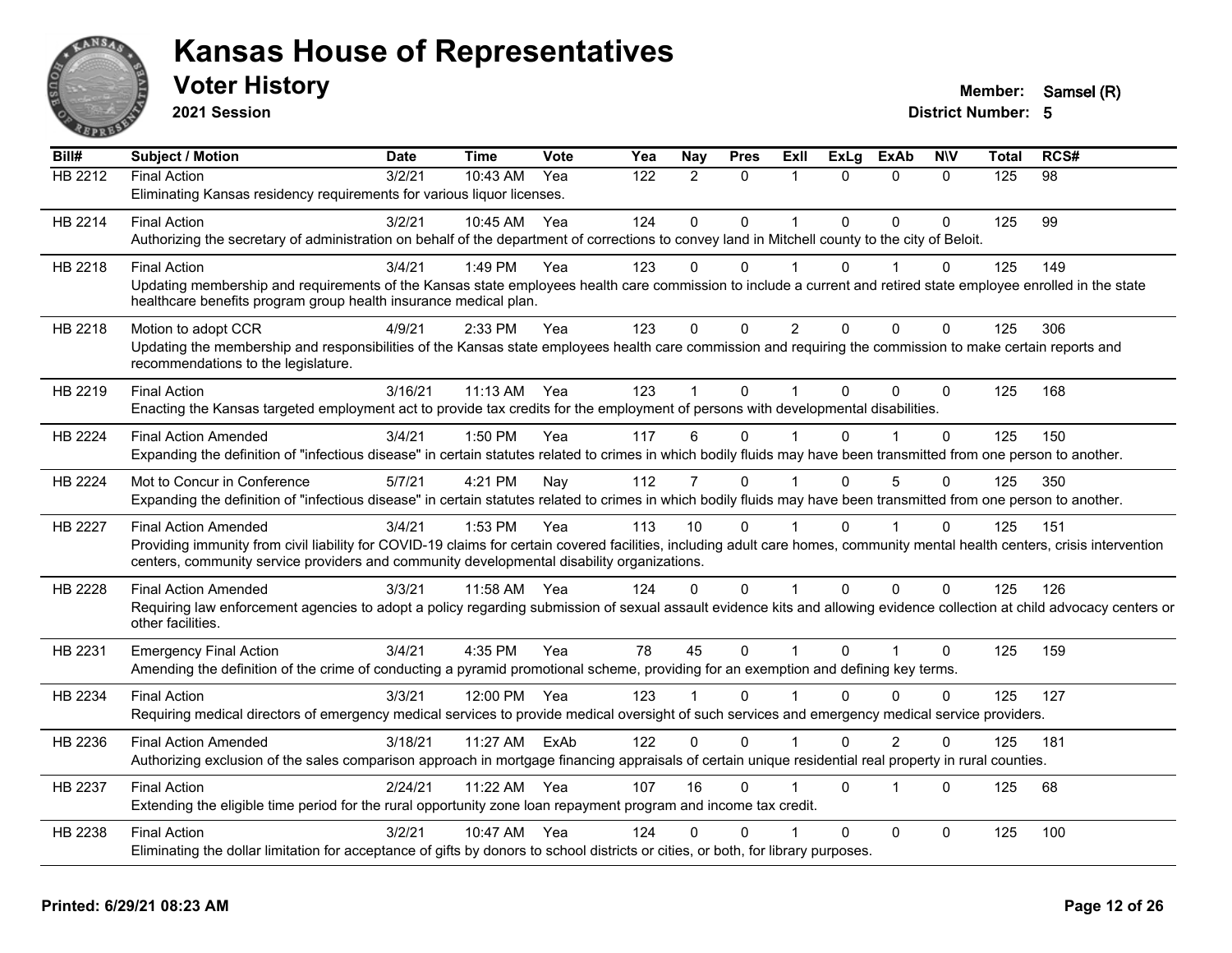

**2021 Session**

#### **Voter History Member:** Samsel (R)

| Bill#          | Subject / Motion                                                                                                                                                                                                                                                                                                                                                                                         | <b>Date</b> | Time         | Vote | Yea | Nay            | <b>Pres</b>  | <b>ExII</b>    | <b>ExLg</b>  | <b>ExAb</b>    | <b>NIV</b>   | Total | RCS# |
|----------------|----------------------------------------------------------------------------------------------------------------------------------------------------------------------------------------------------------------------------------------------------------------------------------------------------------------------------------------------------------------------------------------------------------|-------------|--------------|------|-----|----------------|--------------|----------------|--------------|----------------|--------------|-------|------|
| HB 2239        | <b>Emergency Final Action Amended</b><br>Extending the Kansas corporate income tax net operating loss carryforward.                                                                                                                                                                                                                                                                                      | 3/4/21      | 4:33 PM      | Yea  | 123 | $\mathbf{0}$   | $\mathbf{0}$ | $\mathbf 1$    | $\Omega$     | 1              | $\mathbf{0}$ | 125   | 158  |
| HB 2243        | <b>Final Action</b><br>Adjusting the frequency of the KPERS actuarial experience study.                                                                                                                                                                                                                                                                                                                  | 2/25/21     | 11:43 AM     | Yea  | 123 | $\mathbf{1}$   | $\mathbf{0}$ | $\mathbf{1}$   | $\Omega$     | 0              | $\Omega$     | 125   | 78   |
| HB 2243        | Motion to adopt CCR<br>Adjusting the frequency of the KPERS actuarial experience study, providing a moratorium on KPERS death and long-term disability employer contributions, allowing the<br>extension of certain DROP periods and conforming certain KPERS provisions with the federal CARES act.                                                                                                     | 4/8/21      | 5:11 PM      | Yea  | 122 | $\Omega$       | $\pmb{0}$    | 1              | $\mathbf 0$  | $\overline{c}$ | $\mathbf 0$  | 125   | 288  |
| HB 2244        | <b>Emergency Final Action Amended</b><br>Establishing requirements for the effective disposal of industrial hemp and requiring industrial hemp processors to register with the state fire marshal.                                                                                                                                                                                                       | 2/25/21     | 12:49 PM     | Yea  | 97  | 27             | $\mathbf 0$  | $\mathbf 1$    | $\mathbf{0}$ | $\mathbf 0$    | $\mathbf{0}$ | 125   | 79   |
| HB 2244        | Motion to adopt CCR<br>Establishing requirements for the effective disposal of industrial hemp and requiring industrial hemp processors to register with the state fire marshal.                                                                                                                                                                                                                         | 4/8/21      | 9:32 PM      | Yea  | 101 | 22             | $\Omega$     |                | 0            |                | $\Omega$     | 125   | 295  |
| HB 2245        | <b>Final Action</b><br>Permitting the division of vehicles to collect emergency contact information for registration purposes and permitting law enforcement agencies to use such information in<br>the case of an emergency.                                                                                                                                                                            | 3/4/21      | 1:54 PM      | Yea  | 123 | $\Omega$       | $\Omega$     | 1              | $\Omega$     |                | $\Omega$     | 125   | 152  |
| HB 2245        | Motion to Concur<br>Permitting the division of vehicles to collect emergency contact information for registration purposes and permitting law enforcement agencies to use such information in<br>the case of an emergency.                                                                                                                                                                               | 4/7/21      | 10:30 AM     | Yea  | 122 | $\Omega$       | $\mathbf 0$  | $\overline{1}$ | $\mathbf{0}$ | $\overline{2}$ | 0            | 125   | 267  |
| HB 2247        | <b>Final Action Amended</b><br>Designating a portion of K-67 highway as the COII Trenton J Brinkman memorial highway, designating bridges on U.S. highway 54 as the Max Zimmerman memorial<br>bridge and the Jack Taylor memorial bridge, designating a bridge on U.S. highway 77 as the PFC Loren H Larson bridge and designating a bridge on U.S. highway 166<br>as the Tyler A Juden memorial bridge. | 3/2/21      | 10:48 AM     | Yea  | 124 | $\Omega$       | $\Omega$     | $\mathbf{1}$   | $\Omega$     | $\Omega$       | $\Omega$     | 125   | 101  |
| <b>HB 2247</b> | Motion to Concur<br>Designating a portion of K-67 highway as the COII Trenton J Brinkman memorial highway, designating bridges on U.S. highway 54 as the Max Zimmerman memorial<br>bridge and the Jack Taylor memorial bridge, designating a bridge on U.S. highway 77 as the PFC Loren H Larson bridge and designating a bridge on U.S. highway 166<br>as the Tyler A Juden memorial bridge.            | 4/7/21      | 10:23 AM Yea |      | 122 | $\Omega$       | $\Omega$     | $\mathbf{1}$   | $\Omega$     | $\overline{2}$ | $\Omega$     | 125   | 264  |
| HB 2248        | <b>Final Action</b><br>Increasing state financial assistance to local health departments under specified circumstances.                                                                                                                                                                                                                                                                                  | 3/17/21     | 11:19 AM     | ExAb | 111 | 12             | $\mathbf 0$  | $\mathbf 1$    | $\Omega$     | $\mathbf 1$    | $\mathbf 0$  | 125   | 175  |
| HB 2252        | <b>Final Action Amended</b><br>Creating fulfillment house licenses to authorize storage and shipping services provided to winery special order shipping licensees.                                                                                                                                                                                                                                       | 3/2/21      | 10:50 AM     | Yea  | 122 | $\overline{2}$ | $\mathbf{0}$ | 1              | $\Omega$     | $\Omega$       | $\mathbf{0}$ | 125   | 102  |
| HB 2254        | <b>Final Action Amended</b><br>Increasing the monetary cap on irrevocable prearranged funeral agreements to \$10,000.                                                                                                                                                                                                                                                                                    | 2/24/21     | 11:23 AM     | Yea  | 123 | $\Omega$       | $\mathbf{0}$ | 1              | $\Omega$     | 1              | $\mathbf{0}$ | 125   | 69   |
| HB 2254        | Mot to Concur in Conference<br>Increasing the monetary cap on irrevocable prearranged funeral agreements to \$10,000.                                                                                                                                                                                                                                                                                    | 4/8/21      | 7:48 PM      | Yea  | 122 | $\mathbf 1$    | $\mathbf 0$  | 1              | $\Omega$     | $\overline{1}$ | $\mathbf 0$  | 125   | 291  |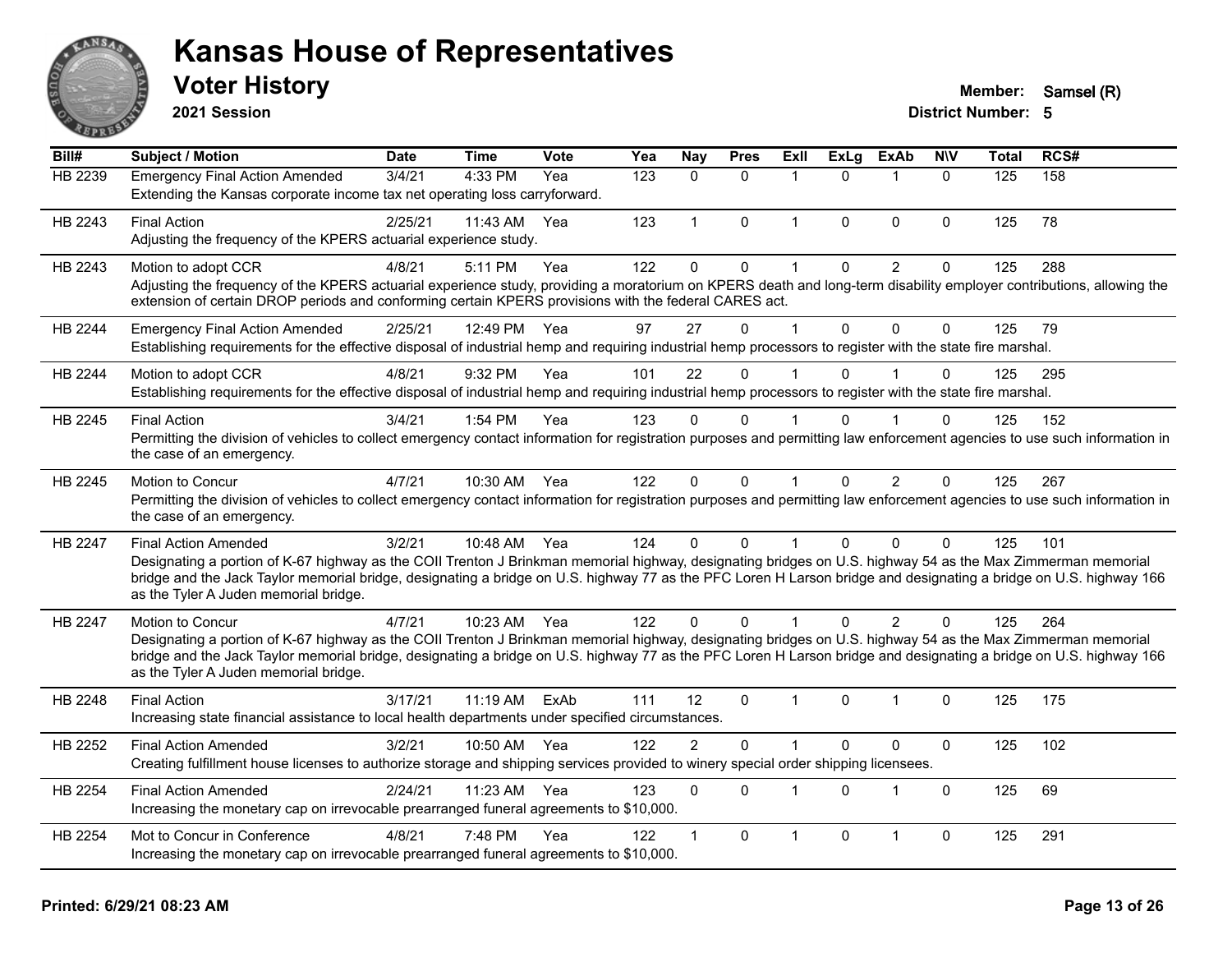

**2021 Session**

| Bill#   | <b>Subject / Motion</b>                                                                                                                                                                                                                                                                                 | <b>Date</b> | <b>Time</b>  | Vote | Yea | Nay                  | <b>Pres</b>  | <b>ExII</b>          | <b>ExLg</b>  | <b>ExAb</b>    | <b>NIV</b>  | <b>Total</b> | RCS# |
|---------|---------------------------------------------------------------------------------------------------------------------------------------------------------------------------------------------------------------------------------------------------------------------------------------------------------|-------------|--------------|------|-----|----------------------|--------------|----------------------|--------------|----------------|-------------|--------------|------|
| HB 2259 | <b>Final Action Amended</b><br>Permitting the use of expedited partner therapy to treat a sexually transmitted disease.                                                                                                                                                                                 | 3/2/21      | 10:53 AM     | Yea  | 75  | 49                   | $\mathbf{0}$ | $\mathbf{1}$         | $\Omega$     | $\mathbf{0}$   | $\Omega$    | 125          | 103  |
| HB 2262 | <b>Final Action Amended</b><br>Eliminating the requirement to provide a permit to cremate in certain circumstances and authorizing electronic permits to cremate.                                                                                                                                       | 2/24/21     | 11:25 AM Yea |      | 122 |                      | $\mathbf 0$  | 1                    | $\Omega$     | $\overline{1}$ | $\mathbf 0$ | 125          | 70   |
| HB 2264 | <b>Final Action</b><br>Permitting student athletes at postsecondary educational institutions to receive compensation for the use of their name, image, likeness rights or athletic reputation.                                                                                                          | 3/2/21      | 10:56 AM     | Yea  | 95  | 29                   | 0            | $\mathbf 1$          | $\Omega$     | $\mathbf 0$    | 0           | 125          | 104  |
| HB 2270 | <b>Final Action</b><br>Modifying the distribution of the levy on fire insurance business premiums to the state fire marshal fee fund, the emergency medical services operating fund and the fire<br>service training program fund.                                                                      | 3/2/21      | 10:58 AM Yea |      | 123 |                      | 0            |                      | $\Omega$     | $\mathbf{0}$   | 0           | 125          | 105  |
| HB 2275 | <b>Final Action</b><br>Requiring the department of corrections to develop guidance to be used by parole officers when responding to violations of parole and postrelease supervision and that<br>incentivize compliant behavior.                                                                        | 3/2/21      | 10:27 AM     | Yea  | 124 | $\Omega$             | $\Omega$     | $\mathbf 1$          | $\Omega$     | $\Omega$       | 0           | 125          | 89   |
| HB 2277 | <b>Emergency Final Action Amended</b><br>Clarifying the definition of possession in the Kansas criminal code.                                                                                                                                                                                           | 2/25/21     | 12:51 PM     | Yea  | 116 | 8                    | 0            | $\mathbf{1}$         | $\mathbf 0$  | 0              | 0           | 125          | 80   |
| HB 2279 | <b>Final Action Amended</b><br>Enacting the physical therapy licensure compact and authorizing criminal history record checks.                                                                                                                                                                          | 3/3/21      | 12:02 PM     | Yea  | 122 | $\overline{2}$       | $\Omega$     | 1                    | $\Omega$     | $\Omega$       | 0           | 125          | 128  |
| HB 2280 | <b>Final Action Amended</b><br>Updating statutes relating to the powers, duties and functions of the state board of pharmacy.                                                                                                                                                                           | 3/3/21      | 12:03 PM Yea |      | 116 | 8                    | $\mathbf 0$  | $\mathbf{1}$         | $\mathbf{0}$ | $\mathbf 0$    | 0           | 125          | 129  |
| HB 2287 | <b>Final Action</b><br>Establishing the Kansas promise scholarship act to provide scholarships to students who attend postsecondary educational programs that correspond to high-need<br>career fields.                                                                                                 | 3/16/21     | 11:15 AM     | Yea  | 115 | 9                    | $\mathbf 0$  | $\mathbf{1}$         | $\Omega$     | $\Omega$       | $\Omega$    | 125          | 169  |
| HB 2292 | <b>Final Action</b><br>Creating exemptions in the open records act for cyber security assessments, plans and vulnerabilities.                                                                                                                                                                           | 3/2/21      | 10:28 AM     | Yea  | 124 | $\Omega$             | 0            | $\mathbf{1}$         | $\Omega$     | $\Omega$       | 0           | 125          | 90   |
| HB 2295 | <b>Final Action</b><br>Exempting municipal motor grader vehicle operators from Kansas uniform commercial drivers' license act requirements.                                                                                                                                                             | 3/4/21      | 1:56 PM      | Yea  | 122 | $\blacktriangleleft$ | $\mathbf 0$  | $\mathbf{1}$         | $\Omega$     | $\overline{1}$ | 0           | 125          | 153  |
| HB 2297 | <b>Final Action</b><br>Concerning requirements of publication of certain documents by the secretary of state; relating to session laws, the Kansas register, proposed amendments to the<br>constitution of the state of Kansas, and Kansas administrative rules and regulations and guidance documents. | 3/2/21      | 10:59 AM     | Yea  | 124 | $\Omega$             | $\Omega$     | 1                    | $\Omega$     | $\Omega$       | $\Omega$    | 125          | 106  |
| HB 2298 | <b>Final Action</b><br>Changing requirements for service of process on nonresident drivers and clarifying service of process on certain business entities.                                                                                                                                              | 3/2/21      | 11:01 AM Yea |      | 120 | 4                    | $\Omega$     | $\blacktriangleleft$ | $\Omega$     | 0              | 0           | 125          | 107  |
| HB 2313 | <b>Final Action</b><br>Allowing Kansas national guard and reservist members who are in good standing to receive a property tax exemption for up to two motor vehicles.                                                                                                                                  | 3/4/21      | 1:32 PM      | Yea  | 123 | $\Omega$             | $\Omega$     |                      |              |                | $\Omega$    | 125          | 142  |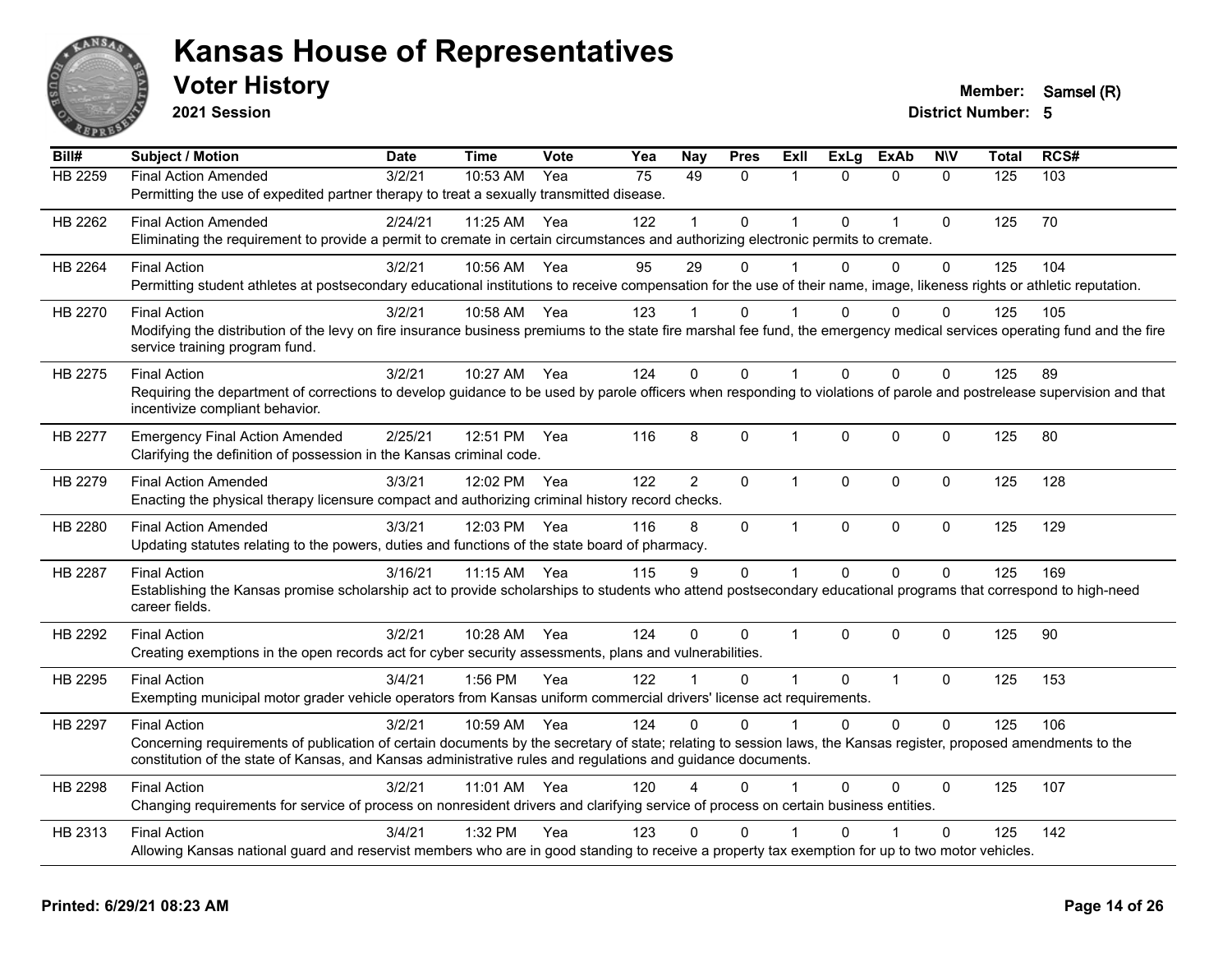

**2021 Session**

| Bill#   | <b>Subject / Motion</b>                                                                                                                                                                                                                                                                                                                                                                                                                                                                                                                                                                                                                                                                                                                          | <b>Date</b> | <b>Time</b>  | <b>Vote</b> | Yea | Nay            | <b>Pres</b>  | ExII         | <b>ExLg</b>  | <b>ExAb</b>    | <b>NIV</b>   | Total | RCS# |
|---------|--------------------------------------------------------------------------------------------------------------------------------------------------------------------------------------------------------------------------------------------------------------------------------------------------------------------------------------------------------------------------------------------------------------------------------------------------------------------------------------------------------------------------------------------------------------------------------------------------------------------------------------------------------------------------------------------------------------------------------------------------|-------------|--------------|-------------|-----|----------------|--------------|--------------|--------------|----------------|--------------|-------|------|
| HB 2313 | Motion to adopt CCR<br>Senate Substitute for HB 2313 by Committee on Assessment and Taxation - Providing for reimbursement of property taxes for certain business shutdowns or<br>restrictions, allowing Kansas national guard and reservist members who are in good standing to receive a property tax exemption for up to two motor vehicles,<br>authorizing continuation of the statewide levy for schools and the exemption of a portion of residential property from such levy, authorizing appointment by the governor<br>of a member pro tempore when a vacancy on the state board of tax appeals exists and directing post audit study of the impact of non-profit and governmental entities<br>competing against for-profit businesses. | 5/7/21      | 11:59 PM     | ExAb        | 108 | 3              | $\mathbf{0}$ | 1            | 0            | 13             | $\mathbf{0}$ | 125   | 355  |
| HB 2315 | <b>Emergency Final Action</b><br>Providing a tax credit for contributions to technical colleges.                                                                                                                                                                                                                                                                                                                                                                                                                                                                                                                                                                                                                                                 | 3/4/21      | 4:41 PM      | Yea         | 119 | 4              | $\Omega$     | $\mathbf 1$  | $\Omega$     | $\mathbf{1}$   | $\mathbf 0$  | 125   | 164  |
| HB 2316 | <b>Final Action</b><br>Eliminating the prohibition of a surcharge when purchases are made with a credit or debit card.                                                                                                                                                                                                                                                                                                                                                                                                                                                                                                                                                                                                                           | 3/30/21     | 10:34 AM     | Yea         | 90  | 34             | 0            | $\mathbf{1}$ | $\mathbf 0$  | $\mathbf 0$    | $\mathbf 0$  | 125   | 234  |
| HB 2321 | <b>Final Action Amended</b><br>Requiring electric public utilities to notify cities prior to construction of urban electric transmission lines.                                                                                                                                                                                                                                                                                                                                                                                                                                                                                                                                                                                                  | 3/2/21      | 11:03 AM     | Yea         | 122 | $\overline{2}$ | 0            | $\mathbf{1}$ | $\mathbf 0$  | $\mathbf 0$    | $\mathbf 0$  | 125   | 108  |
| HB 2329 | <b>Final Action Amended</b><br>Updating the entities who are subject to the pipeline safety program of the state corporation commission.                                                                                                                                                                                                                                                                                                                                                                                                                                                                                                                                                                                                         | 3/24/21     | 11:14 AM     | Yea         | 121 |                | 0            | 1            | $\Omega$     | $\overline{2}$ | $\Omega$     | 125   | 200  |
| HB 2332 | <b>Final Action Amended</b><br>Requiring identification of the sender on third party solicitations to registered voters to file an application for an advance voting ballot.                                                                                                                                                                                                                                                                                                                                                                                                                                                                                                                                                                     | 3/3/21      | 12:05 PM Yea |             | 86  | 38             | $\mathbf 0$  | 1            | $\Omega$     | $\mathbf 0$    | $\mathbf 0$  | 125   | 130  |
| HB 2332 | Motion to adopt CCR<br>Prohibiting the modification of election laws other than by legislative process, requiring county election officials to maintain residential and mailing addresses for<br>registered voters, requiring identification of the sender on third party solicitations to registered voters to file an application for an advance voting ballot and prohibiting<br>such solicitations by nonresidents of this state, expanding the crime of election tampering and providing for the appointment of elected officials when vacancy is due to<br>military service.                                                                                                                                                               | 4/8/21      | 10:21 PM     | Yea         | 83  | 38             | 0            | 1            | $\mathbf{0}$ | 3              | 0            | 125   | 297  |
| HB 2332 | <b>Consideration of Veto</b><br>Prohibiting the modification of election laws other than by legislative process, requiring county election officials to maintain residential and mailing addresses for<br>registered voters, requiring identification of the sender on third party solicitations to registered voters to file an application for an advance voting ballot and prohibiting<br>such solicitations by nonresidents of this state, expanding the crime of election tampering and providing for the appointment of elected officials when vacancy is due to<br>military service.                                                                                                                                                      | 5/3/21      | 11:45 AM     | Yea         | 86  | 37             | 0            | $\mathbf{0}$ | $\mathbf{0}$ | 1              | $\mathbf 1$  | 125   | 318  |
| HB 2339 | <b>Final Action Amended</b><br>Expanding the crime of election tampering to include changing or altering votes cast, manipulating computer hardware or software or vote tabulation methods or<br>producing false vote totals.                                                                                                                                                                                                                                                                                                                                                                                                                                                                                                                    | 3/17/21     | 11:21 AM     | ExAb        | 122 |                | $\Omega$     | $\mathbf 1$  | $\Omega$     | 1              | $\Omega$     | 125   | 176  |
| HB 2361 | <b>Final Action</b><br>Authorizing the supreme court to adopt rules establishing specialty courts, creating the specialty court funding advisory committee and the specialty court resources<br>fund.                                                                                                                                                                                                                                                                                                                                                                                                                                                                                                                                            | 3/3/21      | 12:07 PM Yea |             | 122 |                | $\mathbf{1}$ | 1            | $\Omega$     | $\Omega$       | $\Omega$     | 125   | 131  |
| HB 2362 | <b>Final Action</b><br>Modifying the elements of and making changes to the criminal penalties of abuse of a child.                                                                                                                                                                                                                                                                                                                                                                                                                                                                                                                                                                                                                               | 3/3/21      | 12:08 PM     | Yea         | 124 | 0              | $\Omega$     |              | $\Omega$     | $\Omega$       | $\Omega$     | 125   | 132  |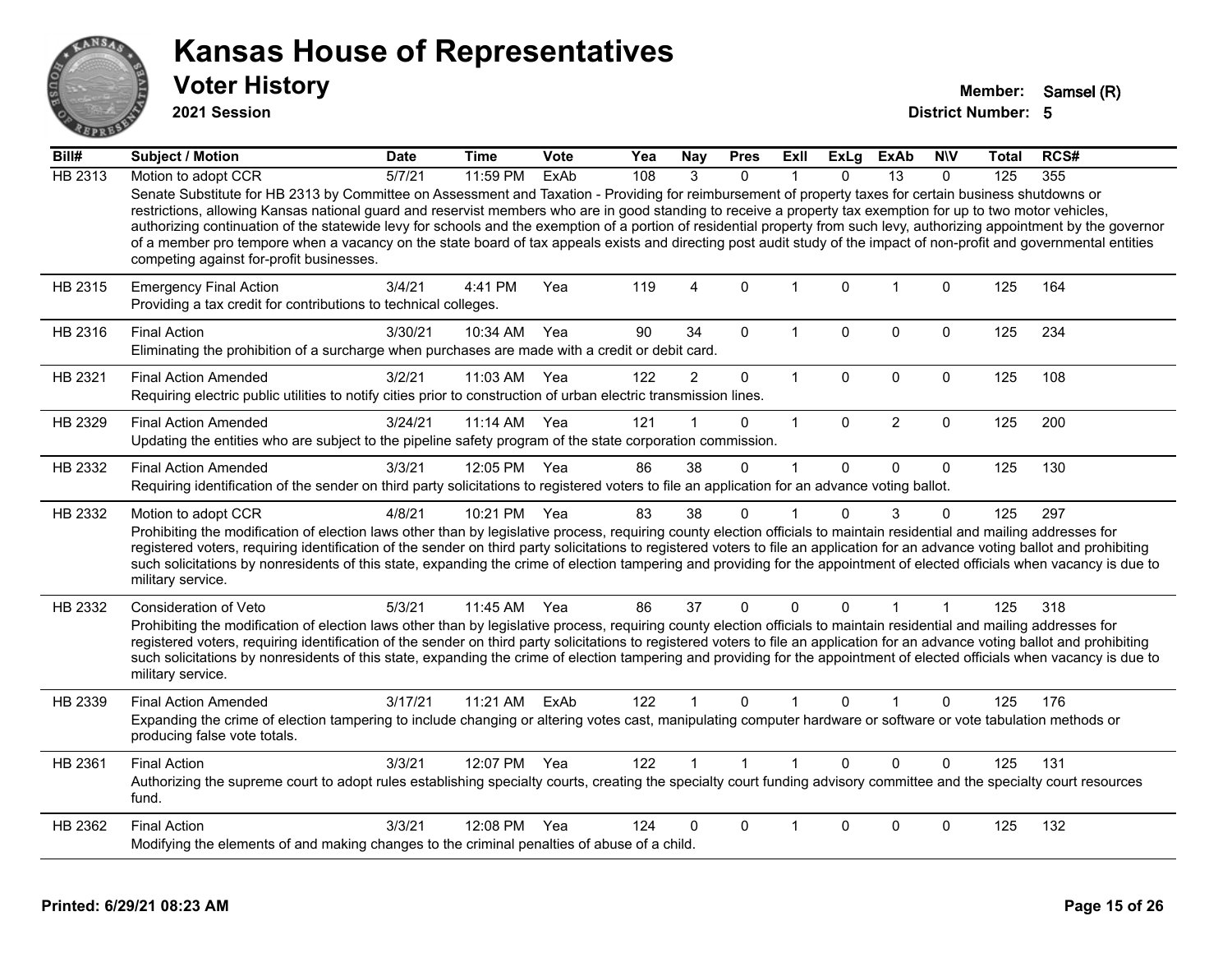

**2021 Session**

| Bill#   | <b>Subject / Motion</b>                                                                                                                                                                                                                                                                                                                                                                                                                                                                                                                                                                                             | <b>Date</b> | <b>Time</b> | Vote | Yea | Nay            | <b>Pres</b> | <b>ExII</b>    | <b>ExLg</b>  | <b>ExAb</b>  | <b>NIV</b>   | <b>Total</b> | RCS# |
|---------|---------------------------------------------------------------------------------------------------------------------------------------------------------------------------------------------------------------------------------------------------------------------------------------------------------------------------------------------------------------------------------------------------------------------------------------------------------------------------------------------------------------------------------------------------------------------------------------------------------------------|-------------|-------------|------|-----|----------------|-------------|----------------|--------------|--------------|--------------|--------------|------|
| HB 2363 | <b>Final Action Amended</b><br>Increasing the maximum rate paid to appointed counsel.                                                                                                                                                                                                                                                                                                                                                                                                                                                                                                                               | 3/30/21     | 10:36 AM    | Yea  | 116 | 8              | $\Omega$    | $\mathbf{1}$   | $\Omega$     | $\Omega$     | $\Omega$     | 125          | 235  |
| HB 2366 | <b>Emergency Final Action</b><br>Requiring prosecutors to disclose their intent to introduce testimony from a jailhouse witness and to forward information to the Kansas bureau of investigation.                                                                                                                                                                                                                                                                                                                                                                                                                   | 4/8/21      | 11:33 AM    | Yea  | 123 | $\mathbf{0}$   | $\mathbf 0$ | $\overline{1}$ | $\mathbf 0$  | $\mathbf{1}$ | $\mathbf 0$  | 125          | 279  |
| HB 2367 | <b>Final Action</b><br>Authorizing the state corporation commission to regulate certain transmission line wire stringing activities.                                                                                                                                                                                                                                                                                                                                                                                                                                                                                | 3/2/21      | 11:04 AM    | Yea  | 124 | $\Omega$       | $\Omega$    |                | $\Omega$     | $\Omega$     | $\Omega$     | 125          | 109  |
| HB 2374 | <b>Final Action</b><br>Authorizing the Kansas sentencing commission to change risk assessment cut-off levels for participation in the certified drug abuse treatment program.                                                                                                                                                                                                                                                                                                                                                                                                                                       | 3/2/21      | 11:06 AM    | Yea  | 124 | 0              | $\Omega$    | $\overline{1}$ | $\mathbf{0}$ | $\Omega$     | $\mathbf{0}$ | 125          | 110  |
| HB 2377 | <b>Final Action Amended</b><br>Revising the laws concerning driving under the influence, including authorizing reinstatement of a driver's license for certain persons with an ignition interlock device<br>restriction, requiring persons with an ignition interlock device restriction to complete the ignition interlock device program before driving privileges are fully reinstated,<br>providing for reduced ignition interlock device program costs for certain persons and modifying the criminal penalties for driving a commercial motor vehicle under the<br>influence and driving under the influence. | 3/3/21      | 12:10 PM    | Yea  | 101 | 23             | $\Omega$    |                | $\Omega$     | $\Omega$     | $\Omega$     | 125          | 133  |
| HB 2379 | <b>Final Action Amended</b><br>Enacting the peer-to-peer vehicle sharing act to provide insurance, liability, recordkeeping and consumer protection requirements for peer-to-peer vehicle sharing.                                                                                                                                                                                                                                                                                                                                                                                                                  | 3/4/21      | 1:58 PM     | Yea  | 123 | $\Omega$       | $\Omega$    |                | $\mathbf{0}$ | 1            | $\mathbf{0}$ | 125          | 154  |
| HB 2380 | <b>Final Action Amended</b><br>Amending healthcare stabilization fund minimum professional liability insurance coverage requirements and the membership of the board of governors of such fund.                                                                                                                                                                                                                                                                                                                                                                                                                     | 3/30/21     | 10:37 AM    | Yea  | 104 | 20             | $\Omega$    |                | $\Omega$     | $\Omega$     | $\Omega$     | 125          | 236  |
| HB 2387 | <b>Final Action Amended</b><br>Revising laws relating to operating an aircraft under the influence, including prescribing criminal and administrative penalties and providing for testing of blood, breath,<br>urine or other bodily substances, and preliminary screening tests of breath or oral fluid.                                                                                                                                                                                                                                                                                                           | 3/2/21      | 11:08 AM    | Yea  | 101 | 23             | $\Omega$    |                | $\Omega$     | $\Omega$     | $\Omega$     | 125          | 111  |
| HB 2390 | <b>Final Action</b><br>Making permanent certain exceptions to the disclosure of public records under the open records act.                                                                                                                                                                                                                                                                                                                                                                                                                                                                                          | 3/2/21      | 10:30 AM    | Yea  | 124 | $\Omega$       | $\Omega$    | $\mathbf{1}$   | $\mathbf{0}$ | $\mathbf{0}$ | $\Omega$     | 125          | 91   |
| HB 2390 | Motion to adopt CCR<br>Making permanent certain exceptions to the disclosure of public records under the open records act, creating exemptions in the open records act for cyber security<br>assessments, plans and vulnerabilities, prohibiting the filing of certain liens or claims against real or personal property and providing for criminal penalties and<br>authorizing local correctional or detention officers and administrative hearing officers to have identifying information restricted from public access on public websites that<br>identify home addresses or home ownership.                   | 4/9/21      | 10:20 AM    | Yea  | 121 | $\overline{2}$ | $\Omega$    | 2              | $\Omega$     | $\Omega$     | $\Omega$     | 125          | 300  |
| HB 2391 | <b>Final Action Amended</b><br>Changing the secretary of state's business filings provisions including instituting biennial business report filings and making other changes to business filing provisions,<br>information requirements and fees, removing exemptions from the open records act for tax records no longer kept by the secretary of state, permitting the public<br>recording of UCC filings with improperly included social security numbers and repealing certain obsolete statutes including blanket music license filing provisions.                                                             | 3/2/21      | 11:10 AM    | Yea  | 121 | 3              | $\Omega$    |                | U            | $\Omega$     | $\Omega$     | 125          | 112  |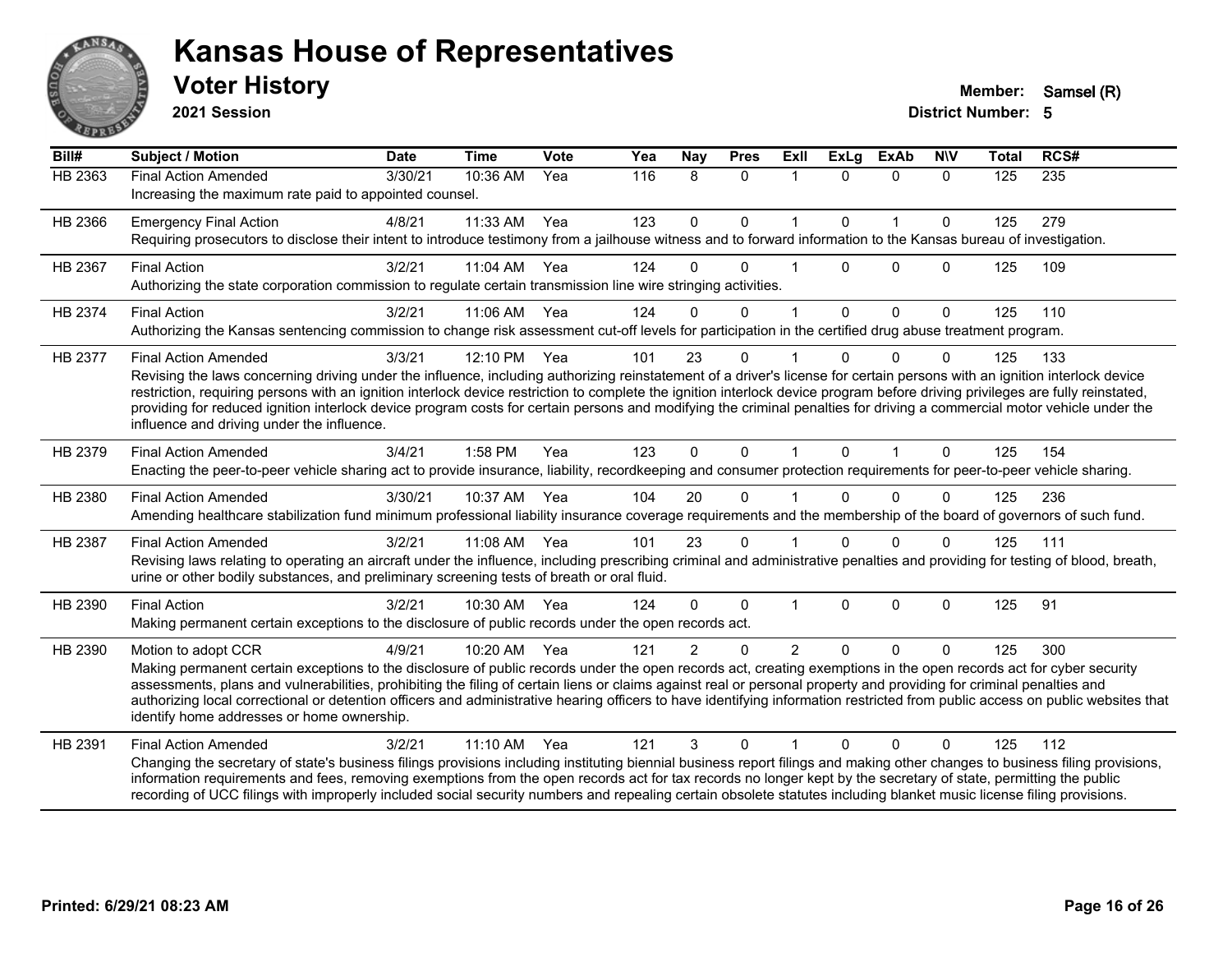|         | <b>Voter History</b><br>2021 Session                                                                                                                                                                                                                                                                                                                                                                                                                                                        |             |              |      |     |               |                |                |              |                |              | Member:<br><b>District Number: 5</b> | Samsel (R) |
|---------|---------------------------------------------------------------------------------------------------------------------------------------------------------------------------------------------------------------------------------------------------------------------------------------------------------------------------------------------------------------------------------------------------------------------------------------------------------------------------------------------|-------------|--------------|------|-----|---------------|----------------|----------------|--------------|----------------|--------------|--------------------------------------|------------|
| Bill#   | <b>Subject / Motion</b>                                                                                                                                                                                                                                                                                                                                                                                                                                                                     | <b>Date</b> | <b>Time</b>  | Vote | Yea | <b>Nay</b>    | <b>Pres</b>    | Exll           | <b>ExLg</b>  | <b>ExAb</b>    | <b>NIV</b>   | Total                                | RCS#       |
| HB 2391 | Mot to Concur in Conference<br>Changing the secretary of state's business filings provisions, including instituting biennial business report filings, authorizing the secretary of state to contract with private<br>entities for printing and binding services, changing publication and price requirements for publications of the secretary of state and repealing certain obsolete statutes<br>including blanket music license filing provisions.                                       | 4/8/21      | 7:51 PM      | Yea  | 123 | $\mathbf{0}$  | $\mathbf{0}$   | $\mathbf{1}$   | $\mathbf{0}$ | $\overline{1}$ | $\mathbf{0}$ | 125                                  | 292        |
| HB 2397 | EFA Sub Bill Amended<br>Appropriations for FY 2021, FY 2022, FY 2023 and FY 2024 for various state agencies.                                                                                                                                                                                                                                                                                                                                                                                | 3/30/21     | 8:00 PM      | Nay  | 71  | 52            | 0              | $\overline{1}$ | $\mathbf 0$  | $\overline{1}$ | 0            | 125                                  | 257        |
| HB 2397 | <b>Motion to Concur</b><br>Senate Substitute for Substitute for HB 2397 by Committee on Ways and Means - Reconciling conflicting amendments to certain statutes.                                                                                                                                                                                                                                                                                                                            | 5/7/21      | 11:57 AM     | Yea  | 116 | $\mathbf{3}$  | $\mathbf{1}$   | $\mathbf{1}$   | $\mathbf 0$  | 3              | $\mathbf{1}$ | 125                                  | 348        |
| HB 2401 | <b>Final Action Amended</b><br>Authorizing the secretary of corrections to enter agreements for public-private partnerships for projects for new or renovated buildings at correctional institutions for<br>education, skills-building and spiritual needs programs; establishing a nonprofit corporation to receive gifts, donations, grants and other moneys and engage in<br>fundraising projects for funding such projects for education, skills-building and spiritual needs programs. | 3/23/21     | $11:13$ AM   | Yea  | 123 | 0             | $\Omega$       | $\overline{2}$ | $\Omega$     | 0              | $\Omega$     | 125                                  | 189        |
| HB 2401 | <b>Motion to Concur</b><br>Authorizing the secretary of corrections to enter agreements for public-private partnerships for projects for new or renovated buildings at correctional institutions for<br>education, skills-building and spiritual needs programs; establishing a nonprofit corporation to receive gifts, donations, grants and other moneys and engage in<br>fundraising projects for funding such projects for education, skills-building and spiritual needs programs.     | 4/8/21      | 5:04 PM      | Yea  | 120 | $\mathcal{P}$ | $\Omega$       | $\overline{1}$ | $\mathbf 0$  | $\overline{2}$ | 0            | 125                                  | 286        |
| HB 2405 | <b>Emergency Final Action Amended</b><br>Authorizing the issuance of \$1,000,000,000 of pension obligation bonds to finance a portion of the unfunded actuarial liability of KPERS.                                                                                                                                                                                                                                                                                                         | 3/4/21      | 4:38 PM      | Yea  | 117 | 6             | $\Omega$       | $\mathbf{1}$   | $\Omega$     | $\mathbf{1}$   | $\Omega$     | 125                                  | 161        |
| HB 2405 | Motion to adopt CCR<br>Authorizing the issuance of \$500,000,000 of pension obligation bonds to finance a portion of the unfunded actuarial liability of KPERS.                                                                                                                                                                                                                                                                                                                             | 4/9/21      | 5:48 PM      | Yea  | 112 | 10            | $\Omega$       | $\mathfrak{p}$ | $\Omega$     | O.             | 1            | 125                                  | 313        |
| HB 2406 | <b>Final Action Amended</b><br>Sunday start time for the sale of alcoholic liquor and cereal malt beverage in retail stores changed from 12 noon to 10 a.m.                                                                                                                                                                                                                                                                                                                                 | 3/24/21     | 11:17 AM Yea |      | 80  | 42            | 0              |                | 0            | 2              | 0            | 125                                  | 201        |
| HB 2408 | <b>Final Action Amended</b><br>Authorizing the state historical society to convey certain real property to the Iowa Tribe of Kansas and Nebraska.                                                                                                                                                                                                                                                                                                                                           | 3/30/21     | 10:38 AM Yea |      | 124 | $\Omega$      | $\Omega$       | 1              | $\Omega$     | $\Omega$       | 0            | 125                                  | 237        |
| HB 2412 | <b>Final Action Amended</b><br>Enacting the Kansas fights addiction act to establish a grant program for the purpose of preventing, reducing, treating and mitigating the effects of substance abuse and<br>addiction.                                                                                                                                                                                                                                                                      | 3/30/21     | 10:40 AM     | Yea  | 81  | 43            | 0              | $\overline{1}$ | 0            | $\Omega$       | $\Omega$     | 125                                  | 238        |
|         | <b>Final Action Amended</b>                                                                                                                                                                                                                                                                                                                                                                                                                                                                 | 3/4/21      | 2:05 PM      | Nav  | 81  | 40            | $\overline{2}$ |                | $\Omega$     |                | 0            | 125                                  | 155        |
| HB 2416 | Modifying the procedure for declaring and extending a state of disaster emergency, limiting powers granted to the governor during a state of disaster emergency,<br>authorizing the legislative coordinating council and the legislature to take certain action related to a state of disaster emergency and prohibiting the governor or the state<br>board of education from closing private schools during a state of disaster emergency.                                                 |             |              |      |     |               |                |                |              |                |              |                                      |            |

#### **Printed: 6/29/21 08:23 AM Page 17 of 26**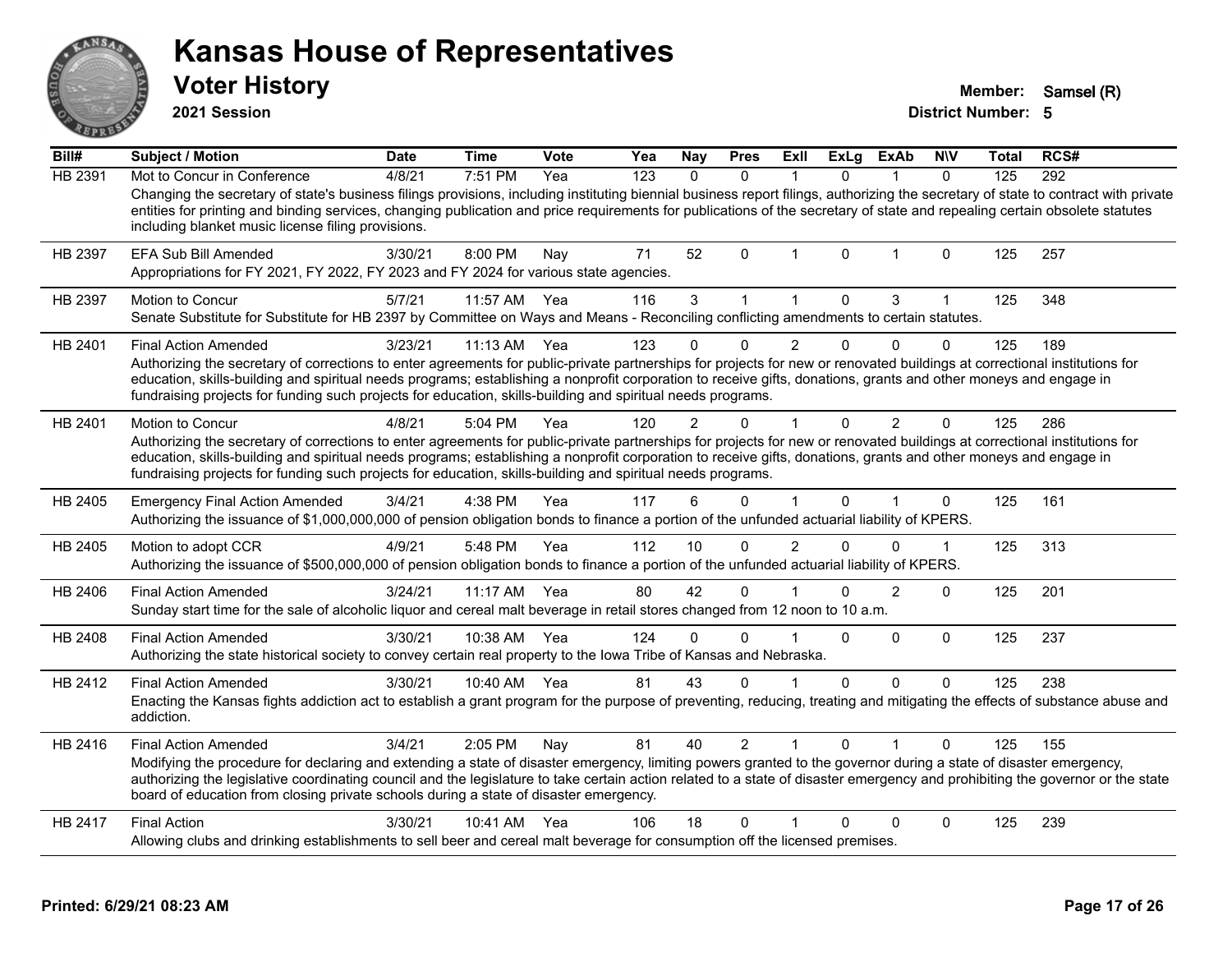

**2021 Session**

| <b>HB 2448</b><br>7:57 PM<br>119<br>125<br>256<br><b>Emergency Final Action</b><br>3/30/21<br>Yea<br>$\Omega$<br>$\mathbf{0}$<br>4<br>$\Omega$<br>1<br>Permitting the secretary for children and families to license certain family foster homes where a former foster care youth with juvenile adjudications resides.<br>5<br>$\Omega$<br>3<br>1/21/21<br>12:56 PM<br>117<br>0<br>$\Omega$<br>$\Omega$<br>125<br>5<br><b>HCR 5001</b><br><b>Emergency Final Action Amended</b><br>Yea<br>Adopting joint rules for the House of Representatives and Senate for the 2021-2022 biennium.<br>86<br>$\mathbf{0}$<br>0<br>$\overline{0}$<br>$\Omega$<br>125<br>1/22/21<br>11:30 AM<br>Yea<br>38<br>$\overline{1}$<br>10<br><b>HCR 5003</b><br><b>EFA Amend and Debate</b><br>Amending the bill of rights of the constitution of the state of Kansas to reserve to the people the right to regulate abortion through their elected state representatives and<br>senators.<br>$\overline{2}$<br>84<br>38<br>$\Omega$<br>$\Omega$<br>182<br><b>Final Action</b><br>3/18/21<br>11:29 AM<br>ExAb<br>$\mathbf 1$<br>$\Omega$<br>125<br><b>HCR 5013</b><br>Urging congress to propose the "keep nine" amendment to the United States constitution to prohibit expanding the number of justices on the United States supreme<br>court.<br>$\overline{2}$<br>38<br>$\Omega$<br>$\Omega$<br>125<br>202<br><b>HCR 5015</b><br><b>Final Action Amended</b><br>3/24/21<br>11:25 AM Yea<br>84<br>$\mathbf 1$<br>$\Omega$<br>Urging the United States Congress to reject the For the People Act of 2021.<br>$\mathbf{3}$<br>$\mathbf 0$<br>0<br>$\pmb{0}$<br>12<br>$\mathbf 0$<br>125<br>$\overline{4}$<br>HR 6004<br><b>Emergency Final Action Amended</b><br>1/21/21<br>12:54 PM Yea<br>110<br>Adopting permanent rules of the House of Representatives for the 2021-2022 biennium.<br>38<br>$\overline{2}$<br>84<br>$\mathbf 0$<br><b>Final Action</b><br>3/25/21<br>11:16 AM<br>Yea<br>$\mathbf{1}$<br>$\mathbf{0}$<br>$\mathbf{0}$<br>125<br>208<br>HR 6009<br>Disapproving executive reorganization order no. 47 that relates to the newly named Kansas department of human services.<br>HR 6015<br>3/30/21<br>7:48 PM<br>Yea<br>84<br>39<br>0<br>$\Omega$<br>125<br>254<br><b>Emergency Final Action</b><br>$\Omega$<br>Urging the legislative coordinating council to revoke an executive order issued by the governor related to mandating face coverings if such an executive order is issued<br>while the legislature is adjourned.<br>83<br>27<br>$\overline{7}$<br>6<br>125<br>359<br>HR 6018<br>5/26/21<br>12:42 PM<br>Pres<br>$\mathbf{1}$<br>$\mathbf{1}$<br>$\Omega$<br>Motion to Adopt<br>Condemning the recent attacks on the State of Israel.<br>$\overline{3}$<br>120<br>$\mathbf 0$<br>$\overline{0}$<br>$\Omega$<br>125<br><b>SB 13</b><br>3/4/21<br>4:32 PM<br>Yea<br>$\mathbf{1}$<br>$\mathbf{1}$<br>157<br><b>Emergency Final Action Amended</b><br>Establishing notice and public hearing requirements prior to approval by a governing body to exceed its revenue neutral rate for property tax purposes and discontinuing<br>the city and county tax lid, prohibiting valuation increase of real property solely as the result of normal repair, replacement or maintenance of existing structure,<br>establishing a payment plan for the payment of delinquent or nondelinquent property taxes and establishing the taxpayer notification costs fund.<br>3<br><b>SB 14</b><br><b>Final Action</b><br>Yea<br>119<br>3<br>$\Omega$<br>0<br>$\Omega$<br>6<br>1/21/21<br>$1:00$ PM<br>$\Omega$<br>125<br>Extending certain provisions of the governmental response to the COVID-19 pandemic in Kansas and providing certain relief related to health, welfare, property and<br>economic security during this public health emergency.<br>12:36 PM<br>122<br>$\Omega$<br>$\overline{2}$<br>$\Omega$<br>$\Omega$<br>38<br><b>SB 15</b><br>2/11/21<br>Yea<br>$\Omega$<br>125<br><b>Emergency Final Action</b><br>Enacting the Kansas economic recovery loan deposit program, updating field of membership requirements of credit unions and allowing privilege tax deductions on<br>agricultural real estate loans and single family residence loans.<br>$\overline{7}$<br><b>Final Action</b><br>$\Omega$<br>$\Omega$<br>125<br>260<br><b>SB 16</b><br>4/6/21<br>$9:19$ AM<br>Yea<br>117<br>$\Omega$<br>0<br>1<br>Removing the requirement that certain entities submit certain reports to the division of post audit. | Bill# | <b>Subject / Motion</b> | <b>Date</b> | <b>Time</b> | <b>Vote</b> | Yea | <b>Nay</b> | <b>Pres</b> | <b>Exll</b> | <b>ExLg</b> | <b>ExAb</b> | <b>NIV</b> | <b>Total</b> | RCS# |
|----------------------------------------------------------------------------------------------------------------------------------------------------------------------------------------------------------------------------------------------------------------------------------------------------------------------------------------------------------------------------------------------------------------------------------------------------------------------------------------------------------------------------------------------------------------------------------------------------------------------------------------------------------------------------------------------------------------------------------------------------------------------------------------------------------------------------------------------------------------------------------------------------------------------------------------------------------------------------------------------------------------------------------------------------------------------------------------------------------------------------------------------------------------------------------------------------------------------------------------------------------------------------------------------------------------------------------------------------------------------------------------------------------------------------------------------------------------------------------------------------------------------------------------------------------------------------------------------------------------------------------------------------------------------------------------------------------------------------------------------------------------------------------------------------------------------------------------------------------------------------------------------------------------------------------------------------------------------------------------------------------------------------------------------------------------------------------------------------------------------------------------------------------------------------------------------------------------------------------------------------------------------------------------------------------------------------------------------------------------------------------------------------------------------------------------------------------------------------------------------------------------------------------------------------------------------------------------------------------------------------------------------------------------------------------------------------------------------------------------------------------------------------------------------------------------------------------------------------------------------------------------------------------------------------------------------------------------------------------------------------------------------------------------------------------------------------------------------------------------------------------------------------------------------------------------------------------------------------------------------------------------------------------------------------------------------------------------------------------------------------------------------------------------------------------------------------------------------------------------------------------------------------------------------------------------------------------------------------------------------------------------------------------------------------------------------------------------------------------------------------------------------------------------------------------------------------------------------------------------------------------------------------------------------------------------------------------------------------------------------------------------------------------------------------------------------------------------------------------------------------------------------------------------------------------------------------------------------------------------------------------------------------------------------------------------------------------------------------------------------------------------------------------------------------------------------------------------------------------------------------------------------------|-------|-------------------------|-------------|-------------|-------------|-----|------------|-------------|-------------|-------------|-------------|------------|--------------|------|
|                                                                                                                                                                                                                                                                                                                                                                                                                                                                                                                                                                                                                                                                                                                                                                                                                                                                                                                                                                                                                                                                                                                                                                                                                                                                                                                                                                                                                                                                                                                                                                                                                                                                                                                                                                                                                                                                                                                                                                                                                                                                                                                                                                                                                                                                                                                                                                                                                                                                                                                                                                                                                                                                                                                                                                                                                                                                                                                                                                                                                                                                                                                                                                                                                                                                                                                                                                                                                                                                                                                                                                                                                                                                                                                                                                                                                                                                                                                                                                                                                                                                                                                                                                                                                                                                                                                                                                                                                                                                                                                            |       |                         |             |             |             |     |            |             |             |             |             |            |              |      |
|                                                                                                                                                                                                                                                                                                                                                                                                                                                                                                                                                                                                                                                                                                                                                                                                                                                                                                                                                                                                                                                                                                                                                                                                                                                                                                                                                                                                                                                                                                                                                                                                                                                                                                                                                                                                                                                                                                                                                                                                                                                                                                                                                                                                                                                                                                                                                                                                                                                                                                                                                                                                                                                                                                                                                                                                                                                                                                                                                                                                                                                                                                                                                                                                                                                                                                                                                                                                                                                                                                                                                                                                                                                                                                                                                                                                                                                                                                                                                                                                                                                                                                                                                                                                                                                                                                                                                                                                                                                                                                                            |       |                         |             |             |             |     |            |             |             |             |             |            |              |      |
|                                                                                                                                                                                                                                                                                                                                                                                                                                                                                                                                                                                                                                                                                                                                                                                                                                                                                                                                                                                                                                                                                                                                                                                                                                                                                                                                                                                                                                                                                                                                                                                                                                                                                                                                                                                                                                                                                                                                                                                                                                                                                                                                                                                                                                                                                                                                                                                                                                                                                                                                                                                                                                                                                                                                                                                                                                                                                                                                                                                                                                                                                                                                                                                                                                                                                                                                                                                                                                                                                                                                                                                                                                                                                                                                                                                                                                                                                                                                                                                                                                                                                                                                                                                                                                                                                                                                                                                                                                                                                                                            |       |                         |             |             |             |     |            |             |             |             |             |            |              |      |
|                                                                                                                                                                                                                                                                                                                                                                                                                                                                                                                                                                                                                                                                                                                                                                                                                                                                                                                                                                                                                                                                                                                                                                                                                                                                                                                                                                                                                                                                                                                                                                                                                                                                                                                                                                                                                                                                                                                                                                                                                                                                                                                                                                                                                                                                                                                                                                                                                                                                                                                                                                                                                                                                                                                                                                                                                                                                                                                                                                                                                                                                                                                                                                                                                                                                                                                                                                                                                                                                                                                                                                                                                                                                                                                                                                                                                                                                                                                                                                                                                                                                                                                                                                                                                                                                                                                                                                                                                                                                                                                            |       |                         |             |             |             |     |            |             |             |             |             |            |              |      |
|                                                                                                                                                                                                                                                                                                                                                                                                                                                                                                                                                                                                                                                                                                                                                                                                                                                                                                                                                                                                                                                                                                                                                                                                                                                                                                                                                                                                                                                                                                                                                                                                                                                                                                                                                                                                                                                                                                                                                                                                                                                                                                                                                                                                                                                                                                                                                                                                                                                                                                                                                                                                                                                                                                                                                                                                                                                                                                                                                                                                                                                                                                                                                                                                                                                                                                                                                                                                                                                                                                                                                                                                                                                                                                                                                                                                                                                                                                                                                                                                                                                                                                                                                                                                                                                                                                                                                                                                                                                                                                                            |       |                         |             |             |             |     |            |             |             |             |             |            |              |      |
|                                                                                                                                                                                                                                                                                                                                                                                                                                                                                                                                                                                                                                                                                                                                                                                                                                                                                                                                                                                                                                                                                                                                                                                                                                                                                                                                                                                                                                                                                                                                                                                                                                                                                                                                                                                                                                                                                                                                                                                                                                                                                                                                                                                                                                                                                                                                                                                                                                                                                                                                                                                                                                                                                                                                                                                                                                                                                                                                                                                                                                                                                                                                                                                                                                                                                                                                                                                                                                                                                                                                                                                                                                                                                                                                                                                                                                                                                                                                                                                                                                                                                                                                                                                                                                                                                                                                                                                                                                                                                                                            |       |                         |             |             |             |     |            |             |             |             |             |            |              |      |
|                                                                                                                                                                                                                                                                                                                                                                                                                                                                                                                                                                                                                                                                                                                                                                                                                                                                                                                                                                                                                                                                                                                                                                                                                                                                                                                                                                                                                                                                                                                                                                                                                                                                                                                                                                                                                                                                                                                                                                                                                                                                                                                                                                                                                                                                                                                                                                                                                                                                                                                                                                                                                                                                                                                                                                                                                                                                                                                                                                                                                                                                                                                                                                                                                                                                                                                                                                                                                                                                                                                                                                                                                                                                                                                                                                                                                                                                                                                                                                                                                                                                                                                                                                                                                                                                                                                                                                                                                                                                                                                            |       |                         |             |             |             |     |            |             |             |             |             |            |              |      |
|                                                                                                                                                                                                                                                                                                                                                                                                                                                                                                                                                                                                                                                                                                                                                                                                                                                                                                                                                                                                                                                                                                                                                                                                                                                                                                                                                                                                                                                                                                                                                                                                                                                                                                                                                                                                                                                                                                                                                                                                                                                                                                                                                                                                                                                                                                                                                                                                                                                                                                                                                                                                                                                                                                                                                                                                                                                                                                                                                                                                                                                                                                                                                                                                                                                                                                                                                                                                                                                                                                                                                                                                                                                                                                                                                                                                                                                                                                                                                                                                                                                                                                                                                                                                                                                                                                                                                                                                                                                                                                                            |       |                         |             |             |             |     |            |             |             |             |             |            |              |      |
|                                                                                                                                                                                                                                                                                                                                                                                                                                                                                                                                                                                                                                                                                                                                                                                                                                                                                                                                                                                                                                                                                                                                                                                                                                                                                                                                                                                                                                                                                                                                                                                                                                                                                                                                                                                                                                                                                                                                                                                                                                                                                                                                                                                                                                                                                                                                                                                                                                                                                                                                                                                                                                                                                                                                                                                                                                                                                                                                                                                                                                                                                                                                                                                                                                                                                                                                                                                                                                                                                                                                                                                                                                                                                                                                                                                                                                                                                                                                                                                                                                                                                                                                                                                                                                                                                                                                                                                                                                                                                                                            |       |                         |             |             |             |     |            |             |             |             |             |            |              |      |
|                                                                                                                                                                                                                                                                                                                                                                                                                                                                                                                                                                                                                                                                                                                                                                                                                                                                                                                                                                                                                                                                                                                                                                                                                                                                                                                                                                                                                                                                                                                                                                                                                                                                                                                                                                                                                                                                                                                                                                                                                                                                                                                                                                                                                                                                                                                                                                                                                                                                                                                                                                                                                                                                                                                                                                                                                                                                                                                                                                                                                                                                                                                                                                                                                                                                                                                                                                                                                                                                                                                                                                                                                                                                                                                                                                                                                                                                                                                                                                                                                                                                                                                                                                                                                                                                                                                                                                                                                                                                                                                            |       |                         |             |             |             |     |            |             |             |             |             |            |              |      |
|                                                                                                                                                                                                                                                                                                                                                                                                                                                                                                                                                                                                                                                                                                                                                                                                                                                                                                                                                                                                                                                                                                                                                                                                                                                                                                                                                                                                                                                                                                                                                                                                                                                                                                                                                                                                                                                                                                                                                                                                                                                                                                                                                                                                                                                                                                                                                                                                                                                                                                                                                                                                                                                                                                                                                                                                                                                                                                                                                                                                                                                                                                                                                                                                                                                                                                                                                                                                                                                                                                                                                                                                                                                                                                                                                                                                                                                                                                                                                                                                                                                                                                                                                                                                                                                                                                                                                                                                                                                                                                                            |       |                         |             |             |             |     |            |             |             |             |             |            |              |      |
|                                                                                                                                                                                                                                                                                                                                                                                                                                                                                                                                                                                                                                                                                                                                                                                                                                                                                                                                                                                                                                                                                                                                                                                                                                                                                                                                                                                                                                                                                                                                                                                                                                                                                                                                                                                                                                                                                                                                                                                                                                                                                                                                                                                                                                                                                                                                                                                                                                                                                                                                                                                                                                                                                                                                                                                                                                                                                                                                                                                                                                                                                                                                                                                                                                                                                                                                                                                                                                                                                                                                                                                                                                                                                                                                                                                                                                                                                                                                                                                                                                                                                                                                                                                                                                                                                                                                                                                                                                                                                                                            |       |                         |             |             |             |     |            |             |             |             |             |            |              |      |
|                                                                                                                                                                                                                                                                                                                                                                                                                                                                                                                                                                                                                                                                                                                                                                                                                                                                                                                                                                                                                                                                                                                                                                                                                                                                                                                                                                                                                                                                                                                                                                                                                                                                                                                                                                                                                                                                                                                                                                                                                                                                                                                                                                                                                                                                                                                                                                                                                                                                                                                                                                                                                                                                                                                                                                                                                                                                                                                                                                                                                                                                                                                                                                                                                                                                                                                                                                                                                                                                                                                                                                                                                                                                                                                                                                                                                                                                                                                                                                                                                                                                                                                                                                                                                                                                                                                                                                                                                                                                                                                            |       |                         |             |             |             |     |            |             |             |             |             |            |              |      |
|                                                                                                                                                                                                                                                                                                                                                                                                                                                                                                                                                                                                                                                                                                                                                                                                                                                                                                                                                                                                                                                                                                                                                                                                                                                                                                                                                                                                                                                                                                                                                                                                                                                                                                                                                                                                                                                                                                                                                                                                                                                                                                                                                                                                                                                                                                                                                                                                                                                                                                                                                                                                                                                                                                                                                                                                                                                                                                                                                                                                                                                                                                                                                                                                                                                                                                                                                                                                                                                                                                                                                                                                                                                                                                                                                                                                                                                                                                                                                                                                                                                                                                                                                                                                                                                                                                                                                                                                                                                                                                                            |       |                         |             |             |             |     |            |             |             |             |             |            |              |      |
|                                                                                                                                                                                                                                                                                                                                                                                                                                                                                                                                                                                                                                                                                                                                                                                                                                                                                                                                                                                                                                                                                                                                                                                                                                                                                                                                                                                                                                                                                                                                                                                                                                                                                                                                                                                                                                                                                                                                                                                                                                                                                                                                                                                                                                                                                                                                                                                                                                                                                                                                                                                                                                                                                                                                                                                                                                                                                                                                                                                                                                                                                                                                                                                                                                                                                                                                                                                                                                                                                                                                                                                                                                                                                                                                                                                                                                                                                                                                                                                                                                                                                                                                                                                                                                                                                                                                                                                                                                                                                                                            |       |                         |             |             |             |     |            |             |             |             |             |            |              |      |
|                                                                                                                                                                                                                                                                                                                                                                                                                                                                                                                                                                                                                                                                                                                                                                                                                                                                                                                                                                                                                                                                                                                                                                                                                                                                                                                                                                                                                                                                                                                                                                                                                                                                                                                                                                                                                                                                                                                                                                                                                                                                                                                                                                                                                                                                                                                                                                                                                                                                                                                                                                                                                                                                                                                                                                                                                                                                                                                                                                                                                                                                                                                                                                                                                                                                                                                                                                                                                                                                                                                                                                                                                                                                                                                                                                                                                                                                                                                                                                                                                                                                                                                                                                                                                                                                                                                                                                                                                                                                                                                            |       |                         |             |             |             |     |            |             |             |             |             |            |              |      |
|                                                                                                                                                                                                                                                                                                                                                                                                                                                                                                                                                                                                                                                                                                                                                                                                                                                                                                                                                                                                                                                                                                                                                                                                                                                                                                                                                                                                                                                                                                                                                                                                                                                                                                                                                                                                                                                                                                                                                                                                                                                                                                                                                                                                                                                                                                                                                                                                                                                                                                                                                                                                                                                                                                                                                                                                                                                                                                                                                                                                                                                                                                                                                                                                                                                                                                                                                                                                                                                                                                                                                                                                                                                                                                                                                                                                                                                                                                                                                                                                                                                                                                                                                                                                                                                                                                                                                                                                                                                                                                                            |       |                         |             |             |             |     |            |             |             |             |             |            |              |      |
|                                                                                                                                                                                                                                                                                                                                                                                                                                                                                                                                                                                                                                                                                                                                                                                                                                                                                                                                                                                                                                                                                                                                                                                                                                                                                                                                                                                                                                                                                                                                                                                                                                                                                                                                                                                                                                                                                                                                                                                                                                                                                                                                                                                                                                                                                                                                                                                                                                                                                                                                                                                                                                                                                                                                                                                                                                                                                                                                                                                                                                                                                                                                                                                                                                                                                                                                                                                                                                                                                                                                                                                                                                                                                                                                                                                                                                                                                                                                                                                                                                                                                                                                                                                                                                                                                                                                                                                                                                                                                                                            |       |                         |             |             |             |     |            |             |             |             |             |            |              |      |
|                                                                                                                                                                                                                                                                                                                                                                                                                                                                                                                                                                                                                                                                                                                                                                                                                                                                                                                                                                                                                                                                                                                                                                                                                                                                                                                                                                                                                                                                                                                                                                                                                                                                                                                                                                                                                                                                                                                                                                                                                                                                                                                                                                                                                                                                                                                                                                                                                                                                                                                                                                                                                                                                                                                                                                                                                                                                                                                                                                                                                                                                                                                                                                                                                                                                                                                                                                                                                                                                                                                                                                                                                                                                                                                                                                                                                                                                                                                                                                                                                                                                                                                                                                                                                                                                                                                                                                                                                                                                                                                            |       |                         |             |             |             |     |            |             |             |             |             |            |              |      |
|                                                                                                                                                                                                                                                                                                                                                                                                                                                                                                                                                                                                                                                                                                                                                                                                                                                                                                                                                                                                                                                                                                                                                                                                                                                                                                                                                                                                                                                                                                                                                                                                                                                                                                                                                                                                                                                                                                                                                                                                                                                                                                                                                                                                                                                                                                                                                                                                                                                                                                                                                                                                                                                                                                                                                                                                                                                                                                                                                                                                                                                                                                                                                                                                                                                                                                                                                                                                                                                                                                                                                                                                                                                                                                                                                                                                                                                                                                                                                                                                                                                                                                                                                                                                                                                                                                                                                                                                                                                                                                                            |       |                         |             |             |             |     |            |             |             |             |             |            |              |      |
|                                                                                                                                                                                                                                                                                                                                                                                                                                                                                                                                                                                                                                                                                                                                                                                                                                                                                                                                                                                                                                                                                                                                                                                                                                                                                                                                                                                                                                                                                                                                                                                                                                                                                                                                                                                                                                                                                                                                                                                                                                                                                                                                                                                                                                                                                                                                                                                                                                                                                                                                                                                                                                                                                                                                                                                                                                                                                                                                                                                                                                                                                                                                                                                                                                                                                                                                                                                                                                                                                                                                                                                                                                                                                                                                                                                                                                                                                                                                                                                                                                                                                                                                                                                                                                                                                                                                                                                                                                                                                                                            |       |                         |             |             |             |     |            |             |             |             |             |            |              |      |
|                                                                                                                                                                                                                                                                                                                                                                                                                                                                                                                                                                                                                                                                                                                                                                                                                                                                                                                                                                                                                                                                                                                                                                                                                                                                                                                                                                                                                                                                                                                                                                                                                                                                                                                                                                                                                                                                                                                                                                                                                                                                                                                                                                                                                                                                                                                                                                                                                                                                                                                                                                                                                                                                                                                                                                                                                                                                                                                                                                                                                                                                                                                                                                                                                                                                                                                                                                                                                                                                                                                                                                                                                                                                                                                                                                                                                                                                                                                                                                                                                                                                                                                                                                                                                                                                                                                                                                                                                                                                                                                            |       |                         |             |             |             |     |            |             |             |             |             |            |              |      |
|                                                                                                                                                                                                                                                                                                                                                                                                                                                                                                                                                                                                                                                                                                                                                                                                                                                                                                                                                                                                                                                                                                                                                                                                                                                                                                                                                                                                                                                                                                                                                                                                                                                                                                                                                                                                                                                                                                                                                                                                                                                                                                                                                                                                                                                                                                                                                                                                                                                                                                                                                                                                                                                                                                                                                                                                                                                                                                                                                                                                                                                                                                                                                                                                                                                                                                                                                                                                                                                                                                                                                                                                                                                                                                                                                                                                                                                                                                                                                                                                                                                                                                                                                                                                                                                                                                                                                                                                                                                                                                                            |       |                         |             |             |             |     |            |             |             |             |             |            |              |      |
|                                                                                                                                                                                                                                                                                                                                                                                                                                                                                                                                                                                                                                                                                                                                                                                                                                                                                                                                                                                                                                                                                                                                                                                                                                                                                                                                                                                                                                                                                                                                                                                                                                                                                                                                                                                                                                                                                                                                                                                                                                                                                                                                                                                                                                                                                                                                                                                                                                                                                                                                                                                                                                                                                                                                                                                                                                                                                                                                                                                                                                                                                                                                                                                                                                                                                                                                                                                                                                                                                                                                                                                                                                                                                                                                                                                                                                                                                                                                                                                                                                                                                                                                                                                                                                                                                                                                                                                                                                                                                                                            |       |                         |             |             |             |     |            |             |             |             |             |            |              |      |
|                                                                                                                                                                                                                                                                                                                                                                                                                                                                                                                                                                                                                                                                                                                                                                                                                                                                                                                                                                                                                                                                                                                                                                                                                                                                                                                                                                                                                                                                                                                                                                                                                                                                                                                                                                                                                                                                                                                                                                                                                                                                                                                                                                                                                                                                                                                                                                                                                                                                                                                                                                                                                                                                                                                                                                                                                                                                                                                                                                                                                                                                                                                                                                                                                                                                                                                                                                                                                                                                                                                                                                                                                                                                                                                                                                                                                                                                                                                                                                                                                                                                                                                                                                                                                                                                                                                                                                                                                                                                                                                            |       |                         |             |             |             |     |            |             |             |             |             |            |              |      |
|                                                                                                                                                                                                                                                                                                                                                                                                                                                                                                                                                                                                                                                                                                                                                                                                                                                                                                                                                                                                                                                                                                                                                                                                                                                                                                                                                                                                                                                                                                                                                                                                                                                                                                                                                                                                                                                                                                                                                                                                                                                                                                                                                                                                                                                                                                                                                                                                                                                                                                                                                                                                                                                                                                                                                                                                                                                                                                                                                                                                                                                                                                                                                                                                                                                                                                                                                                                                                                                                                                                                                                                                                                                                                                                                                                                                                                                                                                                                                                                                                                                                                                                                                                                                                                                                                                                                                                                                                                                                                                                            |       |                         |             |             |             |     |            |             |             |             |             |            |              |      |
|                                                                                                                                                                                                                                                                                                                                                                                                                                                                                                                                                                                                                                                                                                                                                                                                                                                                                                                                                                                                                                                                                                                                                                                                                                                                                                                                                                                                                                                                                                                                                                                                                                                                                                                                                                                                                                                                                                                                                                                                                                                                                                                                                                                                                                                                                                                                                                                                                                                                                                                                                                                                                                                                                                                                                                                                                                                                                                                                                                                                                                                                                                                                                                                                                                                                                                                                                                                                                                                                                                                                                                                                                                                                                                                                                                                                                                                                                                                                                                                                                                                                                                                                                                                                                                                                                                                                                                                                                                                                                                                            |       |                         |             |             |             |     |            |             |             |             |             |            |              |      |
|                                                                                                                                                                                                                                                                                                                                                                                                                                                                                                                                                                                                                                                                                                                                                                                                                                                                                                                                                                                                                                                                                                                                                                                                                                                                                                                                                                                                                                                                                                                                                                                                                                                                                                                                                                                                                                                                                                                                                                                                                                                                                                                                                                                                                                                                                                                                                                                                                                                                                                                                                                                                                                                                                                                                                                                                                                                                                                                                                                                                                                                                                                                                                                                                                                                                                                                                                                                                                                                                                                                                                                                                                                                                                                                                                                                                                                                                                                                                                                                                                                                                                                                                                                                                                                                                                                                                                                                                                                                                                                                            |       |                         |             |             |             |     |            |             |             |             |             |            |              |      |
|                                                                                                                                                                                                                                                                                                                                                                                                                                                                                                                                                                                                                                                                                                                                                                                                                                                                                                                                                                                                                                                                                                                                                                                                                                                                                                                                                                                                                                                                                                                                                                                                                                                                                                                                                                                                                                                                                                                                                                                                                                                                                                                                                                                                                                                                                                                                                                                                                                                                                                                                                                                                                                                                                                                                                                                                                                                                                                                                                                                                                                                                                                                                                                                                                                                                                                                                                                                                                                                                                                                                                                                                                                                                                                                                                                                                                                                                                                                                                                                                                                                                                                                                                                                                                                                                                                                                                                                                                                                                                                                            |       |                         |             |             |             |     |            |             |             |             |             |            |              |      |
|                                                                                                                                                                                                                                                                                                                                                                                                                                                                                                                                                                                                                                                                                                                                                                                                                                                                                                                                                                                                                                                                                                                                                                                                                                                                                                                                                                                                                                                                                                                                                                                                                                                                                                                                                                                                                                                                                                                                                                                                                                                                                                                                                                                                                                                                                                                                                                                                                                                                                                                                                                                                                                                                                                                                                                                                                                                                                                                                                                                                                                                                                                                                                                                                                                                                                                                                                                                                                                                                                                                                                                                                                                                                                                                                                                                                                                                                                                                                                                                                                                                                                                                                                                                                                                                                                                                                                                                                                                                                                                                            |       |                         |             |             |             |     |            |             |             |             |             |            |              |      |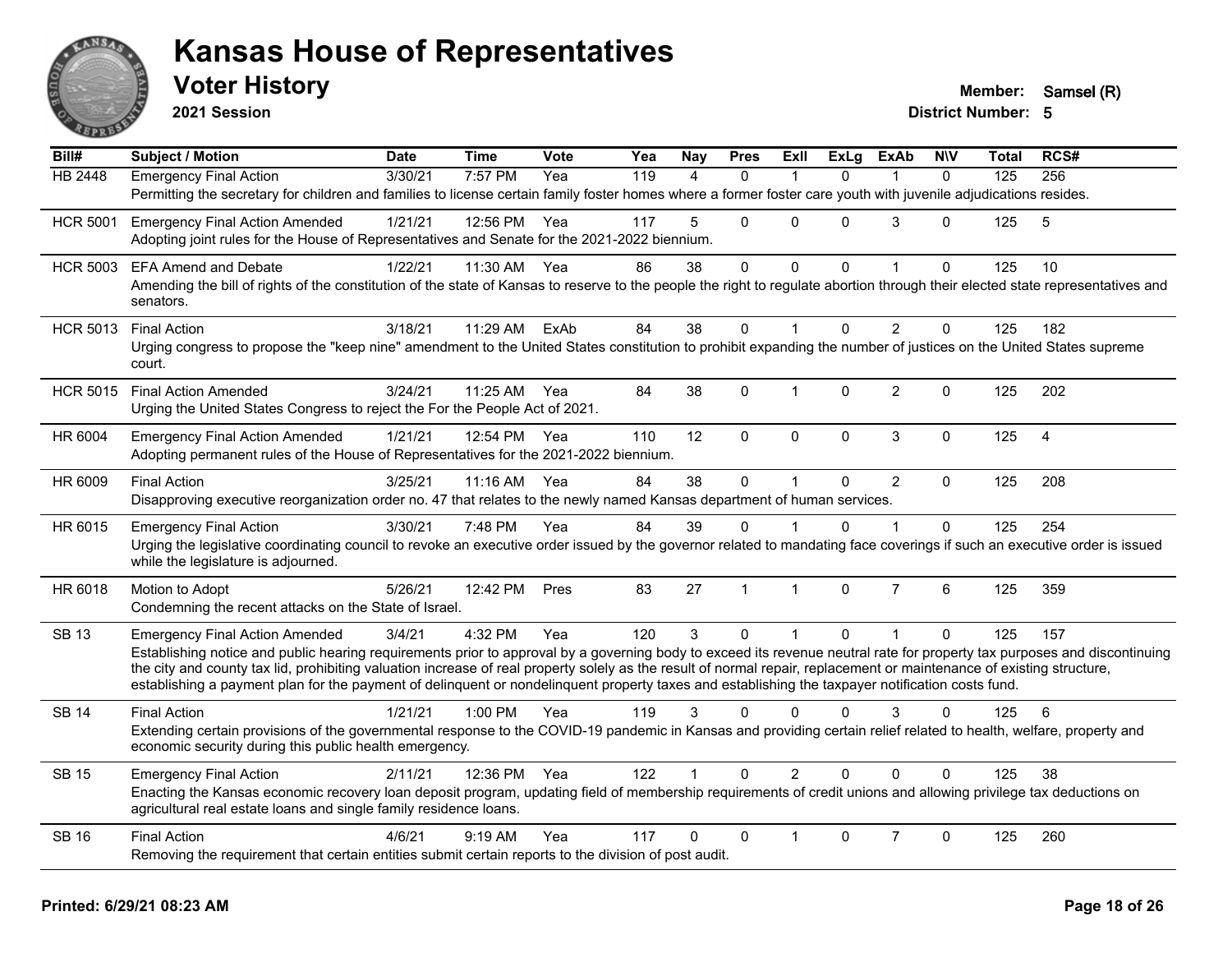

**2021 Session**

| Bill#        | Subject / Motion                                                                                                                                                                                                                                                                                                                                                                                                                                                                                                                                                                                                         | <b>Date</b> | <b>Time</b> | <b>Vote</b> | Yea | <b>Nay</b>     | <b>Pres</b> | ExII           | <b>ExLg</b>  | <b>ExAb</b>    | <b>NIV</b>     | Total | RCS# |
|--------------|--------------------------------------------------------------------------------------------------------------------------------------------------------------------------------------------------------------------------------------------------------------------------------------------------------------------------------------------------------------------------------------------------------------------------------------------------------------------------------------------------------------------------------------------------------------------------------------------------------------------------|-------------|-------------|-------------|-----|----------------|-------------|----------------|--------------|----------------|----------------|-------|------|
| <b>SB 21</b> | <b>Emergency Final Action Amended</b><br>Approving election for sales tax authority for Cherokee county.                                                                                                                                                                                                                                                                                                                                                                                                                                                                                                                 | 3/4/21      | 4:40 PM     | Yea         | 119 | $\overline{4}$ | $\Omega$    | $\overline{1}$ | $\Omega$     | $\mathbf{1}$   | $\Omega$       | 125   | 163  |
| <b>SB 24</b> | <b>Final Action Amended</b><br>Prohibiting municipalities from imposing restrictions on customer's use of energy based upon source of energy.                                                                                                                                                                                                                                                                                                                                                                                                                                                                            | 3/24/21     | $11:27$ AM  | Yea         | 93  | 29             | $\mathbf 0$ | $\overline{1}$ | $\pmb{0}$    | $\overline{2}$ | 0              | 125   | 203  |
| <b>SB 26</b> | <b>Final Action Sub Bill</b><br>House Substitute for SB 26 by Committee on Transportation - Designating a portion of K-7 as the Senator Bud Burke memorial highway and designating a portion of<br>United States highway 77 as the CPL Allen E Oatney and SP4 Gene A Myers memorial highway.                                                                                                                                                                                                                                                                                                                             | 3/23/21     | 11:14 AM    | Yea         | 123 | $\mathbf{0}$   | $\Omega$    | $\overline{2}$ | $\mathbf{0}$ | $\mathbf 0$    | 0              | 125   | 190  |
| <b>SB 26</b> | Motion to adopt CCR<br>House Substitute for SB 26 by Committee on Transportation - Updating motor carrier laws and the regulation of motor carriers by the state corporation commission.                                                                                                                                                                                                                                                                                                                                                                                                                                 | 4/8/21      | 2:17 PM     | Yea         | 123 | $\mathbf{0}$   | 0           | $\mathbf{1}$   | $\mathbf 0$  | 1              | $\mathbf 0$    | 125   | 280  |
| <b>SB 27</b> | <b>Final Action</b><br>Amending the Kansas storage tank act to extend the sunsets of certain funds and to increase certain liability and reimbursement amounts.                                                                                                                                                                                                                                                                                                                                                                                                                                                          | 2/24/21     | 11:27 AM    | Yea         | 123 | $\mathbf 0$    | 0           |                | $\Omega$     |                | 0              | 125   | 71   |
| <b>SB 29</b> | <b>Emergency Final Action Amended</b><br>Updating the version of risk-based capital instructions in effect.                                                                                                                                                                                                                                                                                                                                                                                                                                                                                                              | 2/25/21     | 12:57 PM    | Yea         | 124 | $\mathbf{0}$   | 0           | 1              | $\Omega$     | $\mathbf 0$    | 0              | 125   | 84   |
| <b>SB 29</b> | Motion to Adopt CCR<br>Providing for short-term, limited-duration health plans.                                                                                                                                                                                                                                                                                                                                                                                                                                                                                                                                          | 5/7/21      | 11:53 AM    | Nay         | 68  | 51             | $\mathbf 0$ | $\mathbf{1}$   | $\mathbf 0$  | $\mathbf{3}$   | $\overline{2}$ | 125   | 347  |
| <b>SB 29</b> | Consideration of Veto<br>Providing for short-term, limited-duration health plans.                                                                                                                                                                                                                                                                                                                                                                                                                                                                                                                                        | 5/26/21     | 11:53 AM    | Nay         | 67  | 48             | 0           | $\mathbf{1}$   | $\mathbf 0$  | $\overline{7}$ | $\overline{2}$ | 125   | 357  |
| <b>SB 33</b> | <b>Final Action</b><br>Providing for display show licenses under the vehicle dealers and manufacturers licensing act.                                                                                                                                                                                                                                                                                                                                                                                                                                                                                                    | 3/2/21      | 11:12 AM    | Yea         | 124 | $\mathbf 0$    | 0           | $\mathbf{1}$   | $\mathbf{0}$ | $\mathbf 0$    | $\mathbf 0$    | 125   | 113  |
| <b>SB 36</b> | <b>Final Action Amended</b><br>Requiring the Kansas highway patrol to make multiple vehicle checks within a set time period for certain salvage vehicle pools and allowing salvage vehicle pools and<br>dealers to apply for ownership documents for vehicles that are disclaimed by insurance companies.                                                                                                                                                                                                                                                                                                                | 3/24/21     | 11:28 AM    | Yea         | 116 | 6              | $\Omega$    |                | $\Omega$     | $\overline{2}$ | $\Omega$       | 125   | 204  |
| <b>SB 36</b> | Motion to adopt CCR<br>Requiring the Kansas highway patrol to make multiple vehicle checks within a set time period for certain salvage vehicle pools and allowing salvage vehicle pools and<br>dealers to apply for ownership documents for vehicles that are disclaimed by insurance companies, prohibiting the towing vehicles outside the state of Kansas without<br>prior consent, requiring an interstate search of registered owners and lienholders prior to sale of vehicles less than 15 years old and requiring publication in the<br>newspaper seven days prior to sale of vehicles and property at auction. | 4/8/21      | 10:35 AM    | Yea         | 118 |                | $\Omega$    |                | 0            |                |                | 125   | 273  |
| <b>SB 37</b> | <b>Final Action</b><br>Updating producer licensing statutes pertaining to appointment, examinations, fees, licensing, renewal dates, continuing education, suspension, revocation and denial of<br>licensure and reinstatement.                                                                                                                                                                                                                                                                                                                                                                                          | 3/25/21     | 11:19 AM    | Yea         | 109 | 13             | $\Omega$    | $\mathbf{1}$   | $\Omega$     | $\mathcal{P}$  | $\Omega$       | 125   | 210  |
| <b>SB 38</b> | <b>Emergency Final Action Amended</b><br>Establishing the Kansas pesticide waste disposal program and permitting up to \$50,000 to be transferred annually from the Kansas agricultural remediation fund to a<br>new Kansas pesticide waste disposal fund.                                                                                                                                                                                                                                                                                                                                                               | 3/25/21     | 12:13 PM    | Yea         | 121 |                | $\Omega$    |                | 0            | 2              | $\mathbf{0}$   | 125   | 216  |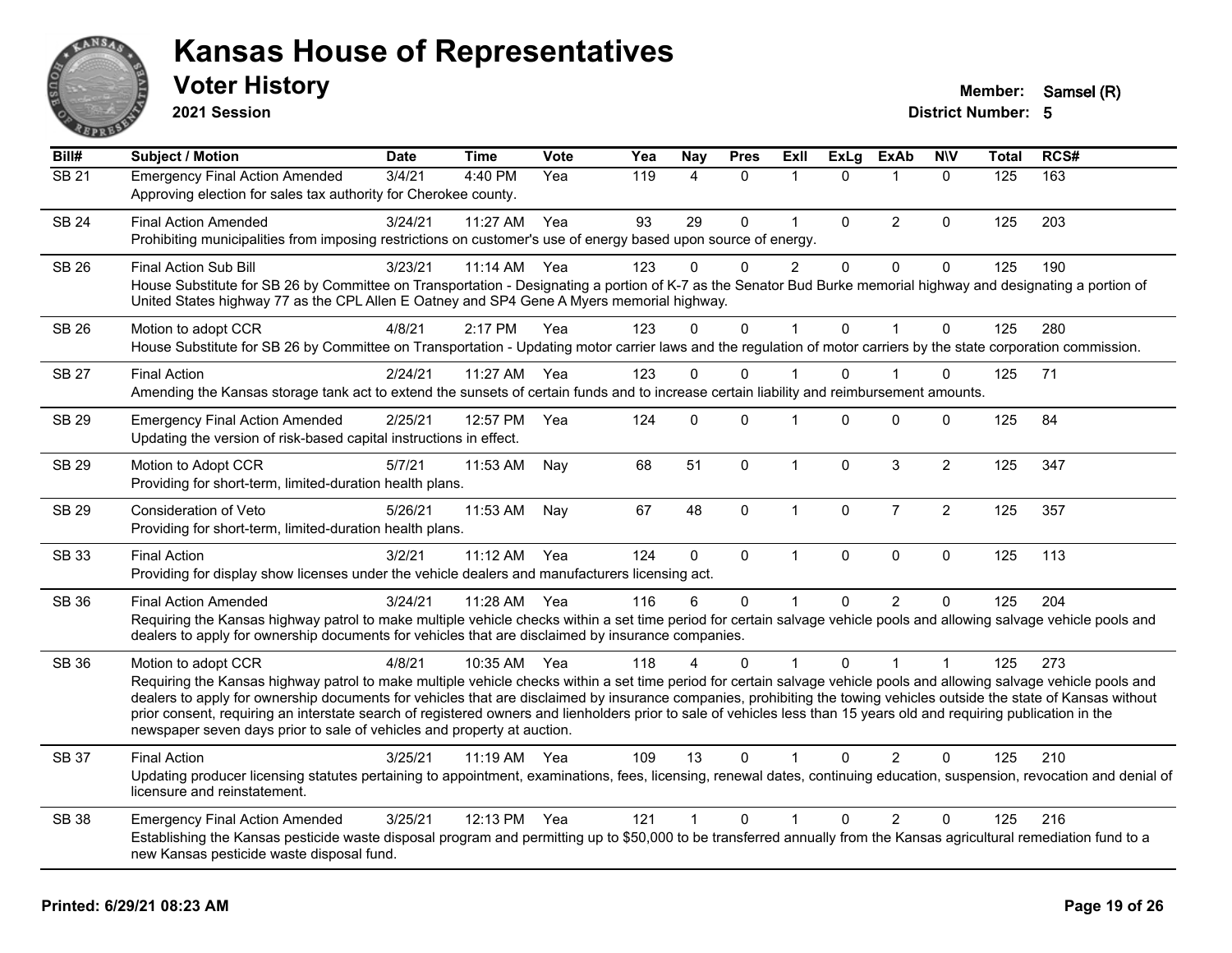# ANS **PARTIE**

#### **Kansas House of Representatives**

**2021 Session**

| Bill#        | <b>Subject / Motion</b>                                                                                                                                                                                                                                                                                                                                    | <b>Date</b> | <b>Time</b> | Vote | Yea | Nay | <b>Pres</b> | ExII        | <b>ExLg</b> | <b>ExAb</b> | <b>NIV</b>   | <b>Total</b> | RCS# |
|--------------|------------------------------------------------------------------------------------------------------------------------------------------------------------------------------------------------------------------------------------------------------------------------------------------------------------------------------------------------------------|-------------|-------------|------|-----|-----|-------------|-------------|-------------|-------------|--------------|--------------|------|
| <b>SB 38</b> | Motion to adopt CCR                                                                                                                                                                                                                                                                                                                                        | 4/8/21      | 2:19 PM     | Yea  | 120 | 3   | $\Omega$    | $\mathbf 1$ | $\Omega$    | $\mathbf 1$ | $\mathbf{0}$ | 125          | 281  |
|              | Establishing the Kansas pesticide waste disposal program and implementing the provisions of 2011 executive reorganization order No. 40 relating to the Kansas<br>department of agriculture's division of conservation.                                                                                                                                     |             |             |      |     |     |             |             |             |             |              |              |      |
| SB 39        | <b>Emergency Final Action Amended</b>                                                                                                                                                                                                                                                                                                                      | 2/25/21     | 12:54 PM    | Yea  | 117 | 7   | 0           |             | $\Omega$    | $\Omega$    | 0            | 125          | 82   |
|              | Changing Kansas department of agriculture division of animal health license, permit and registration renewal deadlines and allowing the animal health commissioner to<br>recover the actual cost of official calfhood vaccination tags.                                                                                                                    |             |             |      |     |     |             |             |             |             |              |              |      |
| <b>SB 40</b> | <b>Emergency Final Action Amended</b>                                                                                                                                                                                                                                                                                                                      | 2/25/21     | 12:59 PM    | Yea  | 123 |     | 0           |             | 0           | $\Omega$    | 0            | 125          | 85   |
|              | Updating provisions related to the Kansas department of agriculture division of conservation.                                                                                                                                                                                                                                                              |             |             |      |     |     |             |             |             |             |              |              |      |
| <b>SB 40</b> | Motion to adopt CCR                                                                                                                                                                                                                                                                                                                                        | 3/16/21     | 12:40 PM    | Yea  | 118 | 5   | $\Omega$    |             | $\Omega$    | $\Omega$    |              | 125          | 171  |
|              | Prescribing powers, duties and functions of the board of education of each school district, the governing body of each community college and the governing body of                                                                                                                                                                                         |             |             |      |     |     |             |             |             |             |              |              |      |
|              | each technical college related to the COVID-19 health emergency, adding the vice president of the senate to the legislative coordinating council, modifying the<br>procedure for the declaration and extension of a state of disaster emergency under the Kansas emergency management act, prohibiting certain actions by the governor                     |             |             |      |     |     |             |             |             |             |              |              |      |
|              | related to the COVID-19 health emergency and revoking all executive orders related to such emergency on March 31, 2021, establishing judicial review for certain                                                                                                                                                                                           |             |             |      |     |     |             |             |             |             |              |              |      |
|              | executive orders issued during a state of disaster emergency and certain actions taken by a local unit of government during a state of local disaster emergency,<br>authorizing the legislature or the legislative coordinating council to revoke certain orders issued by the secretary of health and environment and limiting powers granted             |             |             |      |     |     |             |             |             |             |              |              |      |
|              | to local health officers related to certain orders.                                                                                                                                                                                                                                                                                                        |             |             |      |     |     |             |             |             |             |              |              |      |
| SB 47        | <b>Emergency Final Action Amended</b>                                                                                                                                                                                                                                                                                                                      | 3/4/21      | 4:29 PM     | Yea  | 115 | 8   | 0           |             | 0           |             | 0            | 125          | 156  |
|              | Enacting the Kansas taxpayer protection act, requiring the signature and tax identification number of paid tax return preparers on income tax returns and authorizing<br>actions to enjoin paid tax return preparers from engaging in certain conduct.                                                                                                     |             |             |      |     |     |             |             |             |             |              |              |      |
| <b>SB 47</b> | Motion to adopt CCR                                                                                                                                                                                                                                                                                                                                        | 5/4/21      | 11:26 AM    | Yea  | 107 | 14  | 0           |             | $\Omega$    | 3           | 0            | 125          | 328  |
|              | Enacting the Kansas taxpayer protection act requiring the signature and tax identification number of paid tax return preparers on income tax returns and authorizing                                                                                                                                                                                       |             |             |      |     |     |             |             |             |             |              |              |      |
|              | actions to enjoin paid tax return preparers from engaging in certain conduct, exempting compensation attributable as a result of identity fraud, extending the dates when<br>corporate returns are required to be filed, providing conformity with the federal return due date for returns other than corporate returns, providing a temporary withholding |             |             |      |     |     |             |             |             |             |              |              |      |
|              | option for certain teleworking employees, establishing the Eisenhower foundation contribution credit and the friends of cedar crest association contribution credit,                                                                                                                                                                                       |             |             |      |     |     |             |             |             |             |              |              |      |
|              | extending the time period and expanding eligibility for the single city port authority credit, extending the time period for eligibility in the loan repayment program and<br>income tax credit related to rural opportunity zones and defining rural opportunity zone on the basis of population.                                                         |             |             |      |     |     |             |             |             |             |              |              |      |
|              |                                                                                                                                                                                                                                                                                                                                                            |             |             |      |     |     |             |             |             |             |              |              |      |
| <b>SB 50</b> | <b>Final Action Amended</b>                                                                                                                                                                                                                                                                                                                                | 3/30/21     | 10:46 AM    | Nav  | 81  | 43  | ი           |             |             | $\Omega$    | 0            | 125          | 240  |
|              | Requiring marketplace facilitators to collect and remit sales, compensating use and transient guest taxes and prepaid wireless 911 fees, removing clickthrough nexus<br>provisions, providing for addition and subtraction modifications for the treatment of global intangible low-taxed income, business interest, capital contributions, FDIC           |             |             |      |     |     |             |             |             |             |              |              |      |
|              | premiums and business meals, expanding the expense deduction for income taxpayers and calculating the deduction amount, providing the ability to elect to itemize for                                                                                                                                                                                      |             |             |      |     |     |             |             |             |             |              |              |      |
|              | individuals, providing an exemption of unemployment compensation income attributable as a result of identity fraud, removing the line for reporting compensating use<br>tax from individual tax returns, extending the dates when corporate tax returns are required to be filed, increasing the Kansas standard deduction and providing for an            |             |             |      |     |     |             |             |             |             |              |              |      |
|              | extension of the corporate net operating loss carryforward period.                                                                                                                                                                                                                                                                                         |             |             |      |     |     |             |             |             |             |              |              |      |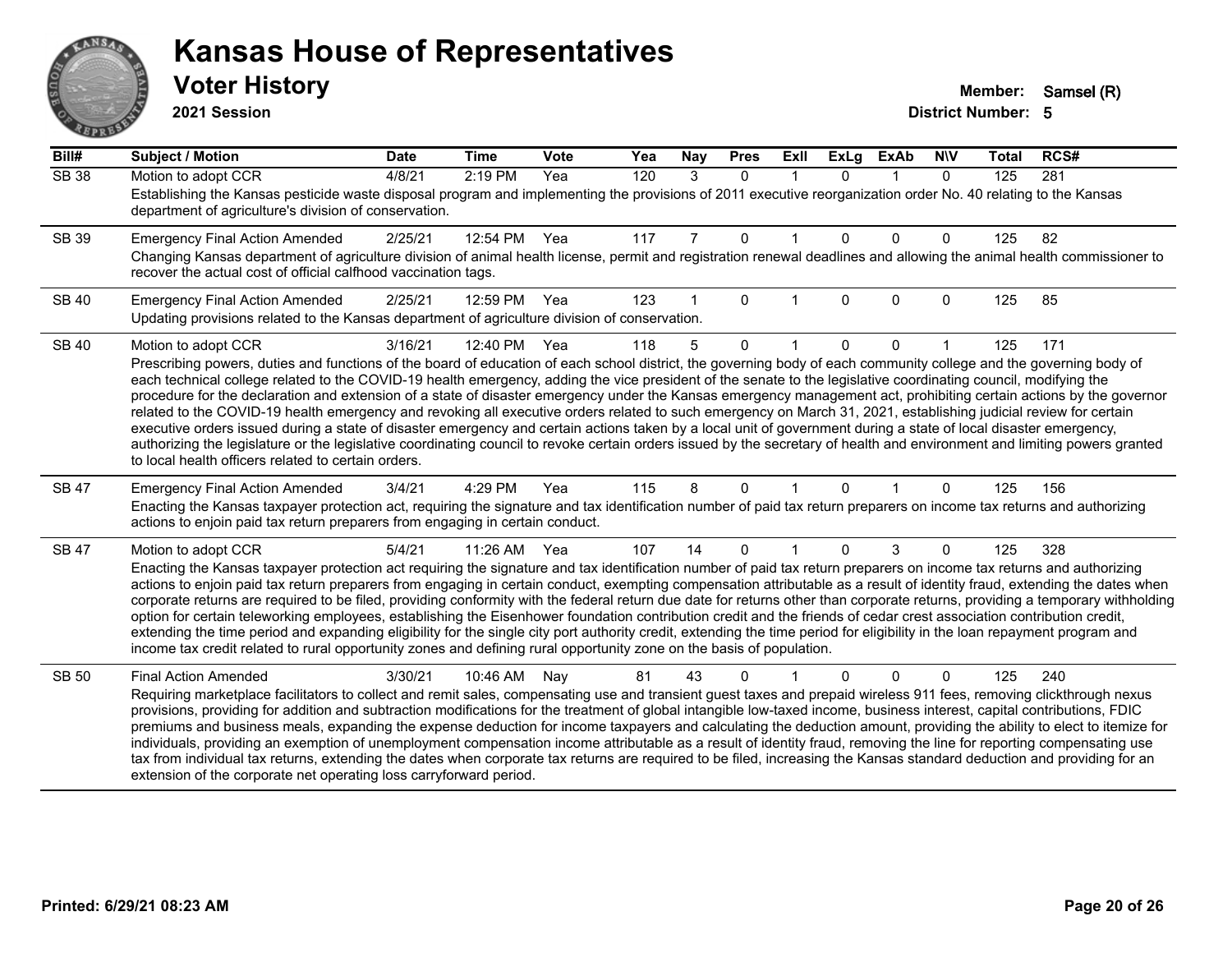

**2021 Session**

| Bill#        | <b>Subject / Motion</b>                                                                                                                                                                                                                                                                                                                                                                                                                                                                                                                                                                                                                                                                                                                                                                                                                                                                                                                            | <b>Date</b> | <b>Time</b> | Vote | Yea | Nay            | <b>Pres</b> | ExII                 | <b>ExLg</b>  | <b>ExAb</b>    | <b>NIV</b>     | <b>Total</b> | RCS# |
|--------------|----------------------------------------------------------------------------------------------------------------------------------------------------------------------------------------------------------------------------------------------------------------------------------------------------------------------------------------------------------------------------------------------------------------------------------------------------------------------------------------------------------------------------------------------------------------------------------------------------------------------------------------------------------------------------------------------------------------------------------------------------------------------------------------------------------------------------------------------------------------------------------------------------------------------------------------------------|-------------|-------------|------|-----|----------------|-------------|----------------------|--------------|----------------|----------------|--------------|------|
| <b>SB 50</b> | <b>Consideration of Veto</b>                                                                                                                                                                                                                                                                                                                                                                                                                                                                                                                                                                                                                                                                                                                                                                                                                                                                                                                       | 5/3/21      | 12:47 PM    | Yea  | 84  | 39             | 0           | $\mathbf{0}$         | 0            |                | 1              | 125          | 321  |
|              | Requiring marketplace facilitators to collect and remit sales, compensating use and transient guest taxes and prepaid wireless 911 fees, removing clickthrough nexus<br>provisions, providing for addition and subtraction modifications for the treatment of global intangible low-taxed income, business interest, capital contributions, FDIC<br>premiums and business meals, expanding the expense deduction for income taxpayers and calculating the deduction amount, providing the ability to elect to itemize for<br>individuals, providing an exemption of unemployment compensation income attributable as a result of identity fraud, removing the line for reporting compensating use<br>tax from individual tax returns, extending the dates when corporate tax returns are required to be filed, increasing the Kansas standard deduction and providing for an<br>extension of the corporate net operating loss carryforward period. |             |             |      |     |                |             |                      |              |                |                |              |      |
| SB 52        | <b>Emergency Final Action</b><br>Creating the Sedgwick county urban area nuisance abatement act.                                                                                                                                                                                                                                                                                                                                                                                                                                                                                                                                                                                                                                                                                                                                                                                                                                                   | 3/25/21     | 12:18 PM    | Yea  | 80  | 42             | $\Omega$    | 1                    | $\Omega$     | $\overline{2}$ | $\Omega$       | 125          | 220  |
| <b>SB 55</b> | <b>Final Action Amended</b><br>Clarifying the authority of healing arts school clinics to provide healing arts services.                                                                                                                                                                                                                                                                                                                                                                                                                                                                                                                                                                                                                                                                                                                                                                                                                           | 3/24/21     | 11:29 AM    | Yea  | 122 | $\mathbf{0}$   | $\mathbf 0$ | $\mathbf{1}$         | $\mathbf 0$  | $\overline{2}$ | $\mathbf 0$    | 125          | 205  |
| SB 55        | Motion to Adopt CCR                                                                                                                                                                                                                                                                                                                                                                                                                                                                                                                                                                                                                                                                                                                                                                                                                                                                                                                                | 4/8/21      | 11:43 PM    | Nay  | 76  | 43             | $\Omega$    | 1                    | $\Omega$     | 3              | $\overline{2}$ | 125          | 298  |
|              | Creating the fairness in women's sports act to require that female student athletic teams only include members who are biologically female.                                                                                                                                                                                                                                                                                                                                                                                                                                                                                                                                                                                                                                                                                                                                                                                                        |             |             |      |     |                |             |                      |              |                |                |              |      |
| <b>SB 58</b> | <b>Final Action Amended</b>                                                                                                                                                                                                                                                                                                                                                                                                                                                                                                                                                                                                                                                                                                                                                                                                                                                                                                                        | 3/25/21     | 11:20 AM    | Yea  | 122 | $\Omega$       | $\Omega$    |                      | $\Omega$     | 2              | $\Omega$       | 125          | 211  |
|              | Prohibiting the filing of certain liens or claims against real or personal property and providing for criminal penalties.                                                                                                                                                                                                                                                                                                                                                                                                                                                                                                                                                                                                                                                                                                                                                                                                                          |             |             |      |     |                |             |                      |              |                |                |              |      |
| SB 60        | <b>Final Action Amended</b>                                                                                                                                                                                                                                                                                                                                                                                                                                                                                                                                                                                                                                                                                                                                                                                                                                                                                                                        | 3/30/21     | 10:48 AM    | Yea  | 113 | 11             | $\Omega$    |                      | $\Omega$     | $\Omega$       | $\mathbf{0}$   | 125          | 241  |
|              | Defining proximate result for purposes of determining when a crime is committed partly within this state and amending the crimes of criminal sodomy and sexual battery<br>to make certain conduct unlawful when the victim's consent was obtained through a knowing misrepresentation.                                                                                                                                                                                                                                                                                                                                                                                                                                                                                                                                                                                                                                                             |             |             |      |     |                |             |                      |              |                |                |              |      |
| SB 60        | Motion to adopt CCR                                                                                                                                                                                                                                                                                                                                                                                                                                                                                                                                                                                                                                                                                                                                                                                                                                                                                                                                | 5/4/21      | 11:05 AM    | Nay  | 118 | 3              | $\Omega$    | 1                    | $\Omega$     | 3              | $\Omega$       | 125          | 327  |
|              | Creating the crime of sexual extortion and requiring an offender to register under the Kansas offender registration act, prohibiting a court from requiring psychiatric or<br>psychological examinations of an alleged victim of any crime, increasing criminal penalties for fleeing or attempting to elude a police officer when operating a stolen<br>vehicle, committing certain driving violations or causing a collision involving another driver, defining proximate result for purposes of determining when a crime is<br>committed partly within this state, removing the spousal exception from the crime of sexual battery and making fleeing or attempting to elude a police officer evidence of<br>intent to commit theft of a vehicle.                                                                                                                                                                                               |             |             |      |     |                |             |                      |              |                |                |              |      |
| SB 63        | Final Action Sub Bill                                                                                                                                                                                                                                                                                                                                                                                                                                                                                                                                                                                                                                                                                                                                                                                                                                                                                                                              | 3/23/21     | $11:19$ AM  | Yea  | 77  | 46             | $\Omega$    | 2                    | 0            | $\Omega$       | $\Omega$       | 125          | 191  |
|              | House Substitute for SB 63 by Committee on K-12 Education Budget - Enacting the back to school act to require school districts to provide a full-time, in person<br>attendance option for all students beginning March 31, 2021, for school year 2020-2021.                                                                                                                                                                                                                                                                                                                                                                                                                                                                                                                                                                                                                                                                                        |             |             |      |     |                |             |                      |              |                |                |              |      |
| SB 64        | <b>Final Action</b>                                                                                                                                                                                                                                                                                                                                                                                                                                                                                                                                                                                                                                                                                                                                                                                                                                                                                                                                | 3/24/21     | 11:12 AM    | Yea  | 120 | $\overline{2}$ | $\Omega$    | $\blacktriangleleft$ | $\Omega$     | $\overline{2}$ | 0              | 125          | 199  |
|              | Amending the private and out-of-state postsecondary educational institution act to clarify the state board of regents' authority and provide additional student<br>protections and institutional accountability.                                                                                                                                                                                                                                                                                                                                                                                                                                                                                                                                                                                                                                                                                                                                   |             |             |      |     |                |             |                      |              |                |                |              |      |
| SB 65        | <b>Emergency Final Action Amended</b>                                                                                                                                                                                                                                                                                                                                                                                                                                                                                                                                                                                                                                                                                                                                                                                                                                                                                                              | 3/25/21     | 12:16 PM    | Yea  | 121 |                | $\Omega$    | 1                    | <sup>n</sup> | $\mathfrak{p}$ | 0              | 125          | 219  |
|              | Enhancing the high performance incentive program by decoupling the KIT and KIR workforce training programs and by providing for the transferability of the tax credit.                                                                                                                                                                                                                                                                                                                                                                                                                                                                                                                                                                                                                                                                                                                                                                             |             |             |      |     |                |             |                      |              |                |                |              |      |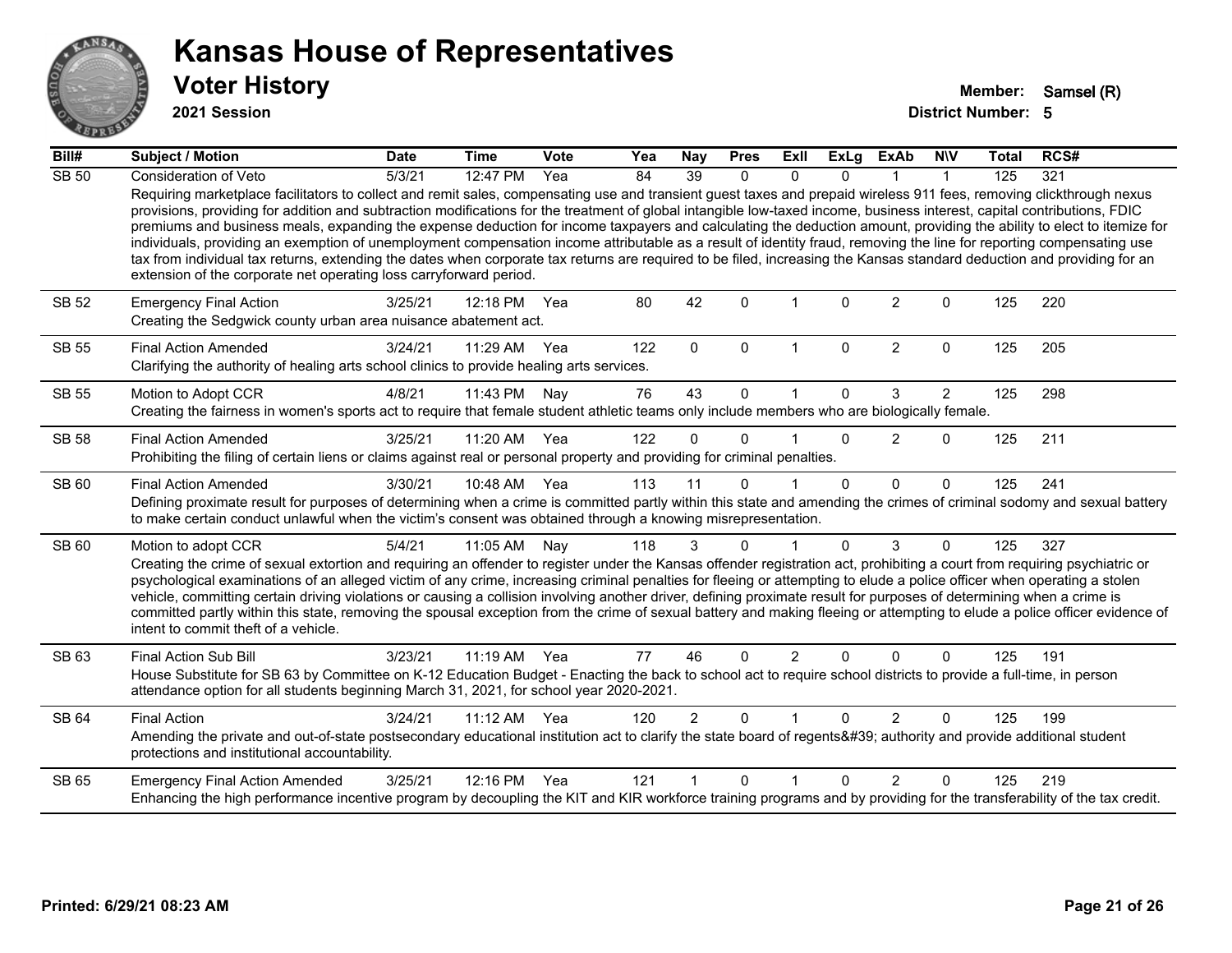**2021 Session**

**Voter History Member:** Samsel (R)

| Bill#        | <b>Subject / Motion</b>                                                                                                                                                                                                                                                                                                                                                                                                                                                                                                                                                                                                                                                                                                                               | <b>Date</b> | <b>Time</b> | Vote | Yea | <b>Nay</b>     | <b>Pres</b>  | ExII           | <b>ExLg</b> | <b>ExAb</b>    | <b>NIV</b>   | Total | RCS# |
|--------------|-------------------------------------------------------------------------------------------------------------------------------------------------------------------------------------------------------------------------------------------------------------------------------------------------------------------------------------------------------------------------------------------------------------------------------------------------------------------------------------------------------------------------------------------------------------------------------------------------------------------------------------------------------------------------------------------------------------------------------------------------------|-------------|-------------|------|-----|----------------|--------------|----------------|-------------|----------------|--------------|-------|------|
| <b>SB 66</b> | <b>Emergency Final Action Amended</b><br>Amending the angel investor tax credit with respect to the definition of qualified securities, tax credit limitations and amounts, investor requirements and extending the<br>date that credits may be allowed, and also amending the tax credit for expenses incurred to make a residence accessible to persons with a disability by increasing the<br>credit.                                                                                                                                                                                                                                                                                                                                              | 3/25/21     | 12:14 PM    | Yea  | 109 | 12             | 1            | $\mathbf 1$    | $\Omega$    | $\overline{2}$ | $\Omega$     | 125   | 217  |
| SB 67        | <b>Final Action Amended</b><br>Expanding the definitions of all-terrain vehicles and recreational off-highway vehicles.                                                                                                                                                                                                                                                                                                                                                                                                                                                                                                                                                                                                                               | 3/23/21     | 11:21 AM    | Yea  | 99  | 24             | $\Omega$     | $\overline{2}$ | $\Omega$    | $\Omega$       | $\Omega$     | 125   | 192  |
| SB 67        | Motion to adopt CCR<br>Permitting funeral escorts to direct traffic for funeral processions and requiring drivers to yield the right-of-way and move over for authorized utility or telecommunication<br>vehicles.                                                                                                                                                                                                                                                                                                                                                                                                                                                                                                                                    | 4/8/21      | 10:37 AM    | Yea  | 119 | 3              | $\mathbf 0$  | $\mathbf{1}$   | $\mathbf 0$ | $\mathbf{1}$   | $\mathbf{1}$ | 125   | 274  |
| <b>SB77</b>  | <b>Final Action Amended</b><br>Enacting the audiology and speech-language pathology interstate compact.                                                                                                                                                                                                                                                                                                                                                                                                                                                                                                                                                                                                                                               | 3/18/21     | 11:30 AM    | ExAb | 119 | 3              | $\Omega$     | $\overline{1}$ | $\Omega$    | $\overline{2}$ | $\mathbf{0}$ | 125   | 183  |
| <b>SB 78</b> | <b>Final Action Sub Bill</b><br>House Substitute for SB 78 by Committee on Insurance and Pensions - Updating the national insurance commissioners credit for insurance reinsurance model law,<br>codifying the national insurance commissioners credit for reinsurance model regulation and updating certain terms and definitions relating to the insurance holding<br>company act, service contracts and surplus lines insurance. Eliminating certain requirements relating to the annual submittal of certain documents by out-of-state risk<br>retention groups, extending the time frame to submit certain documents by professional employer organizations, abolishing the utilization review advisory committee and<br>replacing it with URAC. | 3/30/21     | 10:49 AM    | Yea  | 124 | $\Omega$       | $\mathbf 0$  | $\mathbf 1$    | $\Omega$    | $\Omega$       | $\mathbf{0}$ | 125   | 242  |
| <b>SB 78</b> | Motion to adopt CCR<br>House Substitute for SB 78 by Committee on Insurance and Pensions - Updating the national insurance commissioners credit for insurance reinsurance model law,<br>codifying the national insurance commissioners credit for reinsurance model regulation and updating certain terms and definitions relating to the insurance holding<br>company act, service contracts and surplus lines insurance. Eliminating certain requirements relating to the annual submittal of certain documents by out-of-state risk<br>retention groups, extending the time frame to submit certain documents by professional employer organizations, abolishing the utilization review advisory committee and<br>replacing it with URAC.          | 5/7/21      | 11:24 AM    | Yea  | 113 | $\overline{7}$ | $\Omega$     | $\mathbf{1}$   | $\Omega$    | 4              | $\Omega$     | 125   | 346  |
| <b>SB 86</b> | <b>Final Action Amended</b><br>Conforming certain KPERS provisions with the federal CARES act.                                                                                                                                                                                                                                                                                                                                                                                                                                                                                                                                                                                                                                                        | 3/24/21     | 11:30 AM    | Yea  | 122 | 0              | $\mathbf 0$  | $\mathbf{1}$   | 0           | $\overline{2}$ | $\mathbf 0$  | 125   | 206  |
| <b>SB 86</b> | Motion to adopt CCR<br>Establishing the Kansas extraordinary utility costs loan deposit program and the Kansas economic recovery loan deposit program and amending the city utility low-<br>interest loan program by providing for electronic repayment of loans, cash basis exception, payment frequency, loan security and an ending date for making loans.                                                                                                                                                                                                                                                                                                                                                                                         | 4/9/21      | 11:43 AM    | Yea  | 117 | 6              | $\Omega$     | $\overline{2}$ | $\Omega$    | $\Omega$       | $\Omega$     | 125   | 302  |
| <b>SB 88</b> | <b>EFA Amend and Debate</b><br>House Substitute for SB 88 by Committee on Financial Institutions and Rural Development - Establishing the city utility low-interest loan program, allowing cities to apply<br>to the state treasurer for loans from state unencumbered funds for extraordinary electric or natural gas costs incurred during the extreme winter weather event of<br>February 2021.                                                                                                                                                                                                                                                                                                                                                    | 3/3/21      | 11:34 AM    | Yea  | 124 | 0              | $\mathbf{0}$ |                | 0           | $\Omega$       | $\Omega$     | 125   | 116  |
| SB 89        | <b>Emergency Final Action Amended</b><br>Exempting the transport of agricultural forage commodities from secured load requirements.                                                                                                                                                                                                                                                                                                                                                                                                                                                                                                                                                                                                                   | 3/25/21     | 12:15 PM    | Yea  | 122 | 0              | $\Omega$     |                | $\Omega$    | $\overline{2}$ | $\Omega$     | 125   | 218  |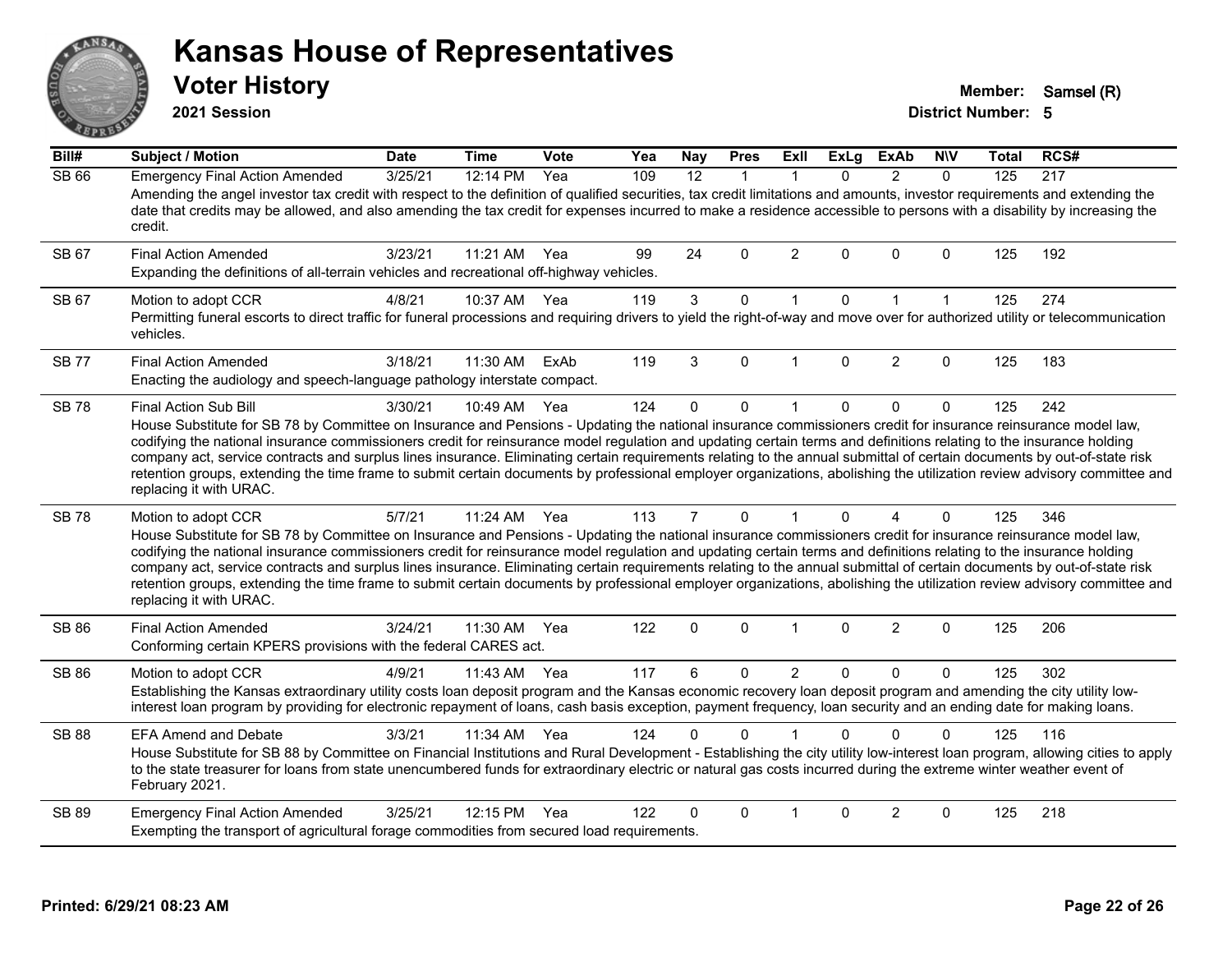

**2021 Session**

| Bill#         | <b>Subject / Motion</b>                                                                                                                                                                                                                                                                                                                                                 | <b>Date</b> | <b>Time</b> | Vote | Yea | <b>Nay</b>     | <b>Pres</b>  | Exll           | ExLg         | <b>ExAb</b>    | <b>NIV</b>   | <b>Total</b> | RCS# |
|---------------|-------------------------------------------------------------------------------------------------------------------------------------------------------------------------------------------------------------------------------------------------------------------------------------------------------------------------------------------------------------------------|-------------|-------------|------|-----|----------------|--------------|----------------|--------------|----------------|--------------|--------------|------|
| SB 90         | <b>Emergency Final Action Amended</b><br>Amending the Kansas rural housing incentive district act to permit bond funding for vertical residential renovation of older buildings in central business districts and by<br>changing the definitions of an eligible city or county.                                                                                         | 3/25/21     | 12:20 PM    | Yea  | 105 | 17             | $\mathbf{0}$ |                | $\Omega$     | $\mathcal{P}$  | $\mathbf{0}$ | 125          | 222  |
| SB 91         | EFA Sub Bill<br>House Substitute for SB 91 by Committee on Commerce, Labor and Economic Development - Providing liability protection for businesses, municipalities and<br>educational institutions that participate in high school work-based learning programs and providing that schools are responsible for injuries to students participating in<br>such programs. | 4/8/21      | 11:31 AM    | Yea  | 123 | 0              | 0            |                | $\Omega$     |                | $\Omega$     | 125          | 278  |
| SB 95         | <b>Final Action Amended</b><br>Exempting motor vehicle odometer reading recording requirements when such recording requirements are exempted by federal law.                                                                                                                                                                                                            | 3/23/21     | 11:22 AM    | Yea  | 123 | 0              | $\Omega$     | $\overline{c}$ | 0            | $\Omega$       | $\Omega$     | 125          | 193  |
| <b>SB 95</b>  | Motion to adopt CCR<br>Exempting motor vehicle odometer reading recording requirements when such recording requirements are exempted by federal law and expanding the definitions of all-<br>terrain vehicles and recreational off-highway vehicles.                                                                                                                    | 4/8/21      | 10:40 AM    | Yea  | 116 | 6              | $\Omega$     |                | $\Omega$     |                |              | 125          | 275  |
| SB 99         | Final Action Sub Bill<br>House Substitute for SB 99 by Committee on Transportation - Increasing the bond amount required for a vehicle dealer license and providing for display show licenses<br>under the vehicle dealers and manufacturers licensing act.                                                                                                             | 3/23/21     | 11:23 AM    | Yea  | 121 | $\overline{2}$ | 0            | $\overline{2}$ | $\mathbf{0}$ | $\mathbf 0$    | 0            | 125          | 194  |
| SB 103        | <b>Final Action Amended</b><br>Amending the Kansas power of attorney act regarding the form of a power of attorney and the duties of third parties relying and acting on a power of attorney.                                                                                                                                                                           | 3/25/21     | 11:21 AM    | Yea  | 122 | $\mathbf 0$    | 0            | $\mathbf{1}$   | $\mathbf 0$  | $\overline{2}$ | $\mathbf 0$  | 125          | 212  |
| SB 103        | Motion to adopt CCR<br>Amending the Kansas power of attorney act regarding the form of a power of attorney and the duties of third parties relying and acting on a power of attorney.                                                                                                                                                                                   | 4/7/21      | 3:44 PM     | Yea  | 123 | 0              | $\Omega$     |                | $\Omega$     |                | $\Omega$     | 125          | 268  |
| SB 106        | <b>Final Action Amended</b><br>Enacting the revised uniform law on notarial acts and repealing the uniform law on notarial acts.                                                                                                                                                                                                                                        | 3/30/21     | 10:51 AM    | Yea  | 122 | $\overline{2}$ | 0            | 1              | $\Omega$     | 0              | $\Omega$     | 125          | 243  |
| SB 106        | Motion to adopt CCR<br>Enacting the revised uniform law on notarial acts and repealing the uniform law on notarial acts.                                                                                                                                                                                                                                                | 4/7/21      | 3:46 PM     | Yea  | 123 | 0              | 0            | $\mathbf{1}$   | $\mathbf 0$  | $\mathbf{1}$   | $\mathbf 0$  | 125          | 269  |
| <b>SB 107</b> | <b>Final Action Amended</b><br>Enacting the uniform fiduciary income and principal act (UFIPA).                                                                                                                                                                                                                                                                         | 3/25/21     | 11:23 AM    | Yea  | 122 | 0              | 0            | $\mathbf{1}$   | $\Omega$     | $\overline{2}$ | $\mathbf 0$  | 125          | 213  |
| SB 107        | Motion to adopt CCR<br>Enacting the uniform fiduciary income and principal act (UFIPA).                                                                                                                                                                                                                                                                                 | 4/7/21      | 3:48 PM     | Yea  | 123 | $\mathbf 0$    | 0            | $\mathbf{1}$   | $\mathbf 0$  | $\overline{1}$ | $\mathbf 0$  | 125          | 270  |
| <b>SB 118</b> | <b>Final Action</b><br>Providing for the dissolution of special districts and the assumption of responsibilities by a city or county.                                                                                                                                                                                                                                   | 3/23/21     | 11:26 AM    | Yea  | 121 | $\overline{2}$ | 0            | $\overline{2}$ | $\mathbf 0$  | $\mathbf 0$    | $\mathbf 0$  | 125          | 195  |
| SB 122        | <b>Final Action Amended</b><br>Modifying certain rules of evidence in the code of civil procedure related to authentication of records and documents.                                                                                                                                                                                                                   | 3/30/21     | 10:52 AM    | Yea  | 117 | $\overline{7}$ | $\Omega$     | 1              | $\Omega$     | $\Omega$       | $\Omega$     | 125          | 244  |
| <b>SB 122</b> | Motion to adopt CCR<br>Modifying certain rules of evidence in the code of civil procedure related to authentication of records and documents.                                                                                                                                                                                                                           | 4/7/21      | 3:49 PM     | Yea  | 115 | 8              | 0            |                | 0            | 1              | 0            | 125          | 271  |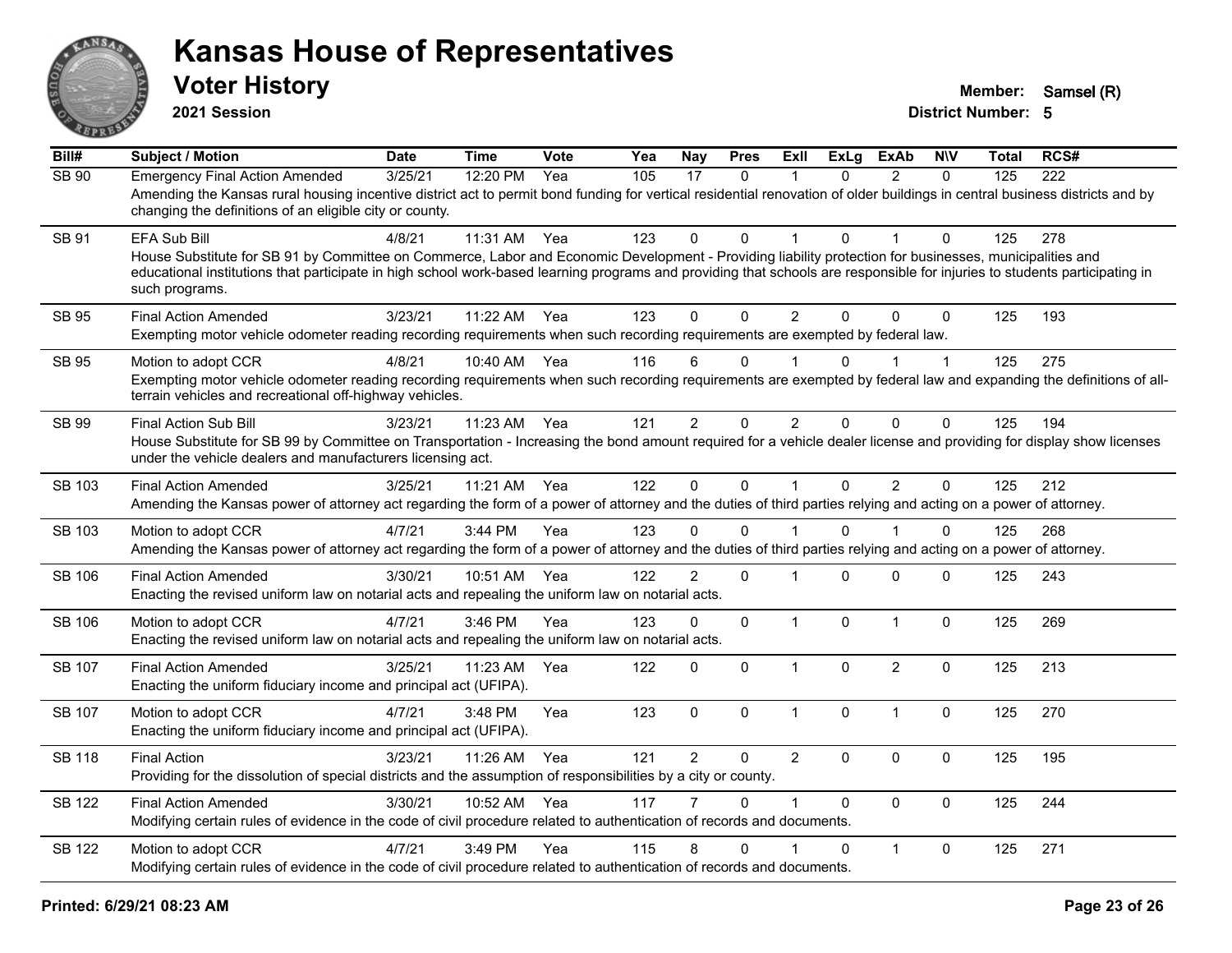

**2021 Session**

| Bill#         | Subject / Motion                                                                                                                                                                                                                                                                                                                                                                                                                                                                                                                                                                                                                                                                                                                                                                                                                                                     | <b>Date</b> | <b>Time</b> | <b>Vote</b> | Yea | <b>Nay</b>     | <b>Pres</b>  | <b>Exll</b> | <b>ExLg</b> | <b>ExAb</b>    | <b>NIV</b>   | Total | RCS# |
|---------------|----------------------------------------------------------------------------------------------------------------------------------------------------------------------------------------------------------------------------------------------------------------------------------------------------------------------------------------------------------------------------------------------------------------------------------------------------------------------------------------------------------------------------------------------------------------------------------------------------------------------------------------------------------------------------------------------------------------------------------------------------------------------------------------------------------------------------------------------------------------------|-------------|-------------|-------------|-----|----------------|--------------|-------------|-------------|----------------|--------------|-------|------|
| <b>SB 124</b> | Final Action Sub Bill Amended<br>House Substitute for SB 124 by Committee on Commerce, Labor and Economic Development - Expanding STAR bonds by adding rural redevelopment projects and<br>major business facilities, prohibiting public officials from employment with a developer, providing for public notice of hearings on city or county websites, posting of<br>certain documents and links on websites, disclosure of names of developer, disclosure of state, federal and local tax incentives within a STAR bond district, changing<br>certain project financing, investment and sales provisions, adding visitor tracking plan requirements and additional feasibility study requirements with oversight by the<br>secretary, requiring approval by the secretary for real estate transfers, requiring district contiguity and extending the sunset date. | 3/30/21     | 10:53 AM    | Yea         | 101 | 23             | $\mathbf{0}$ |             | 0           | $\Omega$       | $\mathbf{0}$ | 125   | 245  |
| <b>SB 127</b> | <b>Final Action Amended</b><br>Modifying the eligibility requirements for restricted driving privileges, increasing the age for eligibility to renew drivers' licenses online to 65 and allowing drivers' license<br>renewal notices to be sent electronically.                                                                                                                                                                                                                                                                                                                                                                                                                                                                                                                                                                                                      | 3/30/21     | 10:55 AM    | Yea         | 123 |                | 0            |             |             | U              | 0            | 125   | 246  |
| <b>SB 127</b> | Motion to adopt CCR<br>Modifying the eligibility requirements for restricted driving privileges, increasing the age for eligibility to renew drivers' licenses online to 65, allowing drivers' license<br>renewal notices to be sent electronically, authorizing a waiver of traffic fines for manifest hardship situations and excluding the additional 90-day wait period for driver's<br>license suspension for certain offenses.                                                                                                                                                                                                                                                                                                                                                                                                                                 | 4/8/21      | 10:42 AM    | Yea         | 122 | 0              | $\Omega$     |             | $\Omega$    |                |              | 125   | 276  |
| <b>SB 142</b> | <b>Emergency Final Action Amended</b><br>Requiring coast guard-approved personal flotation devices as prescribed by the secretary of wildlife, parks and tourism in rules and regulations.                                                                                                                                                                                                                                                                                                                                                                                                                                                                                                                                                                                                                                                                           | 3/25/21     | 12:24 PM    | Yea         | 102 | 20             | $\Omega$     | 1           | $\Omega$    | 2              | $\mathbf{0}$ | 125   | 225  |
| <b>SB 142</b> | Motion to adopt CCR<br>Amending certain department of wildlife, parks and tourism statutes by requiring coast guard-approved personal flotation devices as prescribed by the secretary of<br>wildlife, parks and tourism in rules and regulations and updating the reference to the guidelines of the American fisheries society in the commercialization of wildlife<br>statute.                                                                                                                                                                                                                                                                                                                                                                                                                                                                                    | 4/8/21      | 2:23 PM     | Yea         | 109 | 14             | $\Omega$     |             | 0           |                | $\Omega$     | 125   | 282  |
| SB 143        | <b>Emergency Final Action Amended</b><br>Updating definitions and increasing maximum functional unit license and storage fees relating to grain and public warehouse laws.                                                                                                                                                                                                                                                                                                                                                                                                                                                                                                                                                                                                                                                                                           | 3/25/21     | 12:21 PM    | Yea         | 117 | 5              | $\Omega$     | 1           | $\Omega$    | $\overline{2}$ | 0            | 125   | 223  |
| <b>SB 143</b> | Motion to adopt CCR<br>Updating definitions and increasing maximum functional unit license and storage fees relating to grain and public warehouse laws.                                                                                                                                                                                                                                                                                                                                                                                                                                                                                                                                                                                                                                                                                                             | 4/8/21      | 2:25 PM     | Yea         | 115 | 8              | $\Omega$     |             | 0           |                | $\mathbf 0$  | 125   | 283  |
| SB 158        | EFA Sub Bill Amended<br>House Substitute for SB 158 by Committee on Federal and State Affairs - Creating the Kansas medical marijuana regulation act.                                                                                                                                                                                                                                                                                                                                                                                                                                                                                                                                                                                                                                                                                                                | 5/6/21      | 3:36 PM     | ExLg        | 79  | 42             | 0            | $\Omega$    |             | $\overline{2}$ | 1            | 125   | 342  |
| SB 159        | <b>Emergency Final Action Amended</b><br>Paying certain claims against the state submitted by the joint committee on special claims against the state.                                                                                                                                                                                                                                                                                                                                                                                                                                                                                                                                                                                                                                                                                                               | 3/30/21     | 8:01 PM     | Yea         | 106 | 17             | 0            |             | $\Omega$    | 1              | $\mathbf 0$  | 125   | 258  |
| SB 159        | Motion to adopt CCR<br>Appropriations for FY 2021, FY 2022, and FY 2023, for various state agencies; authorizing the payment of certain claims against the state; authorizing certain transfers<br>and capital improvement projects.                                                                                                                                                                                                                                                                                                                                                                                                                                                                                                                                                                                                                                 | 5/7/21      | 3:50 PM     | Nay         | 98  | 21             | 0            |             | 0           | 4              |              | 125   | 349  |
| SB 160        | <b>Emergency Final Action Amended</b><br>Updating the reference to the guidelines of the American fisheries society in the commercialization of wildlife statute.                                                                                                                                                                                                                                                                                                                                                                                                                                                                                                                                                                                                                                                                                                    | 3/25/21     | 12:19 PM    | Yea         | 120 | $\overline{c}$ | $\Omega$     |             | U           | $\overline{2}$ | $\Omega$     | 125   | 221  |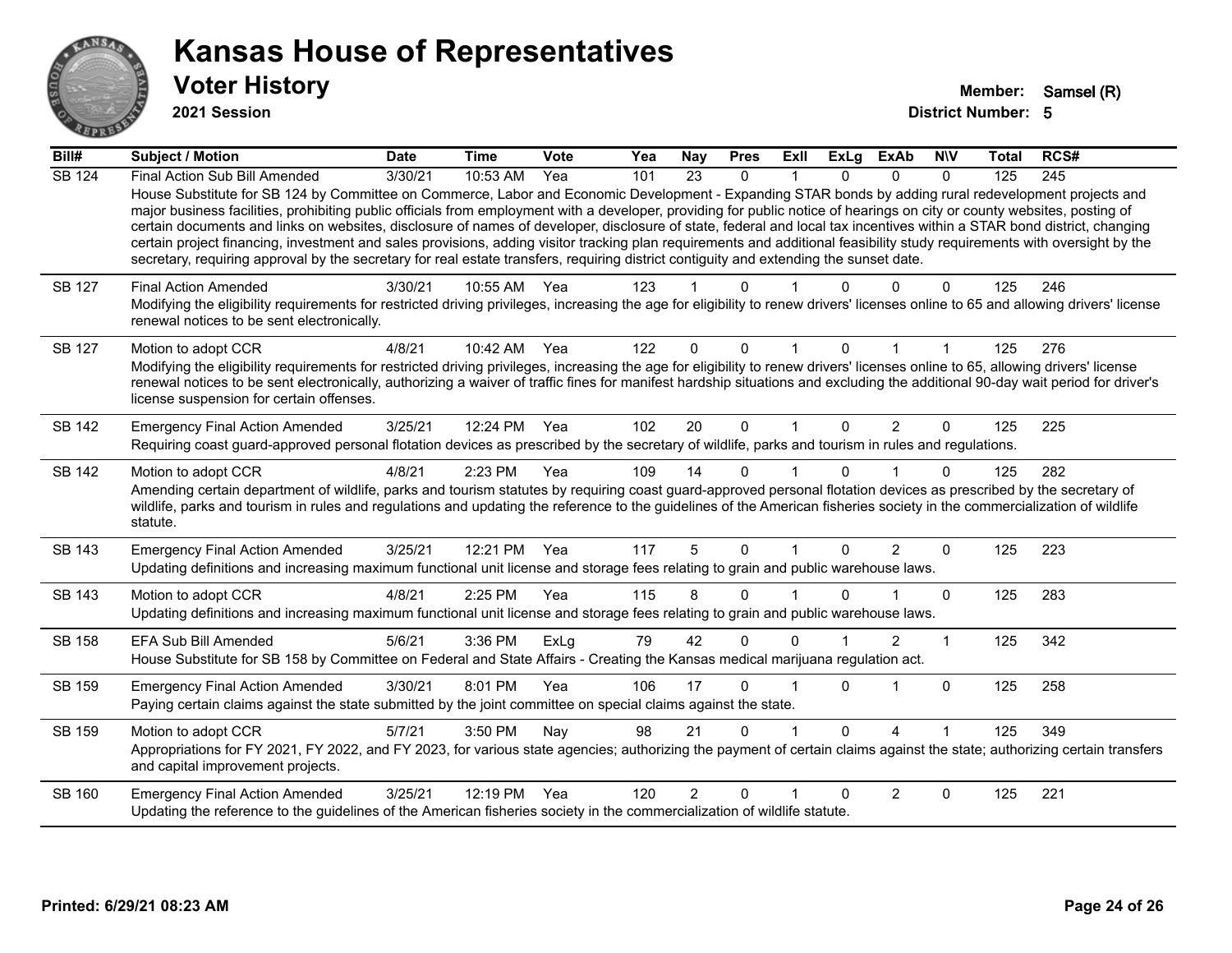

**2021 Session**

| Bill#         | <b>Subject / Motion</b>                                                                                                                                                                                                                                                                                                                                                                                                                                                                                                                                                                                                                                                       | <b>Date</b> | <b>Time</b> | Vote | Yea | Nay            | <b>Pres</b>  | ExII           | <b>ExLg</b>  | <b>ExAb</b>    | <b>NIV</b>   | <b>Total</b> | RCS# |
|---------------|-------------------------------------------------------------------------------------------------------------------------------------------------------------------------------------------------------------------------------------------------------------------------------------------------------------------------------------------------------------------------------------------------------------------------------------------------------------------------------------------------------------------------------------------------------------------------------------------------------------------------------------------------------------------------------|-------------|-------------|------|-----|----------------|--------------|----------------|--------------|----------------|--------------|--------------|------|
| <b>SB 170</b> | <b>Emergency Final Action Amended</b><br>Clarifying the authority of the Kansas commission for the deaf and hard of hearing with regard to registration of interpreters, establishing guidelines for communication<br>access services and authorizing the adoption of rules and regulations.                                                                                                                                                                                                                                                                                                                                                                                  | 3/18/21     | 11:54 AM    | ExAb | 98  | 23             | $\mathbf{0}$ |                | $\mathbf{0}$ | $\overline{2}$ | $\mathbf{1}$ | 125          | 185  |
| <b>SB 170</b> | Motion to adopt CCR<br>Enacting the psychology interjurisdictional compact to provide for interjurisdictional authorization to practice telepsychology and temporary in-person, face-to-face<br>psychology and enacting the physical therapy licensure compact and authorizing criminal history record checks in the physical therapy practice act.                                                                                                                                                                                                                                                                                                                           | 4/9/21      | 2:25 PM     | Yea  | 119 | 4              | $\Omega$     | $\overline{2}$ | $\Omega$     | $\Omega$       | $\Omega$     | 125          | 304  |
| <b>SB 172</b> | <b>Final Action Amended</b><br>Creating the crimes of trespassing on a critical infrastructure facility and criminal damage to a critical infrastructure facility and eliminating the crime of tampering with a<br>pipeline.                                                                                                                                                                                                                                                                                                                                                                                                                                                  | 3/30/21     | 10:56 AM    | Yea  | 82  | 42             | $\Omega$     |                |              | $\Omega$       | $\Omega$     | 125          | 247  |
| SB 175        | <b>Final Action Amended</b><br>Enacting the rural emergency hospital act to provide for the licensure of rural emergency hospitals and establishing the rural hospital innovation grant program to assist<br>rural hospitals in serving rural communities.                                                                                                                                                                                                                                                                                                                                                                                                                    | 3/25/21     | 11:24 AM    | Yea  | 119 | 3              | $\Omega$     |                | $\Omega$     | $\overline{2}$ | 0            | 125          | 214  |
| SB 175        | Motion to adopt CCR<br>Enacting the rural emergency hospital act to provide for the licensure of rural emergency hospitals and establishing the rural hospital innovation grant program to assist<br>rural hospitals in serving rural communities.                                                                                                                                                                                                                                                                                                                                                                                                                            | 4/8/21      | 3:30 PM     | Yea  | 64  | 59             | $\mathsf{O}$ | $\mathbf{1}$   | $\Omega$     | $\mathbf{1}$   | $\mathbf 0$  | 125          | 284  |
| <b>SB 178</b> | <b>Final Action Amended</b><br>Providing for trust company charter conversions.                                                                                                                                                                                                                                                                                                                                                                                                                                                                                                                                                                                               | 3/18/21     | 11:31 AM    | ExAb | 121 | 1              | $\mathbf{0}$ |                | 0            | $\overline{2}$ | $\mathbf{0}$ | 125          | 184  |
| SB 235        | <b>Final Action</b><br>Enacting the back to school act to require school districts to provide a full-time, in person attendance option for all students beginning on March 26, 2021.                                                                                                                                                                                                                                                                                                                                                                                                                                                                                          | 3/16/21     | 11:19 AM    | Yea  | 55  | 69             | $\mathbf{0}$ | $\mathbf{1}$   | $\Omega$     | $\Omega$       | $\mathbf 0$  | 125          | 170  |
| SB 238        | <b>Final Action Sub Amended</b><br>Establishing certification and funding for certified community behavioral health clinics, authorizing telemedicine waivers for out-of-state healthcare providers, reducing<br>certain requirements for licensure by the behavioral sciences regulatory board and expanding out-of-state temporary permits to practice behavioral sciences<br>professions.                                                                                                                                                                                                                                                                                  | 3/25/21     | 11:27 AM    | Yea  | 121 | $\mathbf 1$    | $\Omega$     |                | 0            | 2              | $\Omega$     | 125          | 215  |
| SB 238        | Motion to adopt CCR<br>Requiring emergency medical services operators be overseen by medical directors or physicians; clarifying duties and functions of the state board of pharmacy;<br>providing for confidentiality of investigations, inspections and audits; establishing fees on out-of-state facilities; defining telepharmacy and requiring the adoption of rules<br>and regulations related thereto.                                                                                                                                                                                                                                                                 | 4/9/21      | 2:28 PM     | Yea  | 116 | $\overline{7}$ | $\mathbf{0}$ | $\overline{2}$ | $\Omega$     | $\Omega$       | $\Omega$     | 125          | 305  |
| SB 273        | <b>Final Action Sub Bill</b><br>House Substitute for Substitute for SB 273 by Committee on Judiciary - Directing that tobacco product manufacturer remittances be credited to the Kansas endowment<br>for youth fund rather than deposited into escrow upon certification by the attorney general.                                                                                                                                                                                                                                                                                                                                                                            | 3/30/21     | 10:57 AM    | Yea  | 123 | $\mathbf{1}$   | $\mathbf{0}$ | $\mathbf{1}$   | $\Omega$     | $\mathbf{0}$   | $\Omega$     | 125          | 248  |
| SB 273        | Motion to Adopt CCR<br>Enacting the COVID-19 small business relief act to provide funds for impacted small businesses, create the COVID-19 small business relief fund of the legislative<br>coordinating council and the COVID-19 small business relief claims board, require certain counties to establish and administer a county COVID-19 small business relief<br>fund and certain cities to establish and administer a city COVID-19 small business relief fund, require a study by the legislative division of post audit and prohibit<br>compensation for intangible losses related to the COVID-19 public health emergency under the Kansas emergency management act. | 5/7/21      | 11:59 PM    | ExAb | 68  | 42             | $\mathbf{1}$ | $\mathbf{1}$   | $\Omega$     | 13             | $\Omega$     | 125          | 354  |